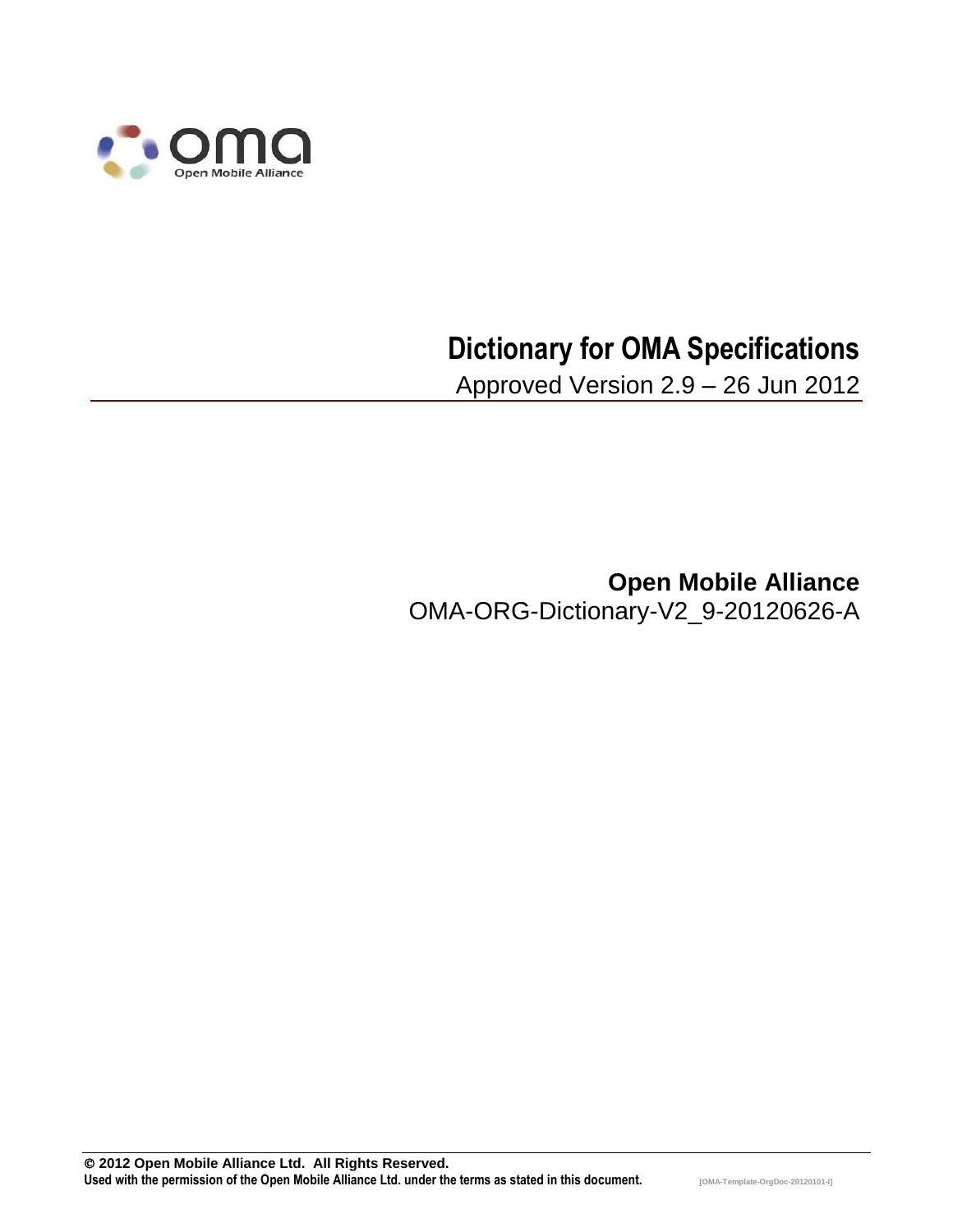Use of this document is subject to all of the terms and conditions of the Use Agreement located at [http://www.openmobilealliance.org/UseAgreement.html.](http://www.openmobilealliance.org/UseAgreement.html)

Unless this document is clearly designated as an approved specification, this document is a work in process, is not an approved Open Mobile Alliance™ specification, and is subject to revision or removal without notice.

You may use this document or any part of the document for internal or educational purposes only, provided you do not modify, edit or take out of context the information in this document in any manner. Information contained in this document may be used, at your sole risk, for any purposes. You may not use this document in any other manner without the prior written permission of the Open Mobile Alliance. The Open Mobile Alliance authorizes you to copy this document, provided that you retain all copyright and other proprietary notices contained in the original materials on any copies of the materials and that you comply strictly with these terms. This copyright permission does not constitute an endorsement of the products or services. The Open Mobile Alliance assumes no responsibility for errors or omissions in this document.

Each Open Mobile Alliance member has agreed to use reasonable endeavors to inform the Open Mobile Alliance in a timely manner of Essential IPR as it becomes aware that the Essential IPR is related to the prepared or published specification. However, the members do not have an obligation to conduct IPR searches. The declared Essential IPR is publicly available to members and non-members of the Open Mobile Alliance and may be found on the "OMA IPR Declarations" list at [http://www.openmobilealliance.org/ipr.html.](http://www.openmobilealliance.org/ipr.html) The Open Mobile Alliance has not conducted an independent IPR review of this document and the information contained herein, and makes no representations or warranties regarding third party IPR, including without limitation patents, copyrights or trade secret rights. This document may contain inventions for which you must obtain licenses from third parties before making, using or selling the inventions. Defined terms above are set forth in the schedule to the Open Mobile Alliance Application Form.

NO REPRESENTATIONS OR WARRANTIES (WHETHER EXPRESS OR IMPLIED) ARE MADE BY THE OPEN MOBILE ALLIANCE OR ANY OPEN MOBILE ALLIANCE MEMBER OR ITS AFFILIATES REGARDING ANY OF THE IPR'S REPRESENTED ON THE "OMA IPR DECLARATIONS" LIST, INCLUDING, BUT NOT LIMITED TO THE ACCURACY, COMPLETENESS, VALIDITY OR RELEVANCE OF THE INFORMATION OR WHETHER OR NOT SUCH RIGHTS ARE ESSENTIAL OR NON-ESSENTIAL.

THE OPEN MOBILE ALLIANCE IS NOT LIABLE FOR AND HEREBY DISCLAIMS ANY DIRECT, INDIRECT, PUNITIVE, SPECIAL, INCIDENTAL, CONSEQUENTIAL, OR EXEMPLARY DAMAGES ARISING OUT OF OR IN CONNECTION WITH THE USE OF DOCUMENTS AND THE INFORMATION CONTAINED IN THE DOCUMENTS.

© 2012 Open Mobile Alliance Ltd. All Rights Reserved. Used with the permission of the Open Mobile Alliance Ltd. under the terms set forth above.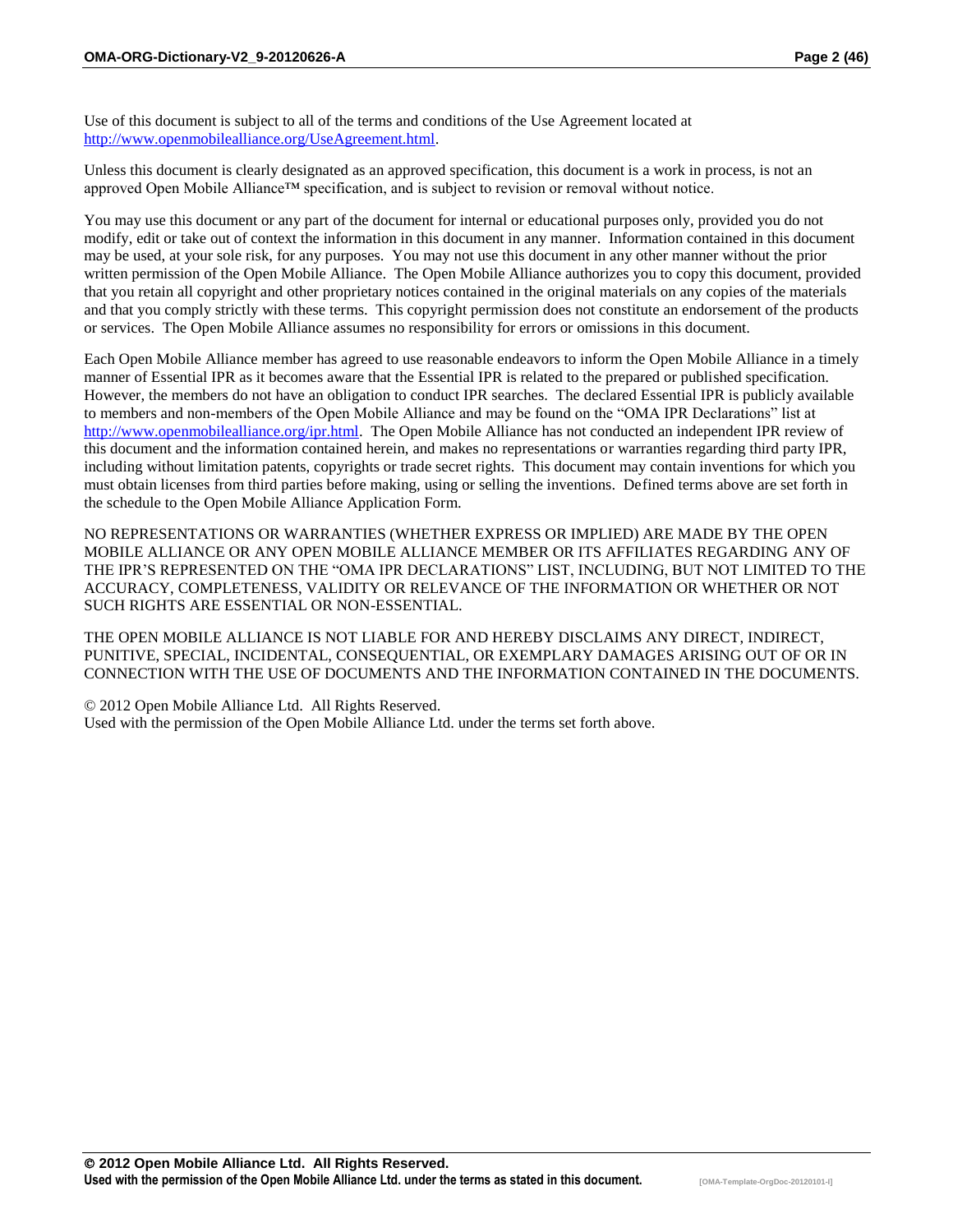### **Contents**

| 1. |                  |    |
|----|------------------|----|
| 2. |                  |    |
|    | 2.1              |    |
|    | 2.2              |    |
| 3. |                  |    |
|    | 3.1              |    |
|    | 3.2              |    |
|    | 3.2.1            |    |
|    | 3.2.2            |    |
|    | 3.2.3            |    |
|    | 3.2.4            |    |
|    | 3.2.5            |    |
|    | 3.2.6            |    |
|    | 3.2.7            |    |
|    | 3.2.8            |    |
|    | 3.2.9            |    |
|    | 3.2.10           |    |
|    | 3.2.11           |    |
|    | 3.2.12           |    |
|    | 3.2.13           |    |
|    | 3.2.14           |    |
|    | 3.2.15<br>3.2.16 |    |
|    | 3.2.17           |    |
|    | 3.2.18           |    |
|    | 3.2.19           |    |
|    | 3.2.20           |    |
|    | 3.2.21           |    |
|    | 3.2.22           |    |
|    | 3.2.23           |    |
|    | 3.2.24           |    |
|    | 3.2.25           |    |
|    | 3.2.26           |    |
|    | 3.2.27           |    |
|    | 3.3              |    |
|    | 3.3.1            |    |
|    | 3.3.2            |    |
|    | 3.3.3            | 22 |
|    | 3.3.4            |    |
|    | 3.3.5            |    |
|    | 3.3.6            |    |
|    | 3.3.7            |    |
|    | 3.3.8            |    |
|    | 3.3.9            |    |
|    | 3.3.10           |    |
|    | 3.3.11<br>3.3.12 |    |
|    | 3.3.13           |    |
|    | 3.3.14           |    |
|    | 3.3.15           |    |
|    | 3.3.16           |    |
|    | 3.3.17           |    |
|    | 3.3.18           |    |
|    |                  |    |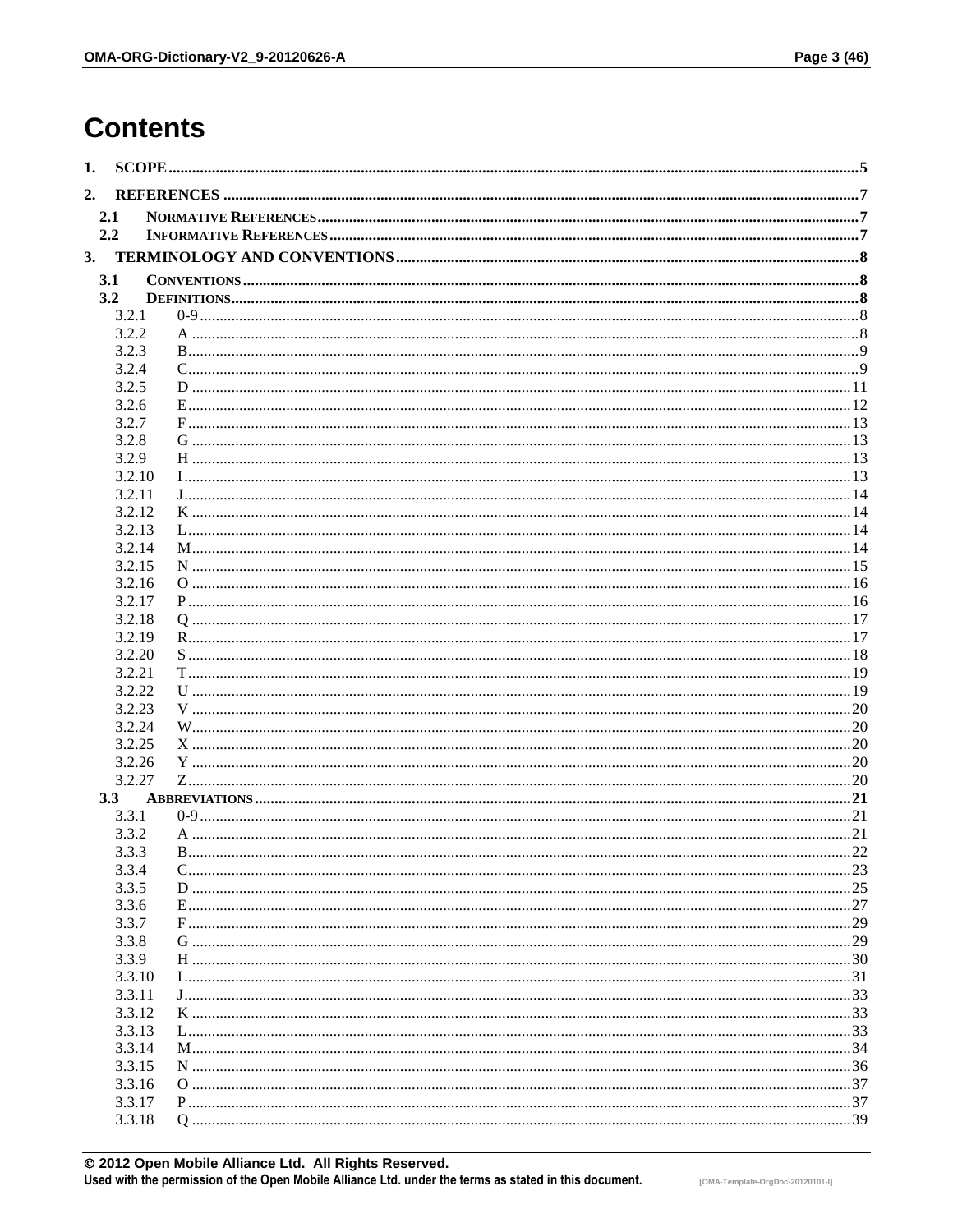| 3 3 2 7 |  |
|---------|--|
| 3.3.26  |  |
| 3.3.25  |  |
| 3.3.24  |  |
| 3.3.23  |  |
| 3.3.22  |  |
| 3.3.21  |  |
| 3.3.20  |  |
| 3.3.19  |  |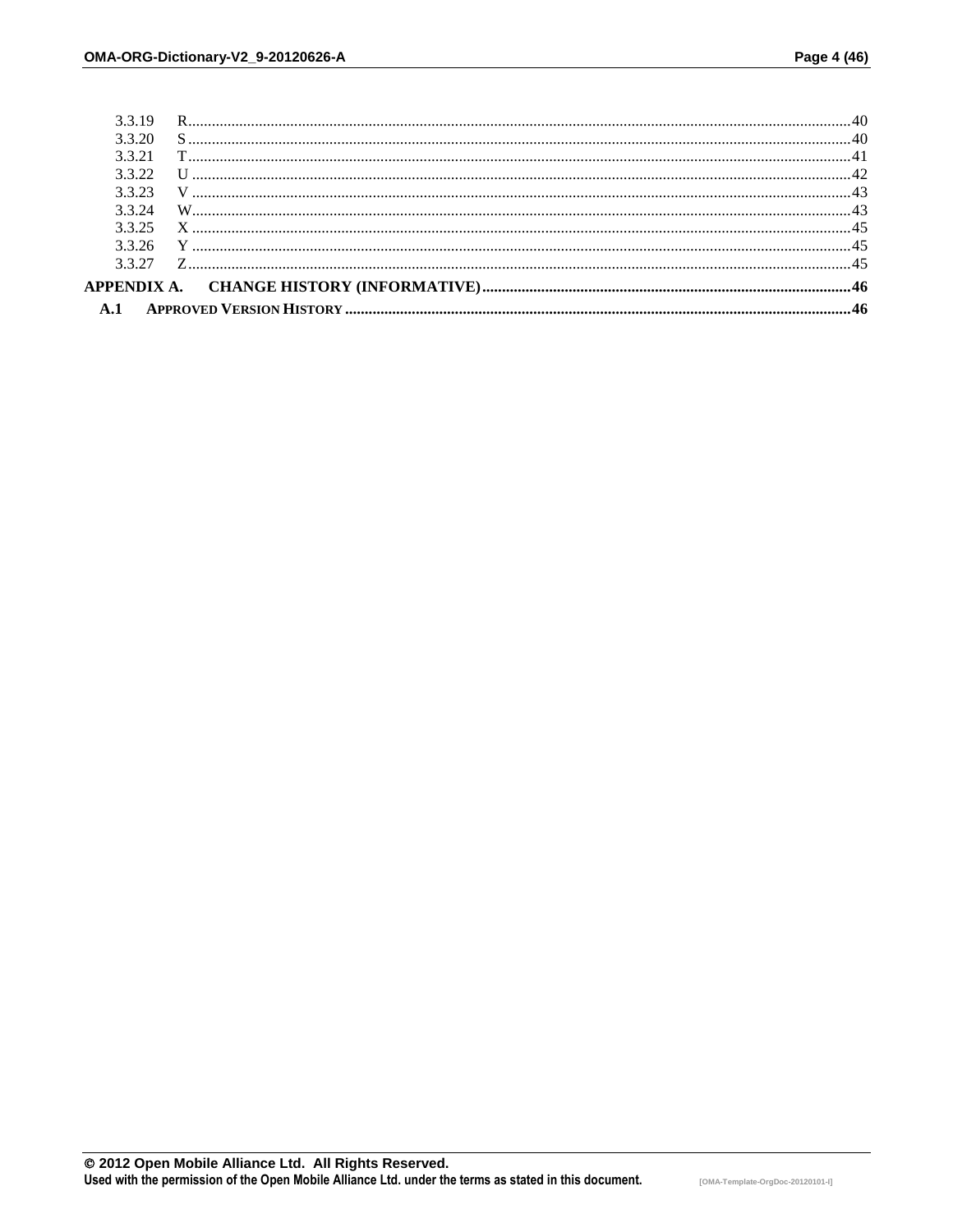## **1. Scope**

The purpose of this document is to identify specific technical terms (definitions and abbreviations) used within the OMA specifications for the purposes of specifying Service Enablers. Having a common collection of definitions and abbreviations related to the OMA documents will

- Ensure that the terminology is used in a consistent manner across OMA documents
- Provide the reader a friendly tool explaining the technical terms that are used across multiple documents
- Help the editors in using the terminology in a consistent manner across OMA specifications.

The definitions and abbreviations as given in this document are

- created by the OMA working groups or sub-groups, when the need for precise definition is identified, or
- imported from existing documentation (e.g. ITU, 3GPP, 3GPP2).

This document will be enhanced and maintained per the following general process:

- In general, entries will be added when they have been defined in TP-approved permanent documents. The OMA Architecture WG will monitor new/changed definitions and update the dictionary as needed.
- OMA WGs can bring definitions to OMA ARC for inclusion in the dictionary prior to approval of their specifications if desired. However in general OMA ARC will not seek out terms "in development" and include them.
- In general, only terms used in OMA specifications will be included in the dictionary. Terms created by other fora may be included if used in OMA specifications, but other terms supporting/clarifying the external forum terms will not be included, if not used in the OMA specifications; instead, the source forum will be identified so the reader can consult it for further information.
- If there exist multiple competing definitions with valid application in the OMA context, they may be handled as follows:
	- o A single general definition is derived, covering all the different uses, which is then included into the OMA Dictionary.
	- o Alternatively, multiple concurrent definitions of the same term may be included into this Dictionary if the term has different meanings in different OMA specifications or WGs. While the goal will be to align terms across OMA WGs, some WGs may have valid reasons for using the same term with different meanings. If the originating WG or OMA ARC feels that inclusion of such definition does add value, they can request that it be included into the Dictionary.
- The baseline text will be improved as time allows and needed changes become clear in the process of editing or based upon input to OMA ARC from OMA WG's. This includes alignment of the OMA definitions with those of external fora.
- Any definition will be allowed to be included, as long as it is technical, applicable to more than one OMA Enabler, and more than just a repetition of the common understanding of an English term or phrase
- Any abbreviation will be allowed to be included, as long as it is used in any TP-approved permanent OMA document and is not the name of an OMA group. If the same acronym is used with different meanings, it is encouraged to include all these meanings.
- For terms with nearly/somewhat the same meaning, OMA ARC will resolve discrepancies with the input of the affected WG.
- Changes to TP-approved versions of the Dictionary will be made via the standard OMA specification change request process.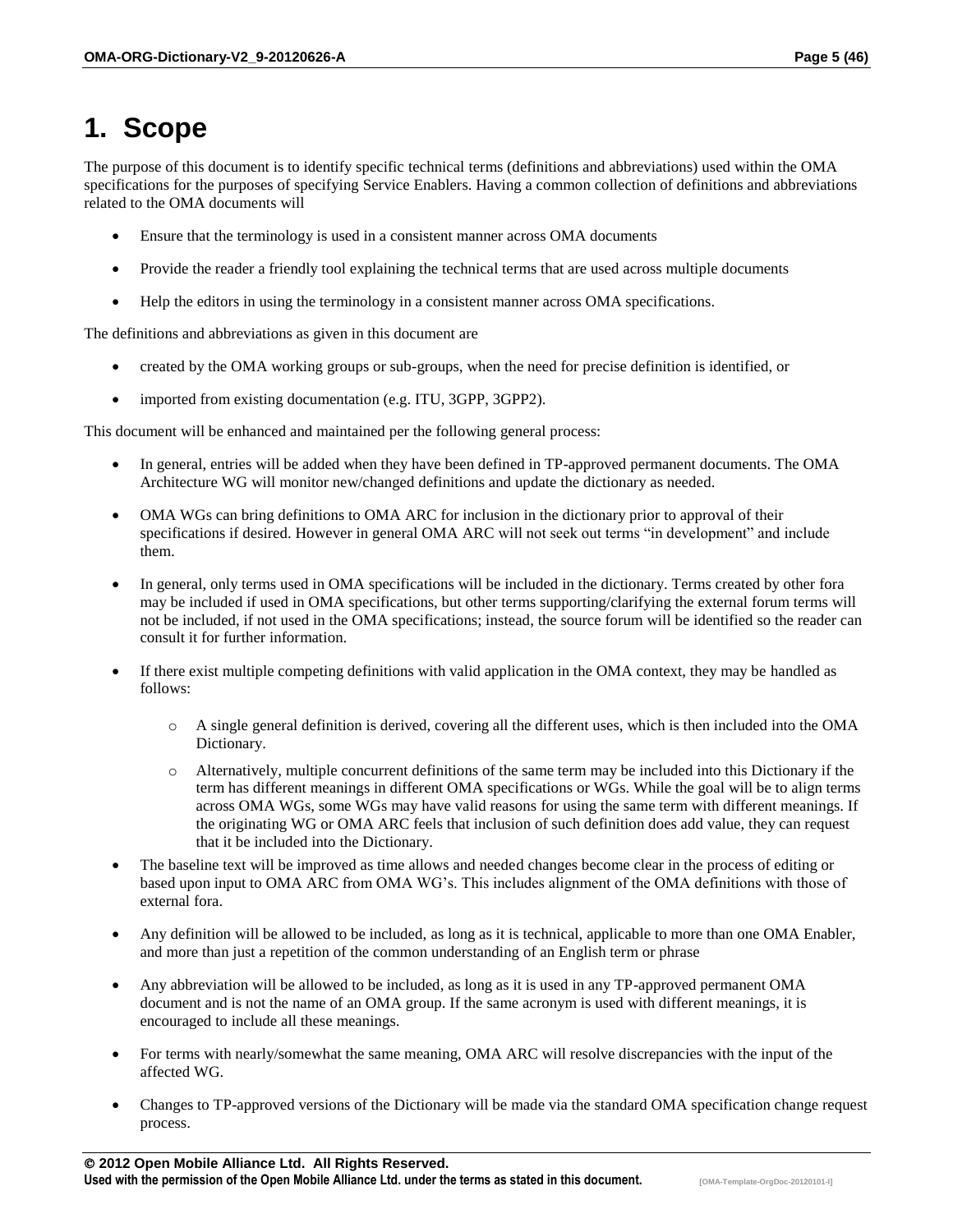OMA WGs are requested to use terms that are defined in the Dictionary only according to the meaning defined there. In the exceptional cases when a definition that exists in the OMA Dictionary needs to be made more specific for a particular Enabler, WGs are encouraged to either select a different term or to use a more specific term in order to reflect the specifics. For instance, the more specific term "Enabler X Charging" could be defined in the specification of Enabler X in case the generic definition of the term "Charging" from the Dictionary is too general for use with Enabler X.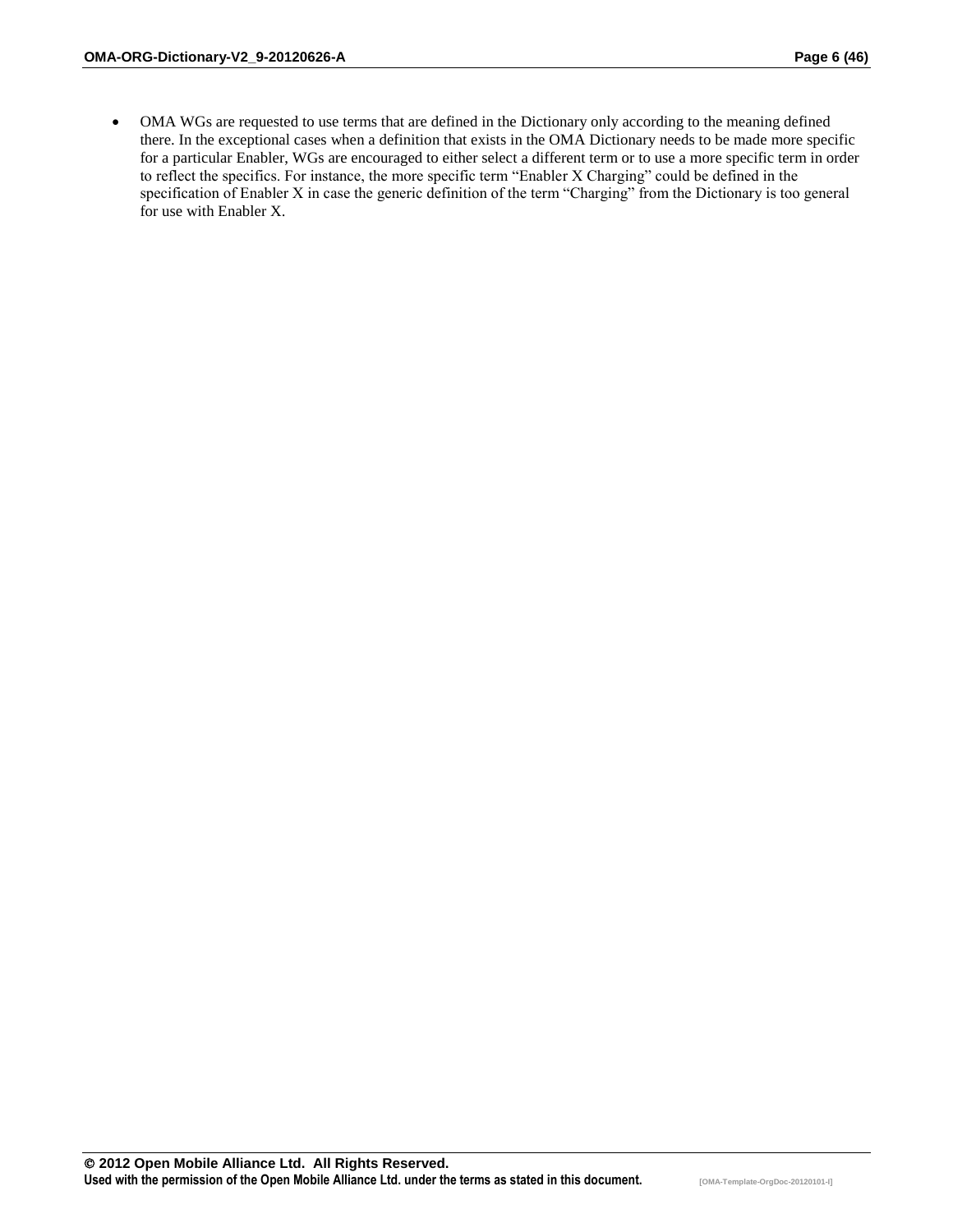### **2. References**

#### **2.1 Normative References**

[OMA-Process] "OMA Organization and Process". Open Mobile Alliance<sup>™</sup>. <http://www.openmobilealliance.org/member/technicalPlenary/ops/docs/index.htm>

**[RFC2119]** "Key words for use in RFCs to Indicate Requirement Levels", S. Bradner, March 1997, [URL:http://www.ietf.org/rfc/rfc2119.txt](http://www.ietf.org/rfc/rfc2119.txt)

#### **2.2 Informative References**

| [3GPP TR 21.905]  | "Technical Specification Group Services and System Aspects; Vocabulary for 3GPP<br>Specifications", 3rd Generation Partnership Project (3GPP),<br>URL: http://www.3gpp.org/ftp/Specs/archive/21_series/21.905/          |
|-------------------|-------------------------------------------------------------------------------------------------------------------------------------------------------------------------------------------------------------------------|
| [ETSI TR 102 216] | "ETSI TR 102 216 Technical Report Smart Cards; Vocabulary for Smart Card Platform<br>specifications", v3.0.0, European Telecommunications Standards Institute (ETSI),<br>URL: http://www.etsi.org                       |
| [GSM 01.04]       | "Abbreviations and acronyms". European Telecommunications Standards Institute. Technical<br>Report GSM 01.04. URL: http://www.3gpp.org                                                                                  |
| [GSM 11.14]       | "Specification of the SIM Application Toolkit (SAT) for the Subscriber Identity Module -<br>Mobile Equipment (SIM-ME) interface". 3GPP Organizational Partners. Technical Report<br>GSM 11.14. URL: http://www.3gpp.org |
| $[ITU-T I.112]$   | "Vocabulary of terms for ISDNs". International Telecommunication Union. ITU-T<br>Recommendation I.113. URL: http://www.itu.org                                                                                          |
| $[ITU-T L113]$    | "Vocabulary of terms for broadband aspects of ISDN". International Telecommunication<br>Union. ITU-T Recommendation I.113. URL: http://www.itu.org                                                                      |
| $[ITU-T L350]$    | "General aspects of quality of service and network performance in digital networks, including<br>ISDNs". International Telecommunication Union. ITU-T Recommendation I.350. URL:<br>http://www.itu.org                  |
| $[ITU-T X.140]$   | "General quality of service parameters for communication via public data networks".<br>International Telecommunication Union. ITU-T Recommendation X.140. URL:<br>http://www.itu.org                                    |
| [ITU-T $X.200$ ]  | 'Information technology - Open Systems Interconnection - Basic Reference Model: The basic<br>model". International Telecommunication Union. ITU-T Recommendation X.200. URL:<br>http://www.itu.org                      |
| [ISO-IEC 7498-1]  | "Information technology -- Open Systems Interconnection -- Basic Reference Model: The Basic<br>Model". International Origanization for Standardization. ISO/IEC 7498-1. URL:<br>http://www.iso.org                      |
| [RFC 2616]        | "Hypertext Transfer Protocol - HTTP/1.1", R. Fielding, J. Gettys, J. Mogul, H. Frystyk, L.<br>Masinter, P. Leach, T. Berners-Lee, June 1999, URL: http://tools.ietf.org/html/rfc2616                                    |
| [RFC 3060]        | "Policy Core Information Model -- Version 1 Specification", B. Moore et al, February 2001,<br>URL: http://www.ietf.org/rfc/rfc3060.txt                                                                                  |
| [RFC 3198]        | "Terminology for Policy-Based Management", A. Westerinen et al, November 2001, URL:<br>http://www.ietf.org/rfc/rfc3198.txt                                                                                              |
| [RFC 3460]        | "Policy Core Information Model (PCIM) Extensions", B. Moore, Ed., January 2003, URL:<br>http://www.ietf.org/rfc/rfc3460.txt                                                                                             |
| [W3CDi-Gloss]     | "Glossary of Terms for Device Independence, W3C Working Draft, 18 January 2005", URL:<br>http://www.w3.org/TR/di-gloss/                                                                                                 |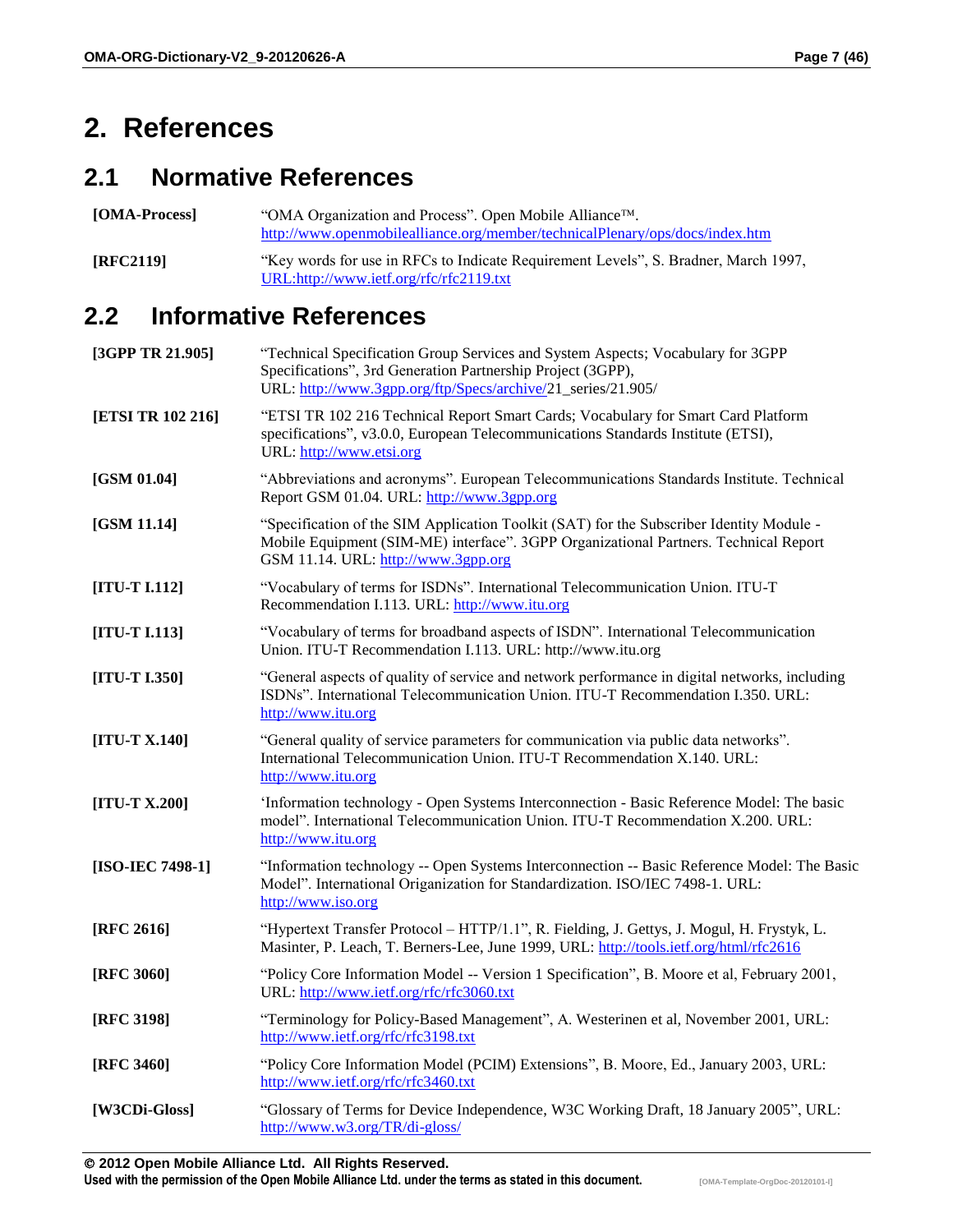## **3. Terminology and Conventions**

#### **3.1 Conventions**

This is an informative document, which is not intended to provide testable requirements to implementations.

#### **3.2 Definitions**

| 3.2.1<br>$0 - 9$                          |                                                                                                                                                                                                                                                                                                    |
|-------------------------------------------|----------------------------------------------------------------------------------------------------------------------------------------------------------------------------------------------------------------------------------------------------------------------------------------------------|
| <b>3GPP</b> System                        | The telecommunication system standardised by the 3GPP consisting of a core network and a<br>radio access network that may be either GERAN or UTRAN, or both.                                                                                                                                       |
| <b>3GPP System Core</b><br><b>Network</b> | Refers in this specification to an evolved GSM core network infrastructure.                                                                                                                                                                                                                        |
| 3GPP2 System                              | The telecommunication system standardised by the 3GPP2 consisting of a core network and a<br>radio access network that is CDMA 2000.                                                                                                                                                               |
| 3.2.2<br>A                                |                                                                                                                                                                                                                                                                                                    |
| <b>Abstract API</b>                       | An API specification which does not include a specific Protocol or Language binding for its<br>operations.                                                                                                                                                                                         |
| <b>Access Conditions</b>                  | A set of security attributes associated with a resource.                                                                                                                                                                                                                                           |
| <b>Access Control</b>                     | Process of limiting access by principals to resources                                                                                                                                                                                                                                              |
| <b>Access Control List</b>                | A list of identifiers and access rights associated with each identifier.                                                                                                                                                                                                                           |
| <b>Access Control Policy</b>              | Policy rule(s) used to limit access by principals to resources                                                                                                                                                                                                                                     |
| <b>Access Delay</b>                       | The value of elapsed time between an access request and a successful access (source: ITU-T<br>X.140.                                                                                                                                                                                               |
| <b>Access Protocol</b>                    | 1. A defined set of procedures that is adopted at an interface at a specified reference point<br>between a user and a network to enable the user to employ the services and/or facilities of that<br>network (source: ITU-T I.112).                                                                |
|                                           | 2. A defined set of procedures that is adopted at an interface of a specified reference point<br>between two entities, to enable use of the services and/or facilities of that reference point.                                                                                                    |
| <b>Accounting</b>                         | The process of apportioning charges between actors.                                                                                                                                                                                                                                                |
| <b>Accuracy</b>                           | A performance criterion that describes the degree of correctness with which a function is<br>performed. (The function may or may not be performed with the desired speed.) (source: ITU-T<br>$1.350$ ).                                                                                            |
| <b>Acquirer</b>                           | The entity to which the merchant provides the transaction credentials in order to receive the<br>funds.                                                                                                                                                                                            |
| Actor                                     | Synonym for Principal, used in use cases not specifications.                                                                                                                                                                                                                                       |
| <b>Advice of Charge</b>                   | Advice of charge (AoC) is a function that provides approximate cost information related to the<br>use of a particular service for the subscriber before, during or after the service delivery.                                                                                                     |
| <b>Agent</b>                              | A principal with the proper Authorization to act autonomously on behalf of another principal.                                                                                                                                                                                                      |
| <b>Alias</b>                              | An assumed additional name                                                                                                                                                                                                                                                                         |
| <b>API Profile</b>                        | A specification defining a subset of the primitives (such as resources, data structures and<br>operations) of an existing OMA API (or suite of APIs) resulting from the application of a set of<br>profiling criteria. The API profile may define specific usage restrictions, characteristics and |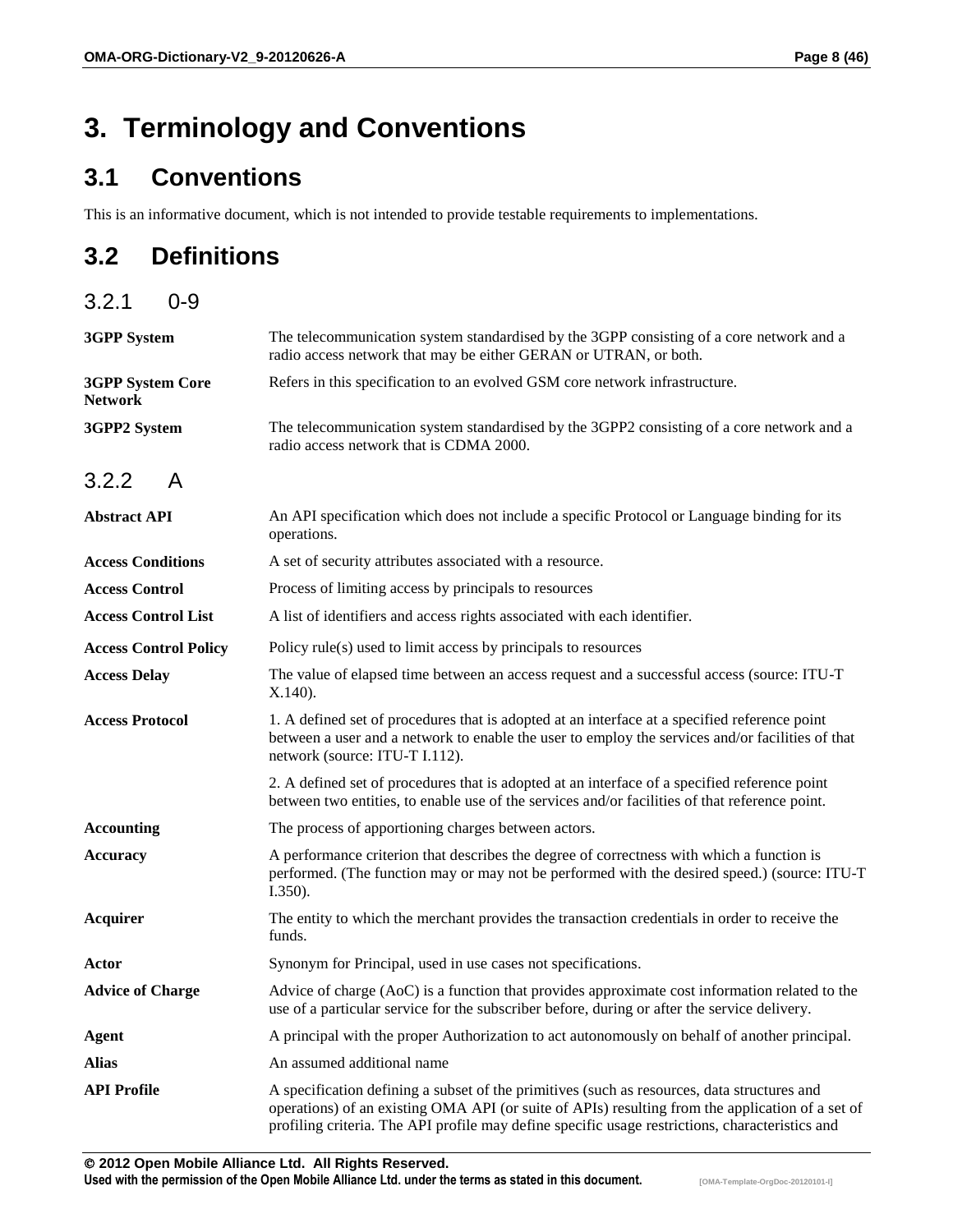|                                                            | considerations. With respect to the resulting API primitives, the profile may define whether<br>they are optional or mandatory.                                                                                                                                                                            |
|------------------------------------------------------------|------------------------------------------------------------------------------------------------------------------------------------------------------------------------------------------------------------------------------------------------------------------------------------------------------------|
| <b>Application</b>                                         | An implementation of a well-defined but not standardized set of functions that performs work<br>on behalf of the user. It may consist of software and/or hardware elements and associated user<br>interfaces.                                                                                              |
| <b>Application</b><br><b>Programming Interface</b>         | An interface exposed by an Enabler to applications, allowing to programmatically access the<br>functionality of this Enabler). An API acts as an abstraction layer that encapsulates application<br>level protocols and associated data formats, hiding complexity that is not needed by the API<br>users. |
| <b>Application Protocol</b>                                | The set of procedures required by the Application.                                                                                                                                                                                                                                                         |
| <b>Authentication</b>                                      | A mechanism by which the correct identity of a principal is established with a required<br>assurance.                                                                                                                                                                                                      |
| <b>Authorization</b>                                       | The act of determining whether a principal will be granted access to a resource.                                                                                                                                                                                                                           |
| <b>Authorized Principal</b>                                | A Principal with permissions to perform specific action(s) or receive specific information.                                                                                                                                                                                                                |
| 3.2.3<br>B                                                 |                                                                                                                                                                                                                                                                                                            |
| <b>Basic</b><br><b>Telecommunication</b><br><b>Service</b> | A term that is used as a common reference to both bearer services and teleservices.                                                                                                                                                                                                                        |
| <b>Bearer</b>                                              | An information transmission path of defined capacity, delay and bit error rate, etc.                                                                                                                                                                                                                       |
| <b>Bearer Network</b>                                      | A network used to carry the messages of a transport-layer protocol between physical devices.                                                                                                                                                                                                               |
| <b>Best Effort QoS</b>                                     | The lowest of all QoS traffic classes. If the guaranteed QoS cannot be delivered, the bearer<br>network delivers the QoS which can also be called best effort QoS.                                                                                                                                         |
| <b>Best Effort Service</b>                                 | A service model that provides minimal guarantees, allowing an unspecified variance in<br>measured criteria.                                                                                                                                                                                                |
| <b>Billing</b>                                             | A function whereby CDRs generated by the charging function are transformed into bills<br>requiring payment.                                                                                                                                                                                                |
| <b>Billing Service Provider</b>                            | The entity responsible for generating bills to an End User.                                                                                                                                                                                                                                                |
| <b>Broadcast</b>                                           | Unidirectional distribution to all Principals.                                                                                                                                                                                                                                                             |
| <b>Browser</b>                                             | A user agent that allows the User to perceive and interact with information on the web.<br>[W3CDi-Gloss]                                                                                                                                                                                                   |
| <b>Built-in Device Test</b>                                | The functionality of the Device to test itself.                                                                                                                                                                                                                                                            |
| 3.2.4<br>C                                                 |                                                                                                                                                                                                                                                                                                            |
| Cache                                                      | An entity's local store of data, and the subsystem that controls its storage, retrieval and<br>deletion.                                                                                                                                                                                                   |
| Call                                                       | A logical association between several Principals (this could be connection oriented or<br>connection less).                                                                                                                                                                                                |
| <b>Capabilities</b>                                        | Platform, protocol, or configuration characteristics that a system supports.                                                                                                                                                                                                                               |
| <b>Capability Negotiation</b>                              | The act of agreeing upon available capabilities for a session or transaction.                                                                                                                                                                                                                              |
| <b>Card Issuer</b>                                         | The organization or entity that owns and provides a smart card product.                                                                                                                                                                                                                                    |
| Cardholder                                                 | The person or entity presenting a smart card for uses.                                                                                                                                                                                                                                                     |
| <b>Cardholder Verification</b>                             | A 4 to 8 digit number, also called PIN, entered by the cardholder to verify that the<br>cardholder is authorized to use the card.                                                                                                                                                                          |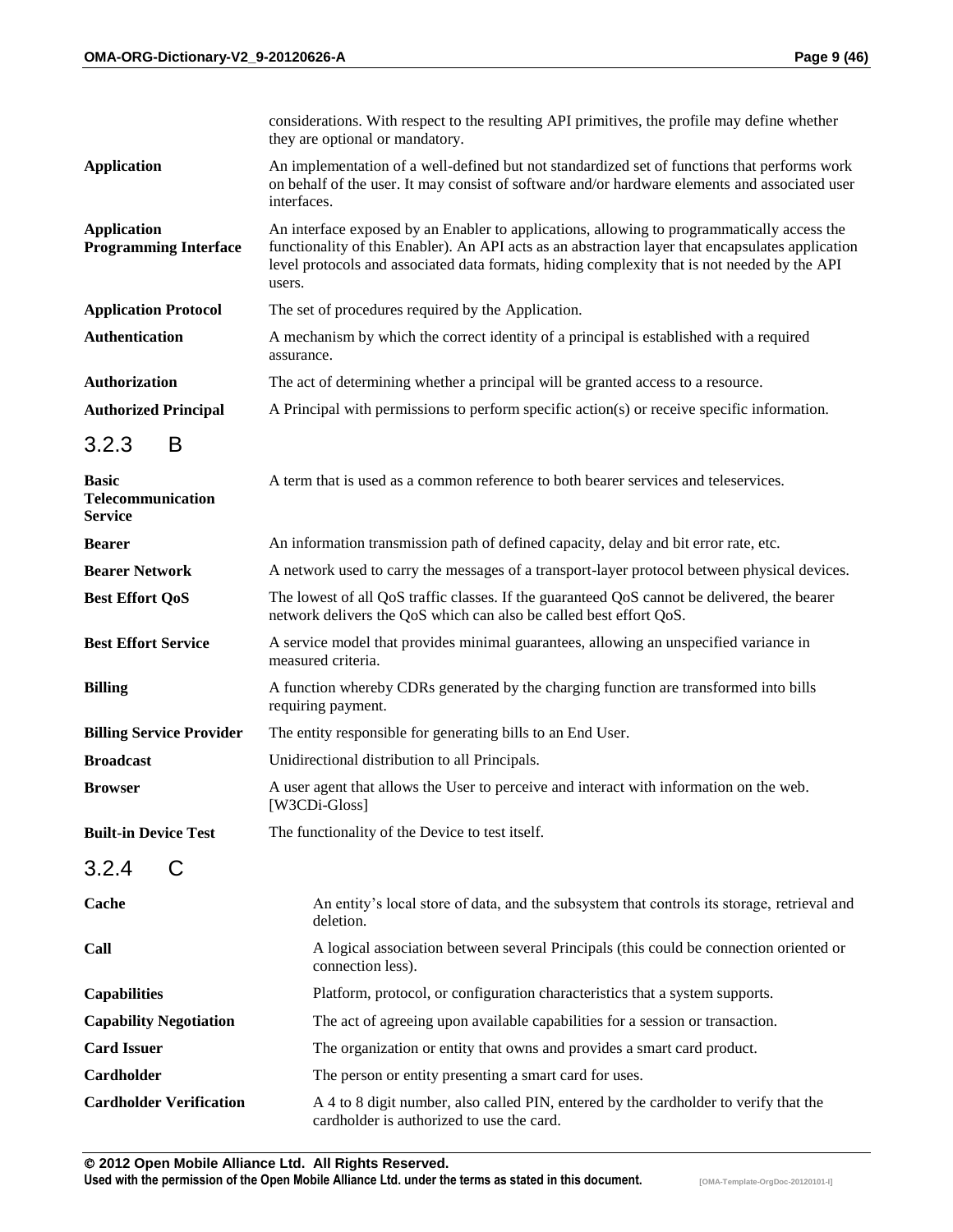| <b>Chargeable Event</b>       | A service-related event that has taken place and can be specified and recorded.                                                                                                                                                                                                                                                                                           |
|-------------------------------|---------------------------------------------------------------------------------------------------------------------------------------------------------------------------------------------------------------------------------------------------------------------------------------------------------------------------------------------------------------------------|
| <b>Charging</b>               | A function whereby information related to a chargeable event is formatted, stored,<br>transferred, correlated, rated and charging accounts are adjusted accordingly in order to<br>make it possible to determine usage for which the charged party may be billed.                                                                                                         |
| <b>Charging Account</b>       | The repository that may hold monetary or non-monetary units, i.e. either an amount of<br>money, data related to service usage or both.                                                                                                                                                                                                                                    |
| <b>Charging Correlation</b>   | Making a relationship between Charging Events that may not be in the same session.                                                                                                                                                                                                                                                                                        |
| <b>Charging Data Element</b>  | A parameter or a set of parameters that carries charging related information pertinent to<br>a specific charging event.                                                                                                                                                                                                                                                   |
| <b>Charging Event</b>         | A set of charging information received by the Charging Enabler for processing.                                                                                                                                                                                                                                                                                            |
| <b>Cipher Key</b>             | A code used in conjunction with a security algorithm to encode or decode user and/or<br>signalling data.                                                                                                                                                                                                                                                                  |
| <b>Client</b>                 | A device, user agent, or other entity that acts as the receiver of a service.                                                                                                                                                                                                                                                                                             |
| <b>Commerce</b>               | The exchange or buying and selling of goods and services.                                                                                                                                                                                                                                                                                                                 |
| <b>Common Capability</b>      | see Common Function.                                                                                                                                                                                                                                                                                                                                                      |
| <b>Common Function</b>        | Functions (including data formats, encodings, etc.) that occur as part of and can be (re-<br>) used by multiple enablers.1                                                                                                                                                                                                                                                |
| <b>Communication Channel</b>  | The means by which two entities can exchange messages.                                                                                                                                                                                                                                                                                                                    |
| Component                     | A replaceable/reusable unit that is responsible for a particular set of functionality and<br>associated information. A component forms part or all of an enabler.                                                                                                                                                                                                         |
|                               |                                                                                                                                                                                                                                                                                                                                                                           |
| Conference                    | A multi-party conversation with a central point of control.                                                                                                                                                                                                                                                                                                               |
| Confidentiality               | The avoidance of disclosure of information without the permission of its owner. It<br>ensures that the content is not understood by unauthorised Principals.                                                                                                                                                                                                              |
| Configuration                 | The task of modifying the behaviour of the product as a separate task from<br>programming.                                                                                                                                                                                                                                                                                |
| <b>Connectionless Service</b> | A service that allows the transfer of information among service users without the need<br>for end-to-end call establishment procedures (source: ITU-T I.113).                                                                                                                                                                                                             |
| <b>Content</b>                | Subject matter or information that is processed, stored, transmitted (e.g. pushed or<br>pulled), displayed or interpreted. It includes such things as text, presentation, audio,<br>images, video, executable files, etc. Content may have properties such as media type,<br>mime type, etc.                                                                              |
| <b>Content Adaptation</b>     | The transformation and manipulation of Content (images, audio, video, text, etc.) to<br>meet the desired targets (defined by the terminal capabilities and the application<br>requirements. User preferences may be included in the application requirements). Those<br>adaptations include: media format transcoding, scaling, re-sampling, file size<br>compressionetc. |
| <b>Content Negotiation</b>    | The mechanism the server uses to select the appropriate type and encoding of Content<br>when servicing a request. Content negotiation allows a server application to decide<br>whether a client can support a certain form of content.                                                                                                                                    |
| <b>Content Provider</b>       | An entity that provides Principals with Content and/or rights to access Content.                                                                                                                                                                                                                                                                                          |

<sup>&</sup>lt;sup>1</sup> Common Functions are identified in OMA in order to increase the overall consistency of specifications, reduce unnecessary redundancy and speed up specification development as common functionality can be reused.

 $\overline{a}$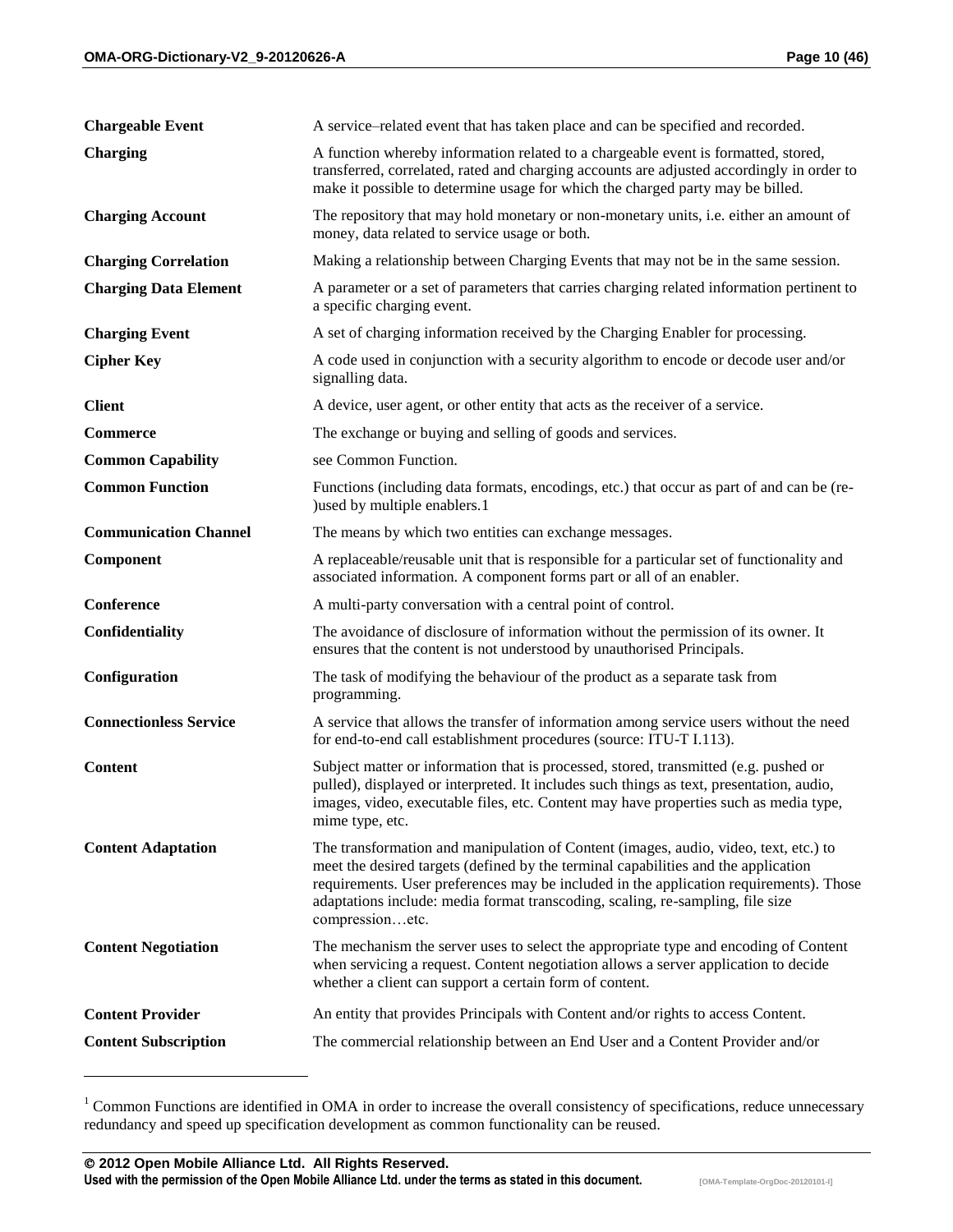|                                                | Service Provider, under which the End User can obtain rights to access Content.                                                                                                                                                                                                                                                                                                                                                                                                                                                                                                                                              |
|------------------------------------------------|------------------------------------------------------------------------------------------------------------------------------------------------------------------------------------------------------------------------------------------------------------------------------------------------------------------------------------------------------------------------------------------------------------------------------------------------------------------------------------------------------------------------------------------------------------------------------------------------------------------------------|
| <b>Context</b>                                 | An execution space where variables, state and content are handled.                                                                                                                                                                                                                                                                                                                                                                                                                                                                                                                                                           |
| <b>Conversational Service</b>                  | An interactive service that provides for bi-directional communication by means of real-<br>time (no store-and-forward) end-to-end information transfer from user to user (source:<br>ITU-T I.113).                                                                                                                                                                                                                                                                                                                                                                                                                           |
| <b>Cookie Proxy</b>                            | An entity that acts as a user agent for the purpose of managing cookies and cookie<br>storage on behalf of other user agents.                                                                                                                                                                                                                                                                                                                                                                                                                                                                                                |
| <b>Credentials</b>                             | Elements that are required to prove authenticity, typically a username and a password.                                                                                                                                                                                                                                                                                                                                                                                                                                                                                                                                       |
| <b>Customer</b>                                | The person or entity requesting, obtaining or paying for goods or services.                                                                                                                                                                                                                                                                                                                                                                                                                                                                                                                                                  |
| 3.2.5<br>D                                     |                                                                                                                                                                                                                                                                                                                                                                                                                                                                                                                                                                                                                              |
| Data Synchronization                           | The act of establishing an equivalence between two data collections, where each data<br>item in one collection maps to a data item in the other, and their data is equivalent.                                                                                                                                                                                                                                                                                                                                                                                                                                               |
| <b>Deferred Delivery Messaging</b>             | A type of IMS Messaging service by which the sender expects the network to deliver the<br>message as soon as the recipient becomes available                                                                                                                                                                                                                                                                                                                                                                                                                                                                                 |
| <b>Deferred Message</b>                        | Transferred information that is temporarily stored in the network when the recipient is<br>not available or not willing to receive it.                                                                                                                                                                                                                                                                                                                                                                                                                                                                                       |
| <b>Delegate</b>                                | A delegate is a designated resource that performs specified tasks or functions on behalf<br>of (one or more) other resources. To delegate is to designate a resource to perform<br>specified tasks or functions on behalf of (one or more) other resources.                                                                                                                                                                                                                                                                                                                                                                  |
| <b>Delivery Report</b>                         | A message notifying the sender whether the recipient has received a previously sent<br>message.                                                                                                                                                                                                                                                                                                                                                                                                                                                                                                                              |
| <b>Device</b>                                  | Equipment which is normally used by Users for communications and related activities,<br>however also includes equipment where there is no User present, but the<br>communications to and from the Device use the same communications channels as when<br>used by Users. A Device can be seen as a network entity that is capable of sending<br>and/or receiving information and has a unique device address. It can act as either a client<br>or a server within a given context or across multiple contexts. For example, a device can<br>service a number of Clients (as a Server) while being a Client to another Server. |
| <b>Device Address</b>                          | The unique network address of a device, assigned by a carrier and following the format<br>defined by an international standard such as E.164 for MSISDN addresses, X.121 for<br>X.25 addresses or RFC 791 for IP addresses. An address uniquely identifies the sending<br>and/or receiving device.                                                                                                                                                                                                                                                                                                                           |
| <b>Device API</b>                              | An API exposed by a resource residing or running on a Device to applications running<br>on the device itself (e.g. an Enabler's client running on a device).                                                                                                                                                                                                                                                                                                                                                                                                                                                                 |
| <b>Device Management</b>                       | The management of the Device configuration and other Managed Objects of Devices<br>from the point of view of the various Management Authorities. Device Management<br>includes, but is not restricted to setting initial configuration information in Devices,<br>subsequent updates of persistent information in Devices, retrieval of management<br>information from Devices and processing events and alarms generated by Devices.                                                                                                                                                                                        |
| <b>Device Management Authority</b>             | The legal entity authorized, either directly or through delegation, to perform<br>management operations on a Device using the OMA Device Management protocol<br>through a set of Management Objects.                                                                                                                                                                                                                                                                                                                                                                                                                         |
| <b>Device Management Client</b><br>(DM Client) | The abstract software component in a Device implementation that conforms to the OMA<br>Device Management Enabler static conformance requirements specified for DM Clients.<br>It serves as an end-point of the DM Client-Server Protocols.                                                                                                                                                                                                                                                                                                                                                                                   |
| <b>Device Management Gateway</b>               | The entity that facilitates interaction between a management server and a management<br>client, at least one of which runs OMA DM, in situations where direct and unaided                                                                                                                                                                                                                                                                                                                                                                                                                                                    |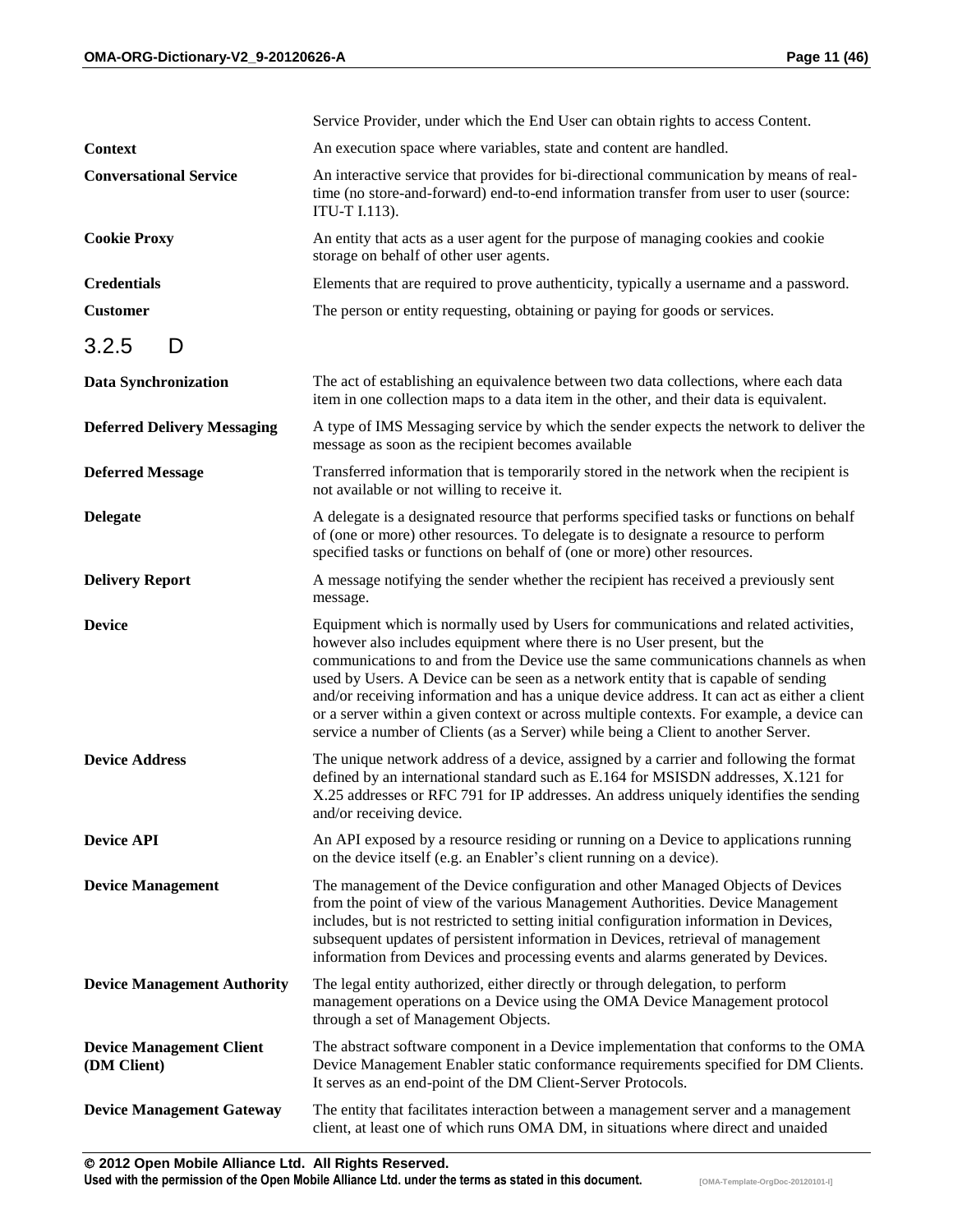|                                                      | interaction between the management server and the management client is not possible.                                                                                                                                                                                                                                                                                                   |
|------------------------------------------------------|----------------------------------------------------------------------------------------------------------------------------------------------------------------------------------------------------------------------------------------------------------------------------------------------------------------------------------------------------------------------------------------|
| <b>Device Management Server</b><br>(DM Server)       | The abstract software component in a deployed Device Management infrastructure that<br>conforms to the OMA Device Management Enabler static conformance requirements<br>specified for DM Servers. It serves as an end-point of the DM Client-Server Protocols<br>and DM Server-Server Interface.                                                                                       |
| <b>Device Management System</b>                      | A collection of Device Management Clients, Device Management Servers and Device<br>Management Authority.                                                                                                                                                                                                                                                                               |
| <b>Device Profile</b>                                | A set of information describing the capabilities of the device.                                                                                                                                                                                                                                                                                                                        |
| <b>Diagnostics and Monitoring</b><br><b>Function</b> | A functions in the device that can be remotely invoked by a Diagnostics and Monitoring<br>System and that, when invoked, executes a diagnostics related logic to return results.                                                                                                                                                                                                       |
| <b>Diagnostics and Monitoring</b><br><b>System</b>   | A system that is associated with the Device Management System and is also under the<br>administration of a Management Authority. It employs the standard Device Management<br>System interaction with a (set of) device(s). The Diagnostics and Monitoring System<br>provides enhancements to the Device Management System to support Diagnostics and<br>Monitoring.                   |
| <b>Digital Rights Management</b>                     | The means to control the usage of a file once it has been downloaded. DRM enables<br>Content Providers to define rights for files. It is possible to associate different rights with<br>a single file. The rights are required in order to use the actual file.                                                                                                                        |
| <b>Digital Signature</b>                             | A value computed with a cryptographic algorithm and appended to a data object in such<br>a way that any recipient of the data can use the signature to verify the data's origin<br>and/or integrity.                                                                                                                                                                                   |
| <b>Digital Watermark</b>                             | Auxiliary data that is imperceptibly and persistently embedded into an original Content<br>such as image, video and audio. This auxiliary data can subsequently be recovered from<br>the watermarked Content. Digital Watermark can be used to identify a Content, to verify<br>its integrity, to authenticate the Content with embedded copyright mark, to include meta<br>data, etc. |
| <b>Directory</b>                                     | A storage element used to group together and hierarchically organise storage objects and<br>other Directories.                                                                                                                                                                                                                                                                         |
| <b>Distribution Service</b>                          | Service characterised by the unidirectional flow of information from a given point to<br>other (multiple) locations (source: ITU-T I.113).                                                                                                                                                                                                                                             |
| <b>Domain</b>                                        | A set of objects, each of which is related by a characterizing relationship to a controlling<br>object. For example, an internet domain is a set of resources that share a common<br>address.                                                                                                                                                                                          |
| <b>Dynamic Capability</b>                            | A Capability that may change its value e.g. as a result of hardware, software or<br>configuration changes.                                                                                                                                                                                                                                                                             |
| Е<br>3.2.6                                           |                                                                                                                                                                                                                                                                                                                                                                                        |
| <b>Elementary File</b>                               | A set of data units or records that share the same identifier, typically stored in a<br>Universal Integrated Circuit Card. It cannot be a parent of another file.                                                                                                                                                                                                                      |
| <b>Emoticon</b>                                      | A character sequence used to indicate an emotional state in messaging. When displayed,<br>Emoticons are often replaced by graphical representations of the emotion they convey.<br>See also: Smiley.                                                                                                                                                                                   |
| <b>Enabler</b>                                       | A technology intended for use in the development, deployment or operation of a Service;<br>defined in a specification, or group of specifications, published as a package by OMA.                                                                                                                                                                                                      |
| <b>Enabler Release</b>                               | Collection of specifications that combined together form an enabler for a service area,<br>e.g. a download enabler, a browsing enabler, a messaging enabler, a location enabler,<br>etc. The specifications that are forming an enabler should combined fulfill a number of<br>related market requirements.                                                                            |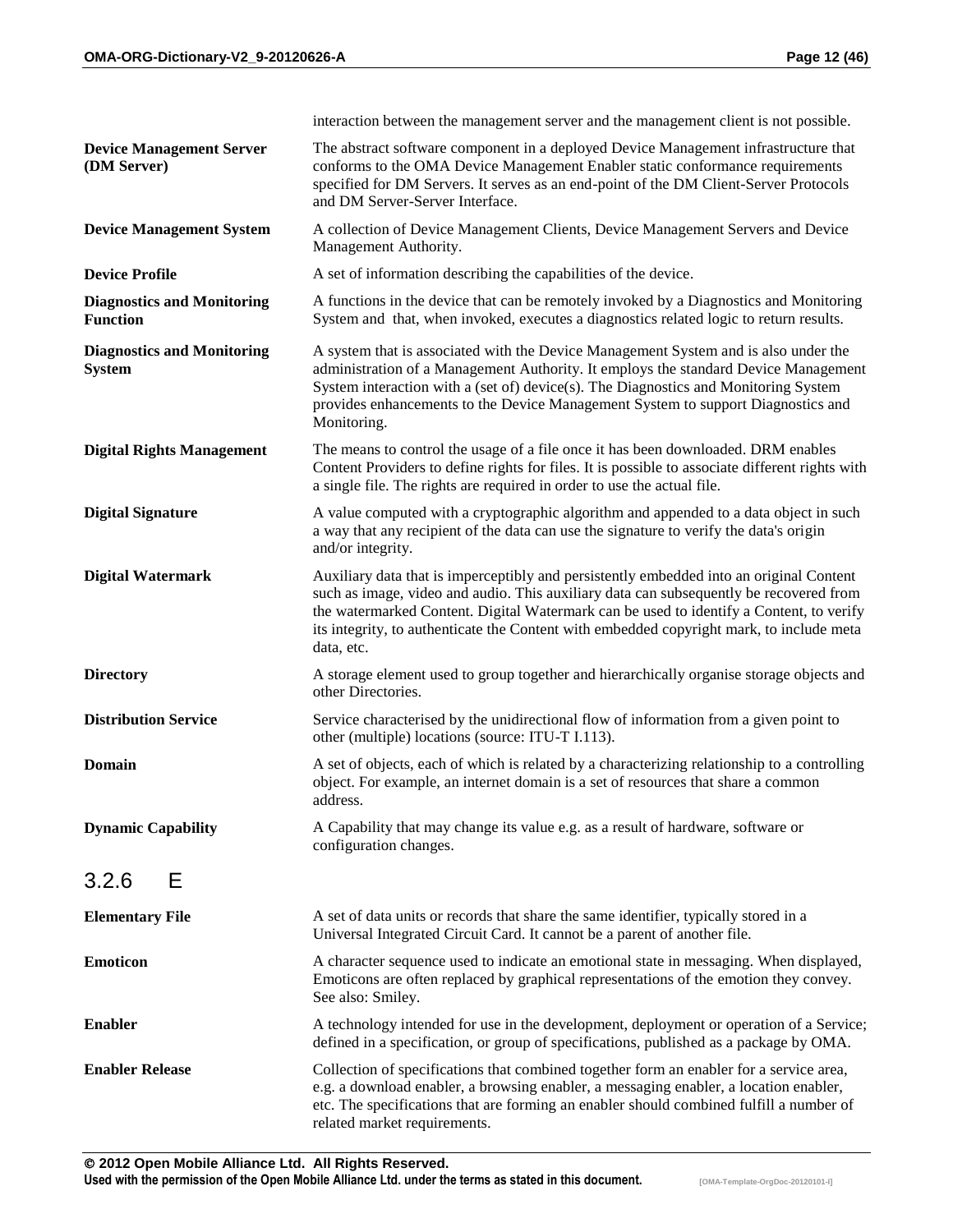| <b>Encoding</b>                | 1: The act or method of converting a data object from one format to another.<br>2 : A format of an object resulting from conversion.                                                                                                                                                                                                                            |
|--------------------------------|-----------------------------------------------------------------------------------------------------------------------------------------------------------------------------------------------------------------------------------------------------------------------------------------------------------------------------------------------------------------|
| <b>End User</b>                | An individual who uses Services and Content. End User is a specialization of the term<br>Principal.                                                                                                                                                                                                                                                             |
| <b>Entity</b>                  | 1: The information transferred as the payload of a request or response.<br>2 : A distinct component of a service architecture.                                                                                                                                                                                                                                  |
| F<br>3.2.7                     |                                                                                                                                                                                                                                                                                                                                                                 |
| Federation                     | The binding of two or more Accounts (within an Authentication Domain or a Circle of<br>Trust, where one of the Accounts is at an IDP) for a given Principal. Federation does not<br>imply that Identity Attributes are being shared – it is simply a joining of two or more<br>Accounts (e.g. for Single Sign On), after which Attributes could then be shared. |
| <b>Function</b>                | A specific purpose of an entity, or its characteristic action                                                                                                                                                                                                                                                                                                   |
| <b>Functional Component</b>    | see Component.                                                                                                                                                                                                                                                                                                                                                  |
| <b>Functional Element</b>      | see Component.                                                                                                                                                                                                                                                                                                                                                  |
| 3.2.8<br>G                     |                                                                                                                                                                                                                                                                                                                                                                 |
| <b>Guaranteed service</b>      | A service model which provides highly reliable performance, with little or no variance in<br>the measured performance criteria.                                                                                                                                                                                                                                 |
| 3.2.9<br>H                     |                                                                                                                                                                                                                                                                                                                                                                 |
| Header                         | A meta-information container. For instance, a session header contains general<br>information about a session that remains constant over the lifetime of a session; an<br>entity-header contains meta-information about a particular request, response or entity<br>body.                                                                                        |
| <b>Home Network</b>            | 1. the (mobile) network where the user has his or her subscription<br>2. the local access network that is controlled by the user                                                                                                                                                                                                                                |
| <b>HTTP</b>                    | The application-level protocol defined in [RFC 2616]                                                                                                                                                                                                                                                                                                            |
| 3.2.10<br>$\mathbf{I}$         |                                                                                                                                                                                                                                                                                                                                                                 |
| <b>Identity</b>                | The characteristics by which a principal is recognised or known.                                                                                                                                                                                                                                                                                                |
| <b>Immediate messaging</b>     | A type of IMS Messaging service by which the sender expects immediate message<br>delivery in (near) real time fashion                                                                                                                                                                                                                                           |
| Implementer                    | Principal who produces enabler components, applications, or other resources                                                                                                                                                                                                                                                                                     |
| <b>IM</b> Server               | A networked entity that provides real-time messaging functionality.                                                                                                                                                                                                                                                                                             |
| <b>IMS Messaging services</b>  | A group of services, supported by capabilities of the 3GPP IP Multimedia Subsystem<br>3GPP TS 22.228, that allows an IMS user to send and receive messages to other users.<br>IMS messaging services comprise of one or more types: Immediate messaging, Session<br>based messaging and Deferred delivery messaging.                                            |
| <b>Infrastructure Provider</b> | Entity who provides the means to exchange messages via some network, such as a<br>cellular network or wireless LAN.                                                                                                                                                                                                                                             |
| <b>Integrity</b>               | The property that data has not been altered or destroyed in an unauthorised manner. (ISO<br>7498-2)                                                                                                                                                                                                                                                             |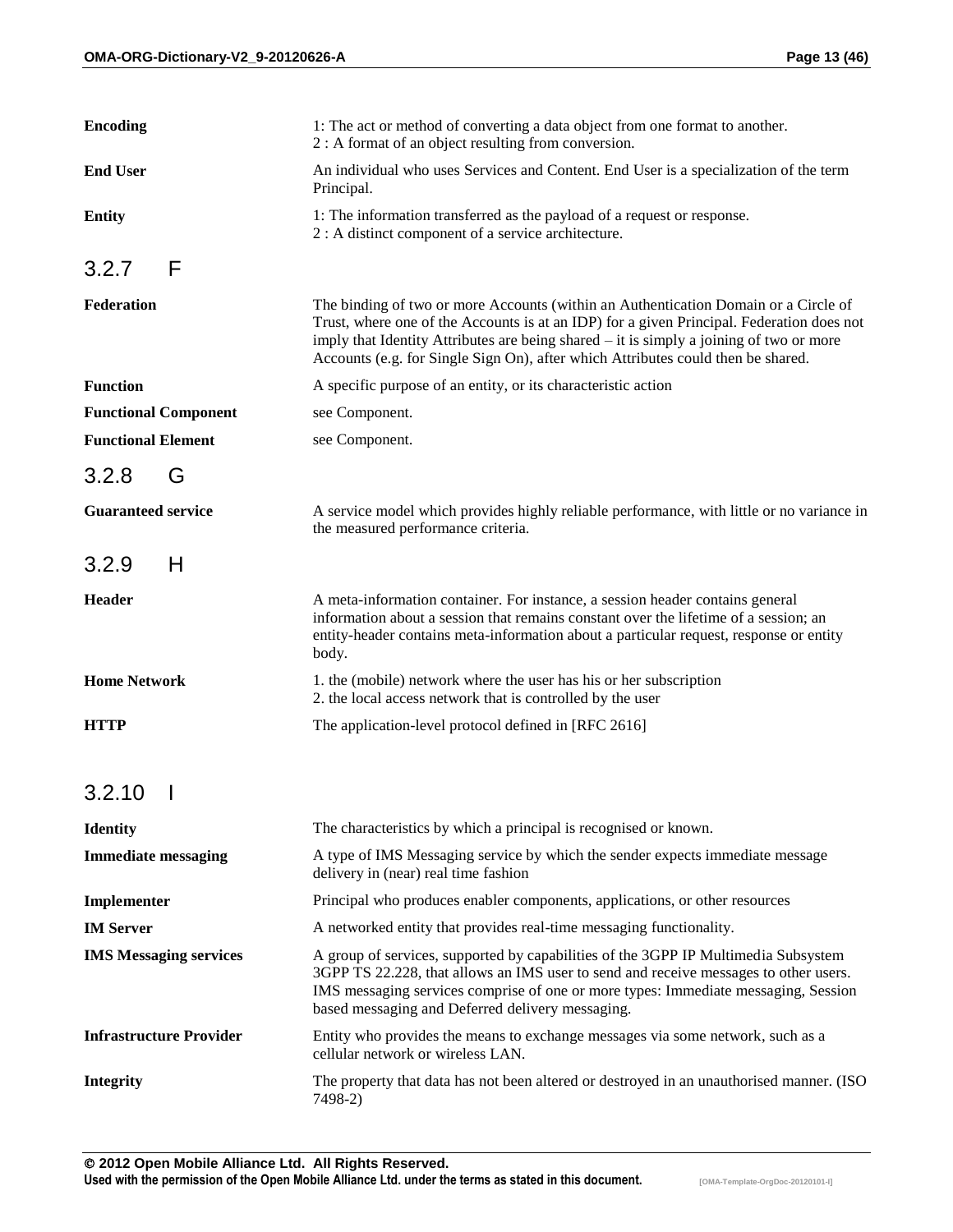| <b>Interactive service</b>                                              | A service which provides the means for bi-directional exchange of information between<br>users. Interactive services are divided into three classes of services: conversational<br>services, messaging services and retrieval services (source: ITU-T I.113). |
|-------------------------------------------------------------------------|---------------------------------------------------------------------------------------------------------------------------------------------------------------------------------------------------------------------------------------------------------------|
| <b>Interface</b>                                                        | The common boundary between two associated systems (source: GSM 01.04, ITU-T<br>$I.112$ ).                                                                                                                                                                    |
| <b>International Mobile Station</b><br><b>Equipment Identity (IMEI)</b> | A unique number, which shall be allocated to each individual mobile station equipment<br>and shall be unconditionally implemented by the MS manufacturer.                                                                                                     |
| Interoperability                                                        | The ability of enabler components, applications, and other resources to communicate to<br>perform pre-defined functions that achieve expected results                                                                                                         |
| <b>IP Multimedia Subsystem</b>                                          | 1. All core network elements for the provision of IP multimedia applications over IP<br>multimedia sessions. [3GPP] 2. The session layer of the 3GPP2 Multimedia Domain.<br>[3GPP2]                                                                           |
| <b>Issuer</b>                                                           | The entity that provides the customer with payment credentials. The issuer receives<br>funds from the customer. The payment credentials are usually specific to a particular<br>payment system, and are used to make a payment with that payment system       |
| 3.2.11<br>J                                                             |                                                                                                                                                                                                                                                               |
| $<$ void $>$                                                            |                                                                                                                                                                                                                                                               |
| 3.2.12<br>K                                                             |                                                                                                                                                                                                                                                               |
| Kilobyte                                                                | One kilobyte equals 1024 bytes                                                                                                                                                                                                                                |
| 3.2.13<br>$\perp$                                                       |                                                                                                                                                                                                                                                               |
| <b>Language Binding</b>                                                 | The formal set of rules to map the abstract operations of an Abstract API to the<br>operations provided by a particular programming language or interface definition<br>language.                                                                             |
| <b>Local Payment</b>                                                    | This is when the customer, buyer, has to be at merchant's place, the place of the sale.                                                                                                                                                                       |
| <b>Local Service</b>                                                    | Services, which are provided by current roamed-to network.                                                                                                                                                                                                    |
| Localisation                                                            | The task of modifying the behaviour and appearance of the product due to the culture<br>and language of its end-users. This is usually achieved by Configuring the product.                                                                                   |
| Location                                                                | Reference to a position. It may be expressed in terms of geographical location in some<br>format (e.g. latitude+longitude+altitude) of location or as logical location (e.g. home).                                                                           |
| <b>Logical Architecture</b>                                             | Incorporates the detailed architecture diagram (with interfaces), components and<br>interface specifications.                                                                                                                                                 |
| <b>Logical Session</b>                                                  | The logical session is a relationship between resources which continues while data is<br>exchanged through multiple physical connections or sessions.                                                                                                         |
| <b>Look and Feel</b>                                                    | Appearance and behavior of the device's user interface.                                                                                                                                                                                                       |
| 3.2.14<br>м                                                             |                                                                                                                                                                                                                                                               |
| <b>Management Object</b>                                                | A data model for information which is a logical part of the interfaces exposed by device<br>for management purpose.                                                                                                                                           |
| <b>Management Object Identifier</b>                                     | A unique identifier of the management object, stored in the "DDFName" property of the<br>root of the Management Object.                                                                                                                                       |
| <b>Management Session</b>                                               | A continuous connection between the DM Client and the DM Server established for the<br>purpose of carrying out one or more DM operations.                                                                                                                     |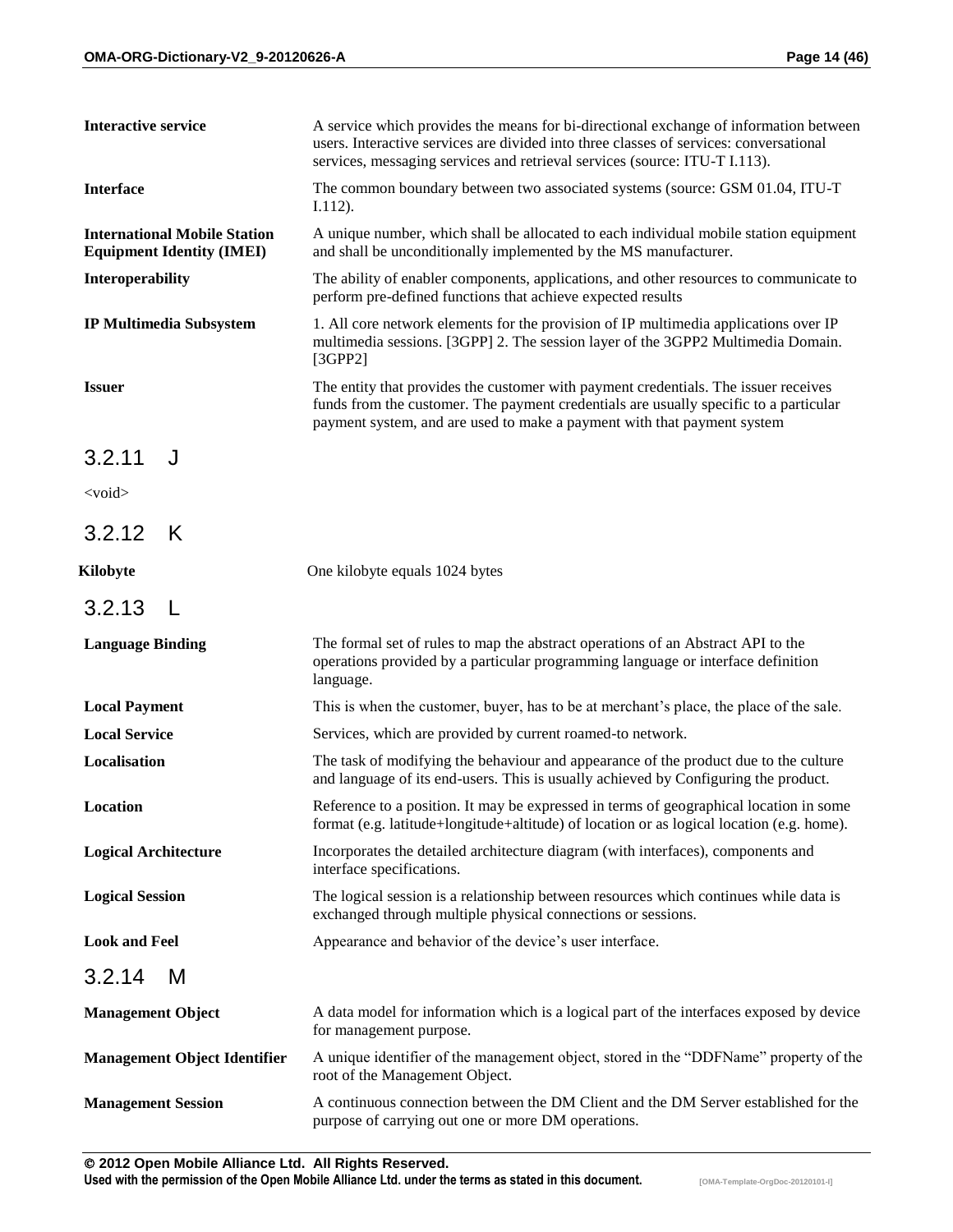| <b>Management Tree</b>                             | The interface by which the DM Server interacts with the DM Client, e.g. by storing and<br>retrieving values from it and by manipulating the properties of it (for example the access<br>control lists).                                                                                               |
|----------------------------------------------------|-------------------------------------------------------------------------------------------------------------------------------------------------------------------------------------------------------------------------------------------------------------------------------------------------------|
| Media                                              | Digital means by which information is packaged. Media may come in different forms,<br>which are referred to as Media Types.                                                                                                                                                                           |
| <b>Meta Data</b>                                   | Information that characterizes data                                                                                                                                                                                                                                                                   |
| <b>Media Type</b>                                  | A MIME media type or an identifier for a given data type, which represents a class of<br>information distinguished by its presentation format and/or interchange format.<br>Examples include images, plain text, sounds and video                                                                     |
| <b>Merchant</b>                                    | The entity offering goods or services. The merchant receives a payment from the<br>customer in return for the goods or services. The funds to the merchant are received via<br>the acquirer.                                                                                                          |
| <b>Message Authentication Code</b>                 | A value computed basing on a message hash and some form of shared secret.                                                                                                                                                                                                                             |
| <b>Method</b>                                      | A type of client request, e.g. as defined by HTTP/1.1 (Get, Post, etc.).                                                                                                                                                                                                                              |
| <b>Minimum Functionality</b><br><b>Description</b> | Description of the guaranteed features and functionality that will be enabled by<br>implementing the minimum mandatory part of the Enabler Release.                                                                                                                                                   |
| <b>MMS</b> Encapsulation                           | The definition of the protocol data units, the fields and their encodings necessary to send<br>and receive multimedia messages including multimedia objects.                                                                                                                                          |
| <b>Mobile Commerce</b>                             | The exchange or buying and selling of services and goods, both physical and digital,<br>from a mobile device.                                                                                                                                                                                         |
| <b>Mobility</b>                                    | The ability to receive service independent of location or while moving.                                                                                                                                                                                                                               |
| <b>Multipoint</b>                                  | A value of the service attribute "communication configuration", which denotes that the<br>communication involves more than two network terminations (source: ITU-T I.113).                                                                                                                            |
| <b>Multimedia Messaging Service</b><br>(MMS)       | A system application enabling message-based exchange of multimedia service content.                                                                                                                                                                                                                   |
| <b>Multimedia service</b>                          | Services that handle several types of media such as audio and video in a synchronised<br>way from the user's point of view. A multimedia service may involve multiple parties,<br>multiple connections, and the addition or deletion of resources and users within a single<br>communication session. |
| 3.2.15<br>N                                        |                                                                                                                                                                                                                                                                                                       |
| Name                                               | A name is a label used for identification of end users, actors, or entities.                                                                                                                                                                                                                          |
| <b>Negotiated QoS</b>                              | The QoS that results from negotiation between entities.                                                                                                                                                                                                                                               |
| <b>Network Access Point</b>                        | An interface point between a wireless network and a fixed network.                                                                                                                                                                                                                                    |
| <b>Network API</b>                                 | An API exposed to applications by a resource residing in the Network (e.g. a Server),<br>explicitly NOT residing in or running on a Device.                                                                                                                                                           |
| <b>Network Bearer</b>                              | Wireless or Local Wired data transport mechanism                                                                                                                                                                                                                                                      |
| <b>Network Operator</b>                            | The entity providing network connectivity for a Device.                                                                                                                                                                                                                                               |
|                                                    | An entity that is licensed and allocated frequency to operate a public mobile wireless<br>telecommunications network for the purpose of providing publicly available commercial<br>services.                                                                                                          |
| <b>Network Provider</b>                            | The entity providing network connectivity for a Device.                                                                                                                                                                                                                                               |
| <b>Network Service Provider</b>                    | The entity providing network connectivity for a mobile Device.                                                                                                                                                                                                                                        |
| <b>Non-Repudiation</b>                             | Protection against false denial of involvement in a communication. Sender non-                                                                                                                                                                                                                        |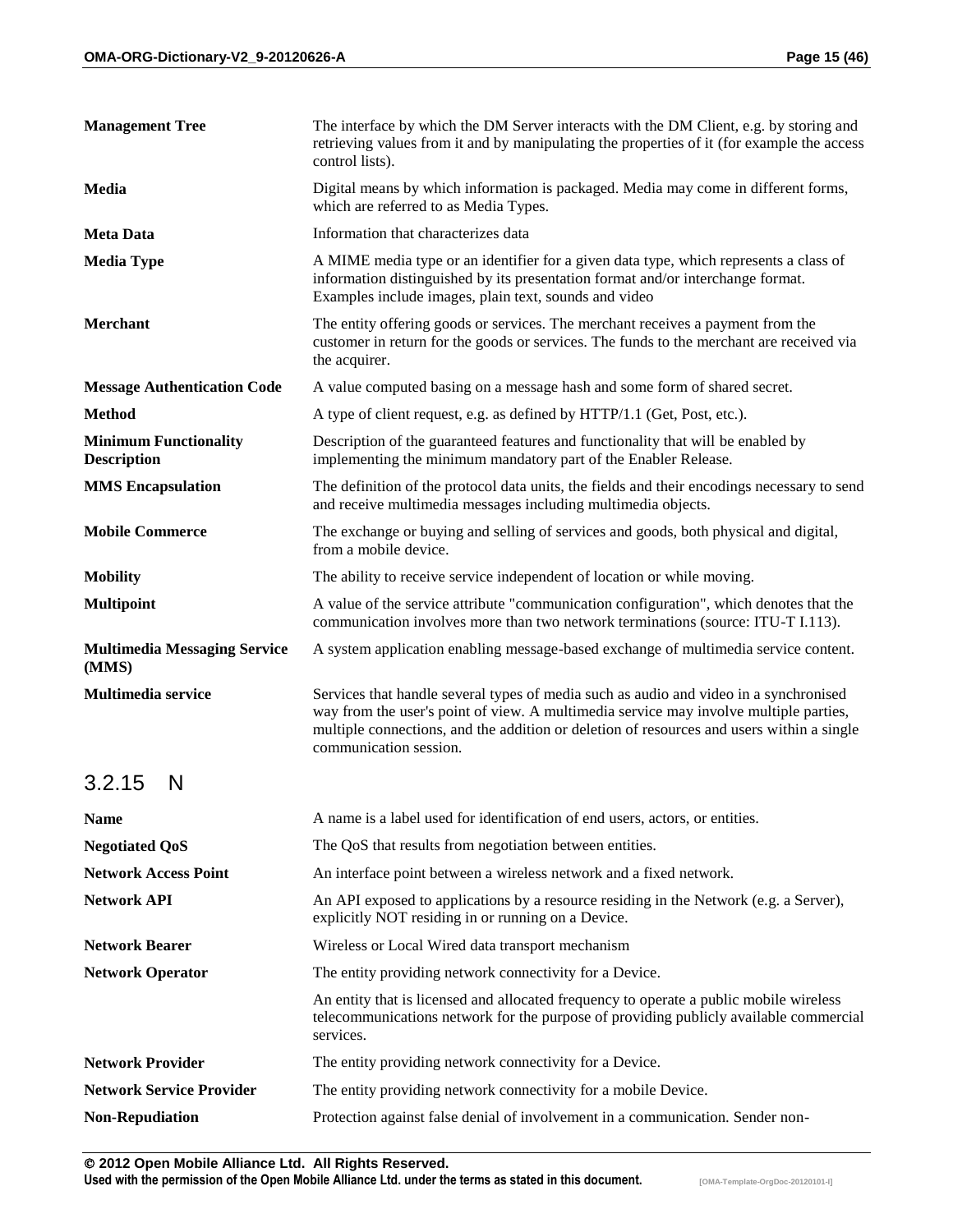|                                | repudiation provides the receiver of data with evidence that proves the origin of the data.<br>Receiver non-repudiation provides the sender of data with evidence that proves the data<br>was received as addressed.                          |
|--------------------------------|-----------------------------------------------------------------------------------------------------------------------------------------------------------------------------------------------------------------------------------------------|
| <b>Notification</b>            | A message, delivered in response to a subscription, which delivers information about an<br>associated event in the format defined by the relevant event package.                                                                              |
| 3.2.16<br>$\Omega$             |                                                                                                                                                                                                                                               |
| <b>Off-Line charging</b>       | A charging process where charging information does not affect, in real time, the service<br>rendered.                                                                                                                                         |
| <b>On-Line Charging</b>        | A charging process where charging information can affect, in real time, the service<br>rendered and therefore directly interacts with the session/service control.                                                                            |
| <b>Originating network</b>     | The network where the calling party is located.                                                                                                                                                                                               |
| <b>OMA Service Environment</b> | A logical architecture that provides a common structure for specifying enablers. This<br>OMA Service Environment (OSE) architecture consists of components and the<br>interfaces to use those components.                                     |
| $3.2.17$ P                     |                                                                                                                                                                                                                                               |
| Participant                    | A Participant is a Principal taking part in a communication.                                                                                                                                                                                  |
| Payment                        | It is the process by which customer presents the merchant with transaction credentials, as<br>a response to the transaction details, which is sufficient for the merchant to agree to<br>provide the customer with the goods and/or services. |
| <b>Payment Association</b>     | The entity which governs, that is, defines the interfaces and rules for a payment system.                                                                                                                                                     |
| <b>Payment Credentials</b>     | This is the credentials that the customer gets from the issuer that allows the customer to<br>make use of the payment system.                                                                                                                 |
| <b>Payment System</b>          | Each of the systems that enables the different types of payment.                                                                                                                                                                              |
| <b>Peer-to-Peer Payment</b>    | It is the payment process in which a customer who is not usually considered a merchant<br>acts as a merchant for another customer.                                                                                                            |
| <b>Performance Monitoring</b>  | The ability to track service and resource usage levels and to provide feedback on the<br>responsiveness and reliability of the system.                                                                                                        |
| <b>Phonebook</b>               | A dataset of personal or entity attributes.                                                                                                                                                                                                   |
| <b>Platform Provider</b>       | The entity responsible for providing an application platform to a service provider.                                                                                                                                                           |
| Point-to-point                 | A service where the communication involves only two system endpoints.                                                                                                                                                                         |
| <b>Policy</b>                  | An ordered combination of policy rules that defines how to administer, manage, and<br>control access to resources [Derived from [RFC 3060], [RFC 3198] and [RFC 3460]].                                                                       |
| <b>Policy Action</b>           | Action (e.g. invocation of a function, script, code, workflow) that is associated to a<br>policy condition in a policy rule and that is executed when its associated policy<br>condition results in "true" from the policy evaluation step.   |
| <b>Policy Condition</b>        | A condition is any expression that yields a Boolean value.                                                                                                                                                                                    |
| <b>Policy Enforcement</b>      | The process of executing actions, which may be performed as a consequence of the<br>output of the policy evaluation process or during the policy evaluation process.                                                                          |
| <b>Policy Evaluation</b>       | The process of evaluating the policy conditions and executing the associated policy<br>actions up to the point that the end of the policy is reached.                                                                                         |
| <b>Policy Management</b>       | The act of describing, creating, updating, deleting, provisioning and viewing policies.                                                                                                                                                       |
| <b>Policy Processing</b>       | Policy evaluation or policy evaluation and enforcement.                                                                                                                                                                                       |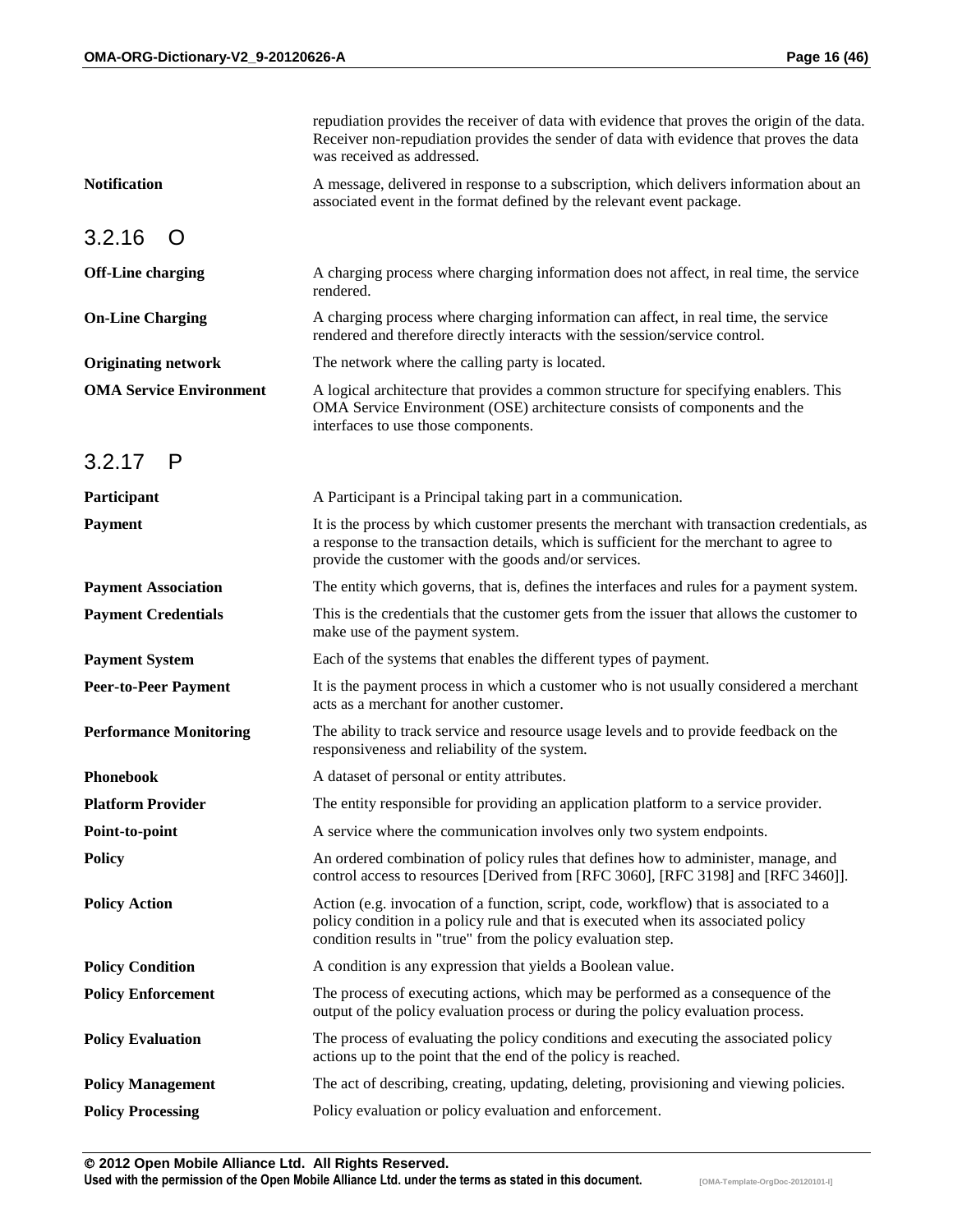| <b>Policy Rule</b>              | A combination of a condition and actions to be performed if the condition is true.                                                                                                                                                                                                                                          |
|---------------------------------|-----------------------------------------------------------------------------------------------------------------------------------------------------------------------------------------------------------------------------------------------------------------------------------------------------------------------------|
| <b>Portability</b>              | Portability refers to the capability for software to run on another platform without<br>modification                                                                                                                                                                                                                        |
| Portal                          | An entity that aggregates access to services and content for easy reach to customer,<br>including service level authorization and SSO functions.                                                                                                                                                                            |
| <b>Postpay billing</b>          | Billing arrangement between subscriber and service provider where the subscriber<br>periodically receives a bill for service usage in the past period.                                                                                                                                                                      |
| <b>Prepay billing</b>           | Billing arrangement between subscriber and service provider where the subscriber<br>deposits an amount of money in advance, which is subsequently used to pay for service<br>usage.                                                                                                                                         |
| <b>Presence</b>                 | Information about the status and reachability of a principal                                                                                                                                                                                                                                                                |
| Principal                       | An entity that has an identity, that is capable of providing consent and other data, and to<br>which authenticated actions are done on its behalf. Examples of principals include an<br>individual user, a group of individuals, a corporation, service enablers/applications,<br>system entities and other legal entities. |
| <b>Profile</b>                  | A collection of information that characterizes a resource or principal                                                                                                                                                                                                                                                      |
| <b>Protocol</b>                 | Rules determining the format and transmission of data over a communications channel                                                                                                                                                                                                                                         |
| <b>Protocol Binding</b>         | The formal set of rules to represent the abstract operations of an Abstract API as<br>messages of a specific communication protocol across the network.                                                                                                                                                                     |
| Protocol data unit              | In the reference model for OSI, a unit of data specified in an (N)-protocol layer and<br>consisting of (N)-protocol control information and possibly (N)-user data (source: ITU-T<br>X.200 / ISO-IEC 7498-1).                                                                                                               |
| <b>Proxy</b>                    | An intermediary entity that acts as both a server and a client for the purpose of making<br>requests on behalf of other clients, e.g. HTTP proxy, cookie proxy, streaming proxy.                                                                                                                                            |
| Pull                            | A service delivery method in which a client initiates content delivery by requesting<br>content from a server.                                                                                                                                                                                                              |
| Push                            | A service delivery method in which a server initiates content delivery to a client.                                                                                                                                                                                                                                         |
| <b>Push Client</b>              | A user agent capable of receiving and processing Push requests.                                                                                                                                                                                                                                                             |
| <b>Push Initiator</b>           | An entity or service that initiates Push content delivery to Push clients.                                                                                                                                                                                                                                                  |
| <b>Push Proxy Gateway</b>       | A gateway acting as a Push proxy for Push Initiators, providing over-the-air Push<br>message delivery services to Push clients.                                                                                                                                                                                             |
| 3.2.18<br>Q                     |                                                                                                                                                                                                                                                                                                                             |
| <b>QoS</b> (Quality of Service) | A set of parameters describing performance characteristics. Examples of such<br>parameters include bandwidth, latency, or bit error rate                                                                                                                                                                                    |
| <b>QoS</b> profile              | A set of QoS parameters associated with a QoS session, which defines the performance<br>expectations                                                                                                                                                                                                                        |
| 3.2.19<br>R                     |                                                                                                                                                                                                                                                                                                                             |
| <b>Reference Point</b>          | A conceptual point at the conjunction of two non-overlapping functional groups. It<br>consists of one or more interfaces of any kind.                                                                                                                                                                                       |
| <b>Remote Payment</b>           | When the customer does not have to be at the merchant's place, the place of the sale.                                                                                                                                                                                                                                       |
| <b>Requestor</b>                | Any entity that issues a request to a resource                                                                                                                                                                                                                                                                              |
| <b>Resource</b>                 | "Any component, function, enabler, or application that can send, receive, or process                                                                                                                                                                                                                                        |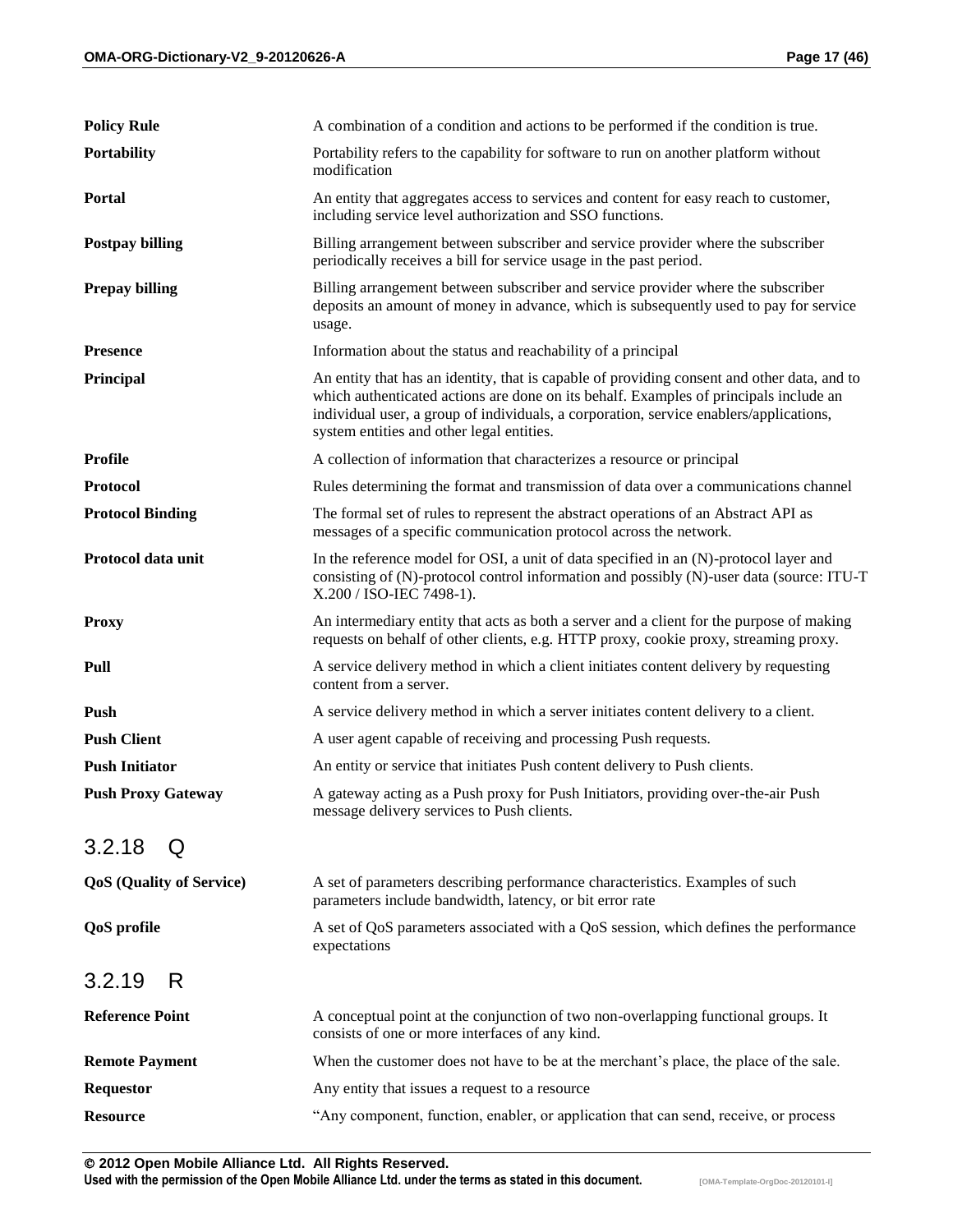|                                                     | requests"                                                                                                                                                                                                                                                          |
|-----------------------------------------------------|--------------------------------------------------------------------------------------------------------------------------------------------------------------------------------------------------------------------------------------------------------------------|
| <b>Rights</b>                                       | Permissions and constraints defining the circumstances under which access is granted.                                                                                                                                                                              |
| <b>Roaming</b>                                      | The ability for a user to function in a serving network different from the home network.                                                                                                                                                                           |
| <b>Roles</b>                                        | A set of permissions that are either delegated or acquired by an actor as a result of<br>enrollment/payment, e.g. user, worker, friend, gamer, payment provider, manufacturer.                                                                                     |
| 3.2.20<br>S                                         |                                                                                                                                                                                                                                                                    |
| <b>Seamless Handover</b>                            | A handover without perceptible interruption of the radio connection.                                                                                                                                                                                               |
| <b>Secure Transport</b>                             | A transport that provides authentication, integrity and encryption.                                                                                                                                                                                                |
| <b>Security</b>                                     | The ability to prevent fraud as well as the protection of information availability, integrity<br>and confidentiality. (See the definitions of Authentication, Content Integrity and<br>Confidentiality)                                                            |
| <b>Session Based Messaging</b>                      | A type of IMS Messaging service by which the sender expects immediate message<br>delivery in (near) real time fashion. In addition the sender(s) and the receiver(s) have to<br>join to a messaging session e.g. chat room, before message exchange can take place |
| <b>Server</b>                                       | An entity that provides resources to Clients in response to requests.                                                                                                                                                                                              |
| <b>Service</b>                                      | A selection from the portfolio of offerings made available by a Service Provider, which<br>the principal may subscribe to and be optionally charged for. A Service may utilize one<br>or more Service Enablers.                                                    |
| <b>Service Access Point</b>                         | A conceptual point where a protocol layer offers access to its services to upper layer.                                                                                                                                                                            |
| <b>Service Bit Rate</b>                             | The bit rate that is available to a user for the transfer of user information (source: ITU-T<br>$I.113$ ).                                                                                                                                                         |
|                                                     |                                                                                                                                                                                                                                                                    |
| <b>Service Enabler</b>                              | See Enabler.                                                                                                                                                                                                                                                       |
| <b>Service Execution Environment</b>                | A platform on which an entity is authorised to perform a number of functionalities;<br>examples of Service Execution Environments are the user equipment, integrated circuit<br>card and a network platform or any other Server.                                   |
| <b>Serving Network</b>                              | A network that provides the user with access to the services of home environment.                                                                                                                                                                                  |
| <b>Service Provider</b>                             | An entity that provides and administers Service to a Subscriber and / or User. The<br>Service Provider may or may not be the provider of the network and content.                                                                                                  |
| <b>Signalling</b>                                   | The exchange of information specifically concerned with the establishment and control<br>of connections, and with management, in a telecommunications network (source: ITU-T<br>$I.112$ ).                                                                         |
| <b>SIM Application Toolkit</b><br><b>Procedures</b> | Defined in GSM 11.14 [27].                                                                                                                                                                                                                                         |
| <b>Single Sign-on</b>                               | Ability for end users to move easily among services without having to repeatedly<br>identify themselves with a new password.                                                                                                                                       |
| <b>Smartcard</b>                                    | The Smartcard refers to the smart card definition of [ETSI TR 102 216].                                                                                                                                                                                            |
| <b>Smiley</b>                                       | Synonym for "Emoticon".                                                                                                                                                                                                                                            |
| <b>Speed</b>                                        | A performance criterion that describes the time interval required to perform a function or<br>the rate at which the function is performed. (The function may or may not be performed<br>with the desired accuracy.) (source: ITU-T I.350).                         |
| <b>Streaming</b>                                    | A mechanism by which media content is rendered at the same time that it is being<br>transmitted to the client.                                                                                                                                                     |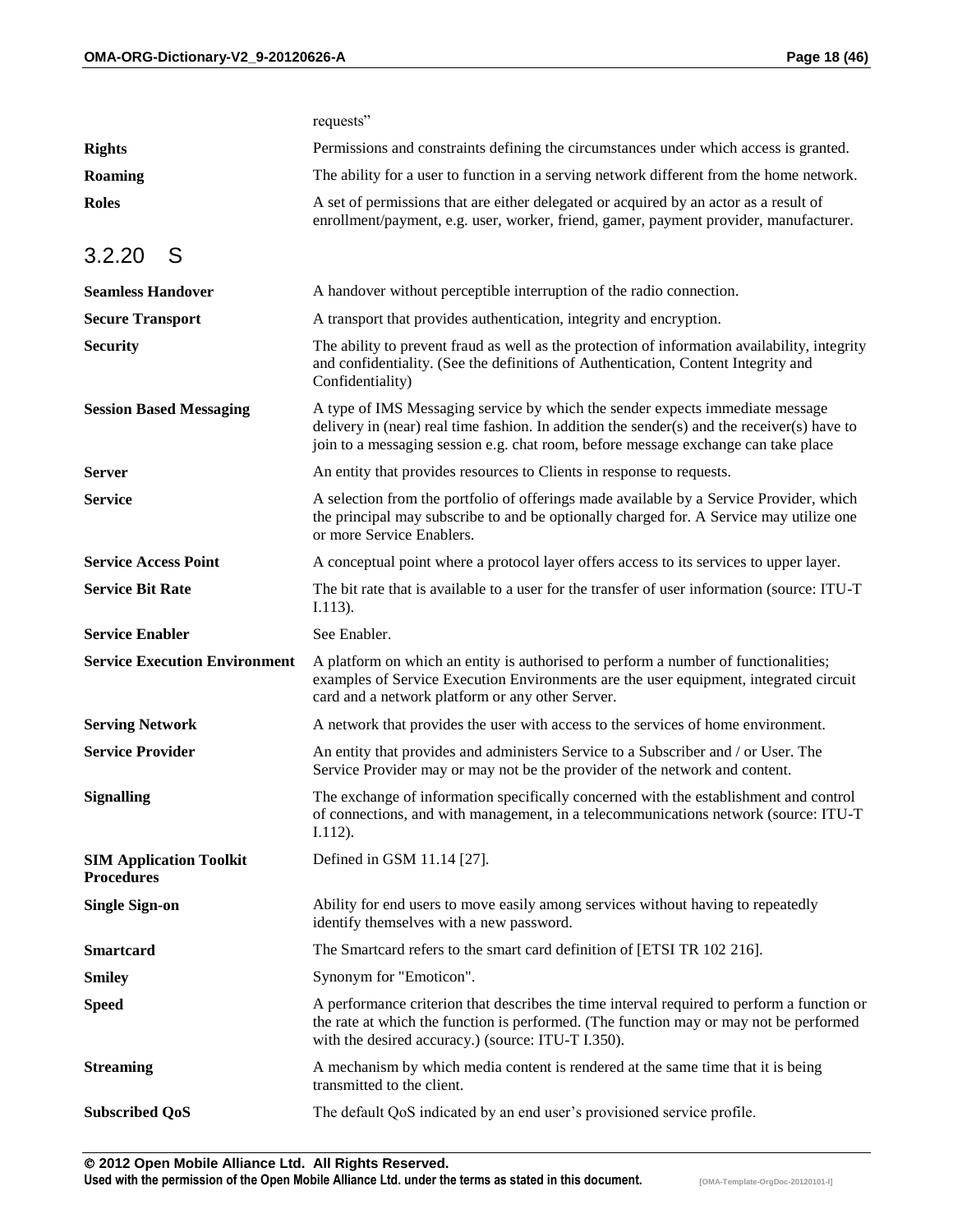| Subscriber                                         | A Principal (may or may not be a person) that owns the subscription of the service in<br>question. The user and the principal need not be the same - e.g. a company (the<br>principal) may supply services to its employees (the users).                                                                    |
|----------------------------------------------------|-------------------------------------------------------------------------------------------------------------------------------------------------------------------------------------------------------------------------------------------------------------------------------------------------------------|
| Subscription                                       | Describes the commercial relationship between the Subscriber and the Service Provider.                                                                                                                                                                                                                      |
| Synchronization                                    | The process of exchanging information between multiple Entities for the purpose of<br>ensuring that each Entity's copy of that information reflects the same information<br>content.                                                                                                                        |
| 3.2.21<br>$\top$                                   |                                                                                                                                                                                                                                                                                                             |
| <b>Terminal</b>                                    | A networked device typically used by a user to request and receive content as part of its<br>normal running operation.                                                                                                                                                                                      |
| <b>Terminal equipment</b>                          | Equipment that provides the functions necessary for the operation of the access protocols<br>by the user (source: GSM 01.04).                                                                                                                                                                               |
| <b>Test environment</b>                            | A "test environment" is the combination of a test propagation environment and a<br>deployment scenario, which together describe the parameters necessary to perform a<br>detailed analysis of a radio transmission technology.                                                                              |
| <b>Test fest</b>                                   | A multi-lateral interoperability testing event.                                                                                                                                                                                                                                                             |
| <b>Throughput</b>                                  | A parameter describing service speed. The number of data bits successfully transferred<br>in one direction between specified reference points per unit time (source: ITU-T I.113).                                                                                                                          |
| <b>Transaction</b>                                 | An atomic unit of work that modifies data. A transaction encloses one or more actions,<br>all of which either complete or roll back as a whole                                                                                                                                                              |
| <b>Transaction Credentials</b>                     | A function of the payment credentials, the transaction details, and authentication of the<br>customer, that contains sufficient information for the merchant, acquirer and issuer to<br>process the payment.                                                                                                |
| <b>Transaction Details</b>                         | A description of the transaction, it includes for example the price, description of goods<br>and the merchant's name.                                                                                                                                                                                       |
| <b>Transcoding Service Provider</b>                | The entity responsible for transcoding content to make it suitable for the target Device.                                                                                                                                                                                                                   |
| <b>Transit delay</b>                               | A parameter describing service speed. The time difference between the instant at which<br>the first bit of a protocol data unit (PDU) crosses one designated boundary (reference<br>point), and the instant at which the last bit of the PDU crosses a second designated<br>boundary (source: ITU-T I.113). |
| <b>Transmission Time Interval</b>                  | Transmission Time Interval is defined as the inter-arrival time of Transport Block Sets,<br>i.e. the time it shall take to transmit a Transport Block Set.                                                                                                                                                  |
| <b>Trap</b>                                        | A mechanism employed by a Management Authority to enable the Device to capture and<br>report events and other relevant information generated from various components of the<br>Device, such as a protocol stack, device drivers, or applications.                                                           |
| <b>Trust</b>                                       | The extent to which someone who relies on a system can have confidence that the<br>system meets its specifications, i.e., that the system does what it claims to do and does<br>not perform unwanted functions. [source: RFC2828]                                                                           |
| 3.2.22<br>U                                        |                                                                                                                                                                                                                                                                                                             |
| <b>Uniform Resource Identifier</b><br><b>URI</b>   | URI - a compact sequence of characters that identifies an abstract or physical resource<br>[RFC3986]                                                                                                                                                                                                        |
| <b>Universal Integrated Circuit</b><br>Card (UICC) | A physically secure device, an IC card (or 'smart card'), that can be inserted and removed<br>from the terminal. It may contain one or more applications. One of the applications may<br>be a USIM. [3GPP TR 21.905]                                                                                        |
| <b>Universal Subscriber Identity</b>               | An application residing on the UICC used for accessing services provided by mobile                                                                                                                                                                                                                          |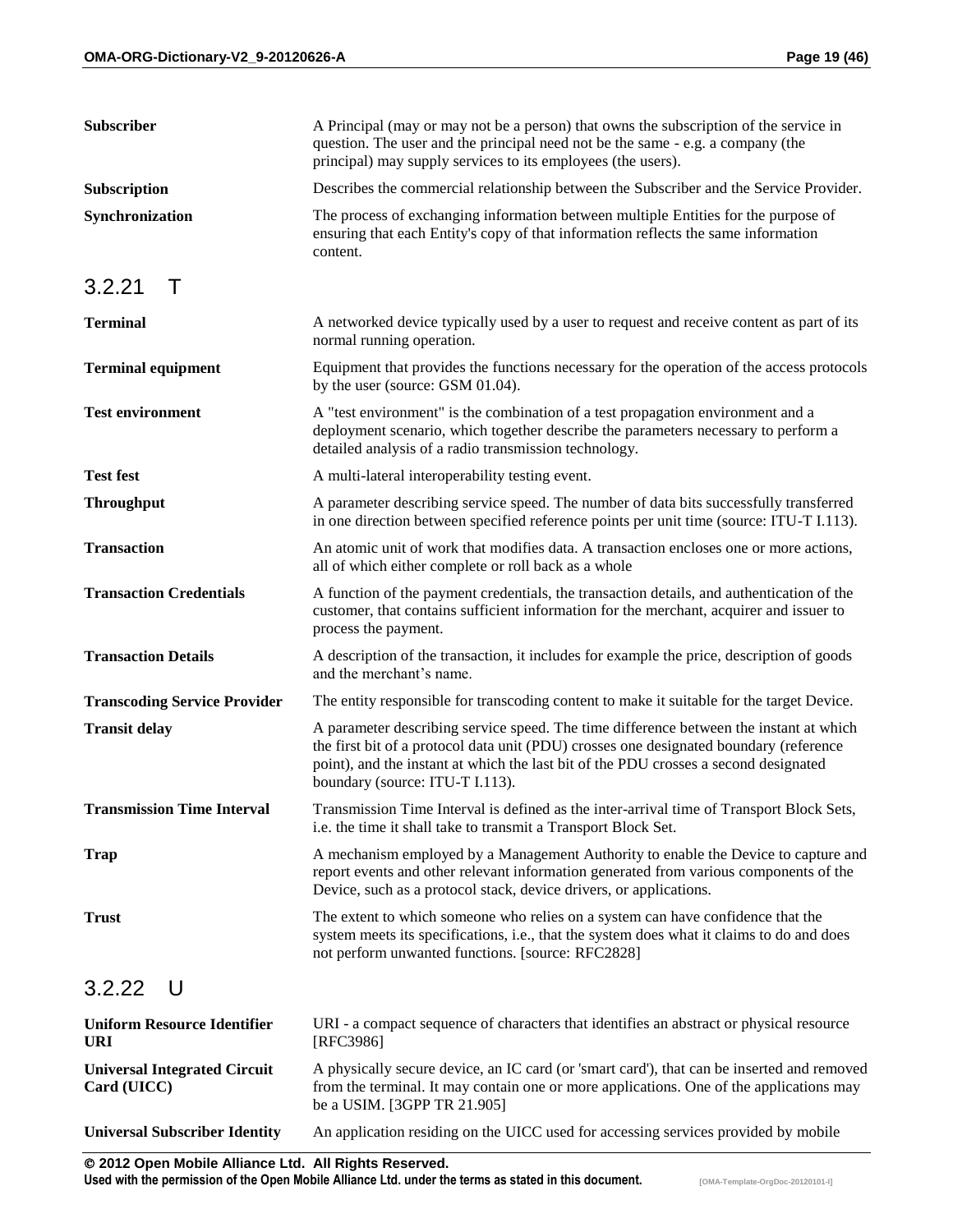| <b>Module (USIM)</b>                                        | networks, which the application is able to register on with the appropriate security.                                                                                                                                                                                                                                                                                                                                                                                                                                                                       |
|-------------------------------------------------------------|-------------------------------------------------------------------------------------------------------------------------------------------------------------------------------------------------------------------------------------------------------------------------------------------------------------------------------------------------------------------------------------------------------------------------------------------------------------------------------------------------------------------------------------------------------------|
| <b>Universal Terrestrial Radio</b><br><b>Access Network</b> | UTRAN is a conceptual term identifying that part of the network which consists of<br>RNCs and Node Bs between Iu and Uu interfaces.                                                                                                                                                                                                                                                                                                                                                                                                                         |
| <b>User</b>                                                 | An entity which uses services. Example: a person using a device as a portable telephone.                                                                                                                                                                                                                                                                                                                                                                                                                                                                    |
| <b>User Agent</b>                                           | Any software or device that acts on behalf of a user, interacting with other entities and<br>processing resources.                                                                                                                                                                                                                                                                                                                                                                                                                                          |
| <b>User Profile</b>                                         | It is the set of information, including the user identity, personal information, personal<br>preferences, necessary to provide a user with a consistent, personalised service<br>environment, irrespective of the user's location or the terminal used (within the<br>limitations of the terminal and the serving network).                                                                                                                                                                                                                                 |
| $\vee$<br>3.2.23                                            |                                                                                                                                                                                                                                                                                                                                                                                                                                                                                                                                                             |
| <b>Value Added Service</b>                                  | A telecommunication/information service that is offered in addition to and/or in<br>conjunction with a basic telecommunication/data service.                                                                                                                                                                                                                                                                                                                                                                                                                |
| <b>Value Added Service Provider</b>                         | Provides services other than basic telecommunications/information services for which<br>additional charges may be incurred.                                                                                                                                                                                                                                                                                                                                                                                                                                 |
| <b>Visited Network</b>                                      | Any network other than the subscriber's home network                                                                                                                                                                                                                                                                                                                                                                                                                                                                                                        |
| 3.2.24<br>W                                                 |                                                                                                                                                                                                                                                                                                                                                                                                                                                                                                                                                             |
| <b>WAP Gateway</b>                                          | A network endpoint providing protocol and content conversion for WAP1 and WAP2<br>devices.                                                                                                                                                                                                                                                                                                                                                                                                                                                                  |
| <b>WAP Proxy</b>                                            | An intermediary program that acts as both a server and a client for the purpose of<br>making requests on behalf of other clients. Requests are serviced internally or by passing<br>them on, with possible translation, to other servers. It may provide functions of protocol<br>enhancement, transcoding or any number of other optimisation or transformation<br>functions and may be associated with any gateways, proxies or servers being used in the<br>deployment architecture. WAP gateway is one of the optional functionalities of WAP<br>proxy. |
| Wireless terminal                                           | Any terminal using non-fixed access to the network                                                                                                                                                                                                                                                                                                                                                                                                                                                                                                          |
| <b>WML</b>                                                  | The Wireless Markup Language, a hypertext markup language used to represent<br>information for delivery to a narrowband device, e.g., a phone.                                                                                                                                                                                                                                                                                                                                                                                                              |
| $3.2.25 \times$                                             |                                                                                                                                                                                                                                                                                                                                                                                                                                                                                                                                                             |
| <b>XML</b>                                                  | The Extensible Markup Language is a World Wide Web Consortium (W3C) standard for<br>Internet markup language, of which WML is one such language.                                                                                                                                                                                                                                                                                                                                                                                                            |
| 3.2.26<br>Y                                                 |                                                                                                                                                                                                                                                                                                                                                                                                                                                                                                                                                             |
| <void></void>                                               |                                                                                                                                                                                                                                                                                                                                                                                                                                                                                                                                                             |
| $3.2.27$ Z                                                  |                                                                                                                                                                                                                                                                                                                                                                                                                                                                                                                                                             |
| $<$ void $>$                                                |                                                                                                                                                                                                                                                                                                                                                                                                                                                                                                                                                             |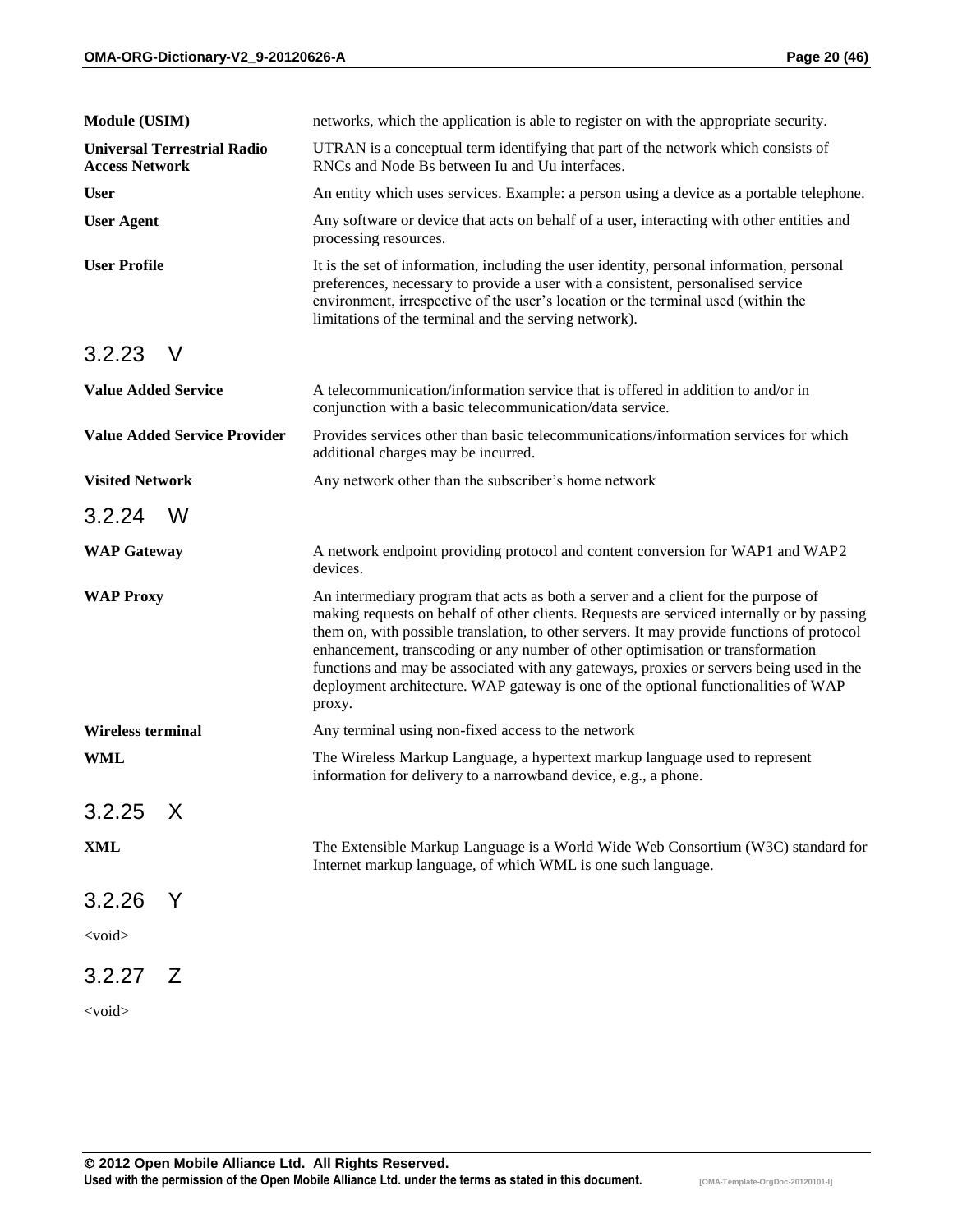#### **3.3 Abbreviations**

3.3.1 0-9

| 13k             | 13k vocoder or QCELP or Q13: QualComm Code Excited Linear Predictive Coding at<br>13k |
|-----------------|---------------------------------------------------------------------------------------|
| 2G              | 2nd Generation                                                                        |
| 2.5G            | <b>Upgraded Second Generation of Cellular Network</b>                                 |
| 3G              | 3rd Generation                                                                        |
| 3GPP            | 3rd Generation Partnership Project                                                    |
| 3GPP2           | Third Generation Partnership Project 2                                                |
| 3GP File        | Third Generation Partnership Project File Format                                      |
| <b>3GPP PSS</b> | 3rd Generation Partnership Project Packet-switched Streaming Service                  |
| 4CC             | Four Character Code                                                                   |
| 3.3.2<br>A      |                                                                                       |
| <b>AAA</b>      | Authentication, Authorization, Accounting                                             |
| <b>AAC</b>      | <b>Advanced Audio Coding</b>                                                          |
| <b>AACL</b>     | <b>Application Access Control List</b>                                                |
| AAC-LC          | Advanced Audio Coding - Low Complexity                                                |
| <b>ABNF</b>     | <b>Augmented Backus-Naur Form</b>                                                     |
| AC              | <b>Application Characteristics</b>                                                    |
| <b>ACA</b>      | Alternative Client authentication                                                     |
| <b>ACK</b>      | Acknowledgement                                                                       |
| <b>ACL</b>      | <b>Access Control List</b>                                                            |
| <b>ACP</b>      | <b>Access Control Policy</b>                                                          |
| AD              | Architecture Document                                                                 |
| <b>ADRR</b>     | Architecture Document review Report                                                   |
| <b>AEG</b>      | Asian Expert Group                                                                    |
| <b>AES</b>      | <b>Advanced Encryption Standard</b>                                                   |
| <b>AFLT</b>     | <b>Advanced Forward Link Trilateration</b>                                            |
| <b>A-GANSS</b>  | Assisted Galileo and Additional Navigation Satellite Systems                          |
| <b>A-GNSS</b>   | Assisted Global Navigation Satellite System                                           |
| A-GPS           | Assisted Global Positioning System                                                    |
| <b>AHG</b>      | Ad hoc Group                                                                          |
| <b>AID</b>      | Application Identifier.                                                               |
| <b>AIN</b>      | <b>Advanced Intelligent Network</b>                                                   |
| <b>AKID</b>     | Authority Key IDentifier                                                              |
| <b>AMPS</b>     | Advanced Mobile Phone System                                                          |
|                 |                                                                                       |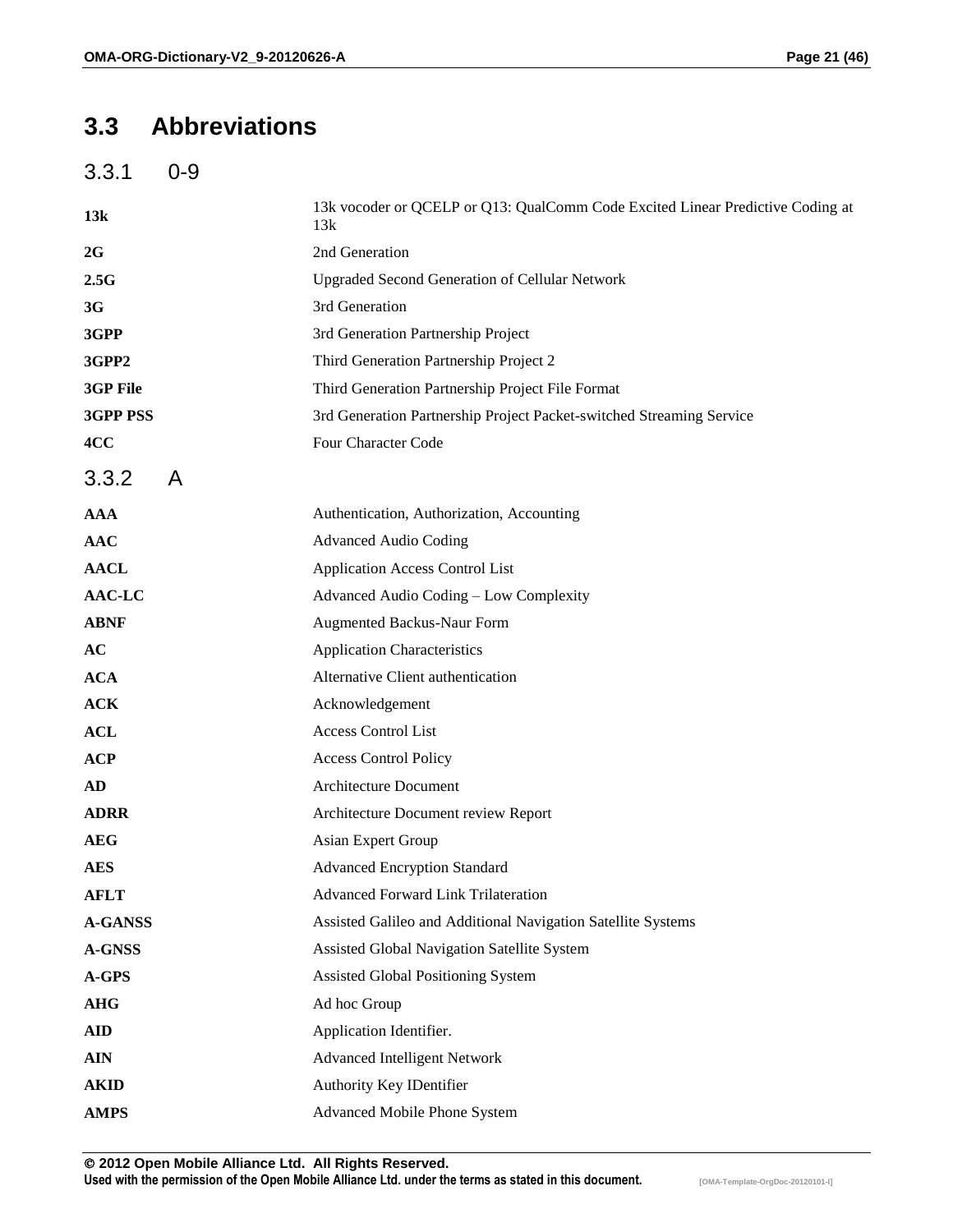| <b>AMR</b>      | Adaptive Multi Rate                                    |
|-----------------|--------------------------------------------------------|
| <b>AMR-NB</b>   | Adaptive Multi Rate - Narrow Band                      |
| <b>AMR-WB</b>   | Adaptive Multi Rate Wide Band                          |
| <b>AMS</b>      | Application Management Software as defined in [MIDP20] |
| <b>ANSI</b>     | American National Standards Institute                  |
| AoC             | Advice of Charge                                       |
| <b>AODF</b>     | <b>Authentication Object Directory Files</b>           |
| AP              | <b>Access Point</b>                                    |
| <b>AP</b>       | <b>Aggregation Proxy</b>                               |
| <b>APDU</b>     | Application Protocol Data Unit                         |
| <b>API</b>      | Application Programming Interface                      |
| <b>APN</b>      | <b>Access Point Name</b>                               |
| App             | Application                                            |
| <b>ARP</b>      | Another RDF (Resource Description Framework) Parser    |
| <b>ARPA</b>     | <b>Advanced Research Projects Agency</b>               |
| AS              | <b>Application Server</b>                              |
| <b>ASA</b>      | Abort-Session-Answer                                   |
| A-SAP           | <b>Application Service Access Point</b>                |
| <b>ASCII</b>    | American Standard Code for Information Interchange     |
| <b>ASID</b>     | Anonymous Subscriber Identity                          |
| <b>ASN</b>      | <b>Abstract Syntax Notation</b>                        |
| <b>ASP</b>      | <b>Application Service Provider</b>                    |
| AT              | <b>Authentication Template</b>                         |
| <b>ATR</b>      | Answer-to-Reset                                        |
| <b>ATSC</b>     | <b>Advanced Television Systems Committee</b>           |
| <b>AUID</b>     | <b>Application Unique ID</b>                           |
| A/V             | Audio/Visual                                           |
| $\bold{AVP}$    | <b>Attribute Value Pair</b>                            |
| 3.3.3<br>B      |                                                        |
| B2B             | <b>Business-to-Business</b>                            |
| <b>B2BUA</b>    | <b>Back to Back User Agent</b>                         |
| B <sub>2C</sub> | <b>Business-to-Consumer</b>                            |
| BC              | <b>BroadCast</b>                                       |
| <b>BCAST</b>    | mobile BroadCAST services                              |
| <b>BCD</b>      | <b>Binary Coded Decimal</b>                            |
| <b>BCMCS</b>    | <b>Broadcast/Multicast Services</b>                    |
| <b>BDS</b>      | <b>BCAST Distribution System</b>                       |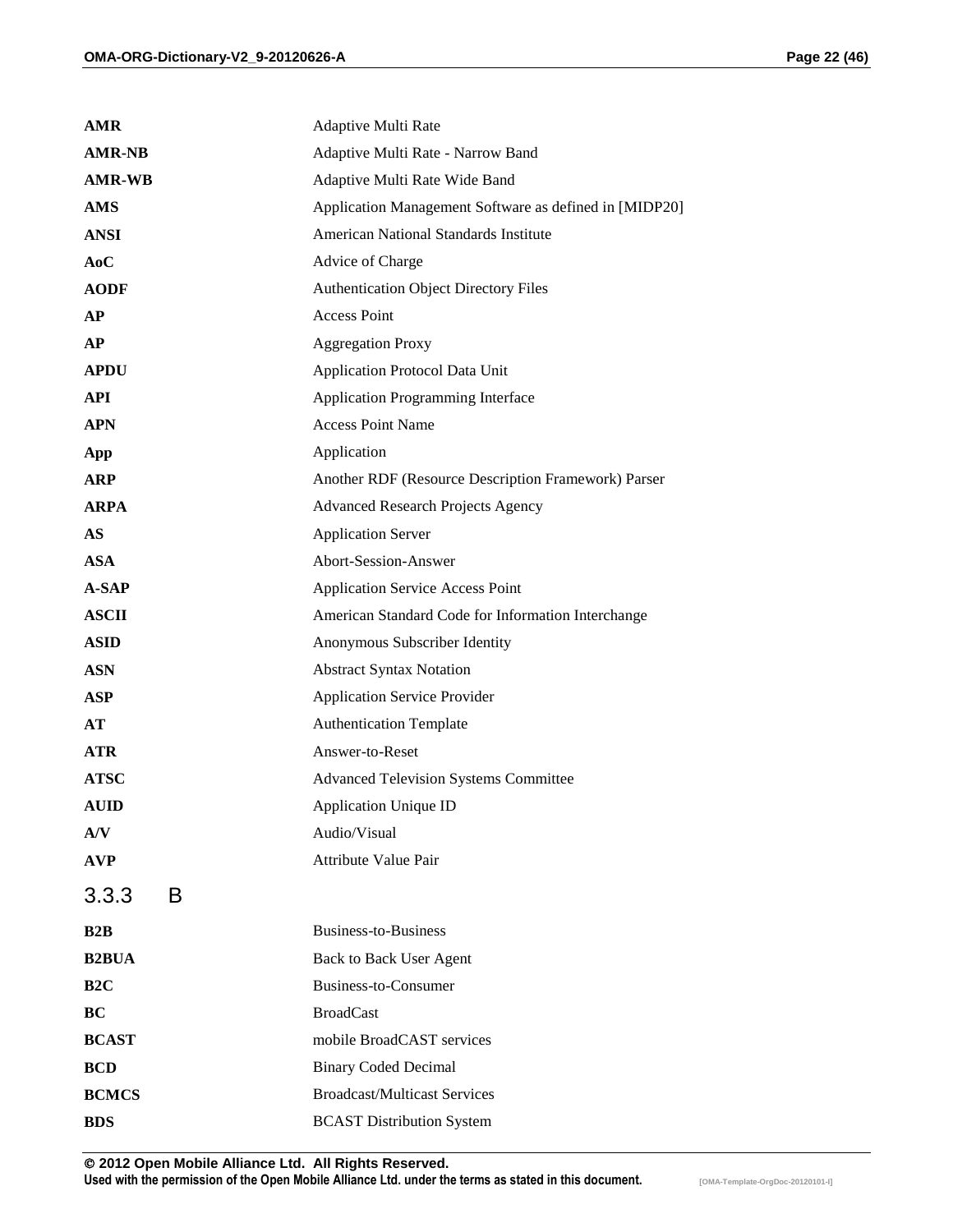| <b>BDS-SD</b>   | <b>BDS</b> Service Distribution                                                                                                      |
|-----------------|--------------------------------------------------------------------------------------------------------------------------------------|
| <b>BDS-SD/A</b> | <b>BDS</b> Service Distribution/Adaptation                                                                                           |
| <b>BEG</b>      | <b>Billing Expert Group</b>                                                                                                          |
| <b>BER</b>      | <b>Basic Encoding Rules</b>                                                                                                          |
| <b>BICC</b>     | Bearer Independent Call Control                                                                                                      |
| <b>BIFS</b>     | <b>Binary Format For Scenes</b>                                                                                                      |
| <b>BIP</b>      | Bearer Independent Protocol                                                                                                          |
| <b>BMP</b>      | Bit Map                                                                                                                              |
| <b>BNF</b>      | <b>Backus-Naur Form</b>                                                                                                              |
| <b>BoD</b>      | <b>Board of Directors</b>                                                                                                            |
| <b>BOF</b>      | Birds of a Feather                                                                                                                   |
| bps             | <b>Bits Per Second</b>                                                                                                               |
| <b>BS</b>       | <b>Billing System</b>                                                                                                                |
| <b>BSS</b>      | <b>Business Support System</b>                                                                                                       |
| <b>BTS</b>      | Base Transceiver System / Base Transceiver Station                                                                                   |
| C<br>3.3.4      |                                                                                                                                      |
| C#              | C Sharp Programming Language                                                                                                         |
| CA              | <b>Certification Authority</b>                                                                                                       |
| <b>CAB</b>      | <b>Converged Address Book</b>                                                                                                        |
| <b>CAMEL</b>    | Customised Application for Mobile network Enhanced Logic                                                                             |
| <b>CAP</b>      | Competitive Access Provider                                                                                                          |
| CB              | Cell Broadcast                                                                                                                       |
| $CEC$           | <b>Cipher Block Chaining</b>                                                                                                         |
| <b>CBCS</b>     | <b>Categorization Based Content Screening</b>                                                                                        |
| <b>CBR</b>      | <b>Check Balance Result</b>                                                                                                          |
| cc              | <b>Content Creation</b>                                                                                                              |
|                 | Credit Control                                                                                                                       |
| <b>CC/PP</b>    | <b>Composite Capability/Preference Profiles</b>                                                                                      |
| <b>CCA</b>      | Credit Control Answer                                                                                                                |
| <b>CCF</b>      | <b>Charging Collection Function</b>                                                                                                  |
| <b>CCITT</b>    | Comité Consultatif International Télégraphique et Téléphonique (The International<br>Telegraph and Telephone Consultative Committee) |
| <b>CCK</b>      | Corporate Control Key                                                                                                                |
| <b>CCR</b>      | <b>Credit Control Request</b>                                                                                                        |
| <b>CCT</b>      | Cryptographic Checksum Template                                                                                                      |
| <b>CDF</b>      | Certificate Directory File                                                                                                           |
| <b>CDMA</b>     | <b>Code Division Multiple Access</b>                                                                                                 |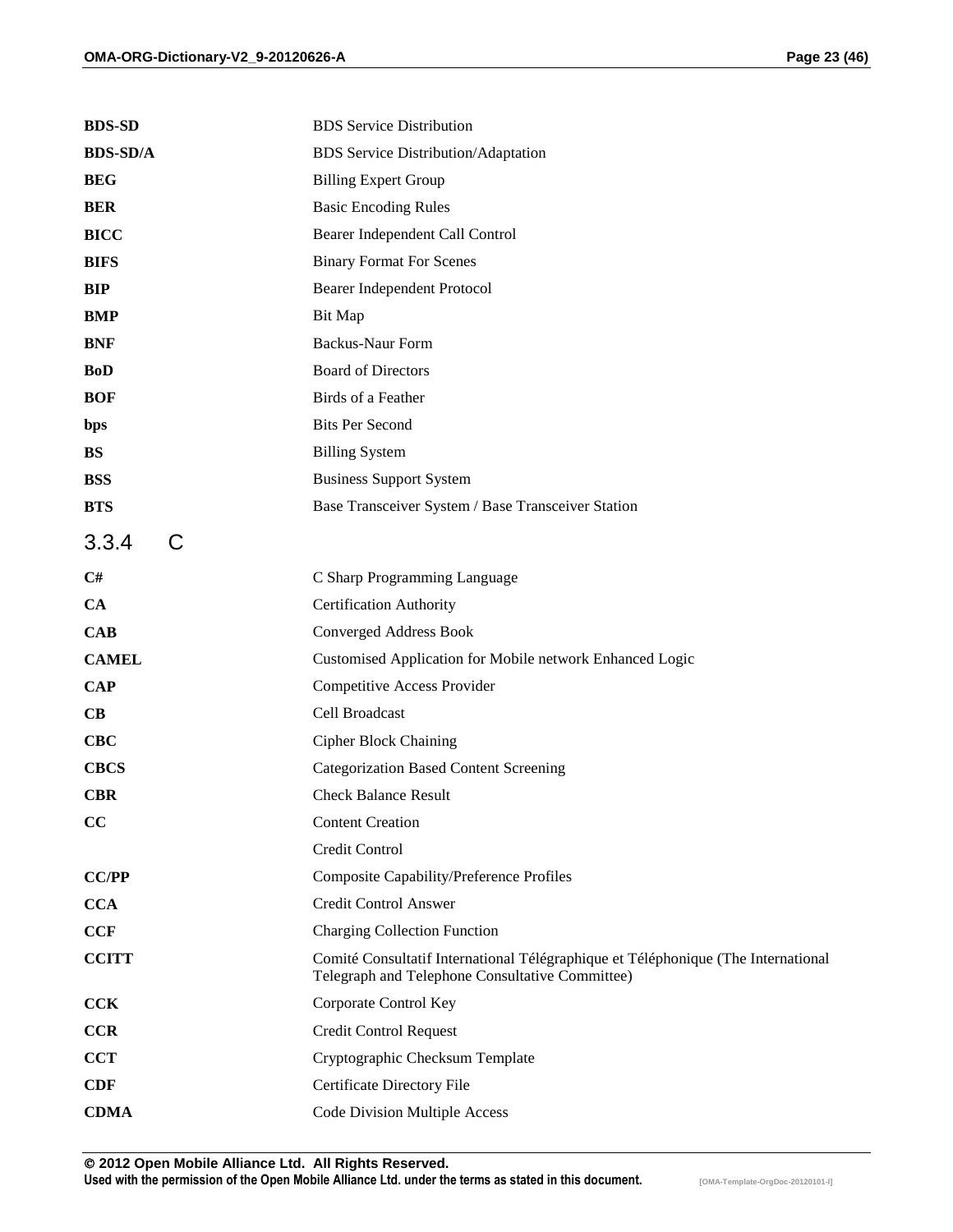| Page 24 (46) |  |
|--------------|--|
|              |  |

| <b>CDMA EV-DO</b> | Code Division Multiple Access, EVolution - Data Optimized |
|-------------------|-----------------------------------------------------------|
| <b>CDPD</b>       | Cellular Digital Packet Data                              |
| <b>CDR</b>        | Charging Data Record                                      |
| <b>CEA</b>        | Capability Exchange Answer                                |
| <b>CEI</b>        | Comparable Efficient Interface                            |
| <b>CEK</b>        | <b>Content Encryption Key</b>                             |
| <b>CER</b>        | <b>Capability Exchange Request</b>                        |
| CGI               | Cell Global Identifier                                    |
|                   | Common Gateway Interface                                  |
| <b>CHAP</b>       | Challenge Handshake Authentication Protocol               |
| <b>CHP</b>        | <b>CHarging Point</b>                                     |
| <b>CHRG</b>       | Charging                                                  |
| <b>CHV</b>        | <b>Card Holder Verification</b>                           |
| <b>CI</b>         | <b>Content Issuer</b>                                     |
| <b>CID</b>        | <b>Content Identification</b>                             |
| $CM$              | <b>Content Identity Manager</b>                           |
| <b>CIPID</b>      | Contact Information in Presence Information Data Format   |
| <b>CIR</b>        | <b>Communication Initiation Request</b>                   |
| <b>CLASS</b>      | <b>Custom Local Area Signalling Service</b>               |
| <b>CLEC</b>       | Competitive Local-Exchange Carrier                        |
| <b>CLI</b>        | Common Language Infrastructure                            |
| <b>CMC</b>        | Certificate Management over CMS                           |
| <b>CMF</b>        | Compact Multimedia Format                                 |
| <b>CMP</b>        | Certificate Management Protocol                           |
| <b>CMR</b>        | <b>Customized Multimedia Ringing</b>                      |
| <b>CMRBT</b>      | Customized Multimedia RingBack Tone                       |
| <b>CMRT</b>       | <b>Customized Multimedia Ringtone</b>                     |
| <b>CMS</b>        | Cryptographic Message Syntax                              |
| CN                | Core Network                                              |
| <b>CODEC</b>      | Compressor/Decompressor                                   |
| $\bf CO$          | Compound Object                                           |
|                   | Cache Operation                                           |
| <b>COPS</b>       | Common Open Policy Service                                |
| <b>CORBA</b>      | Common Object Request Broker Architecture                 |
| <b>CORP</b>       | Corporate                                                 |
| <b>COSE</b>       | shared COntent Service Element                            |
| $\bf CP$          | <b>Client Provisioning</b>                                |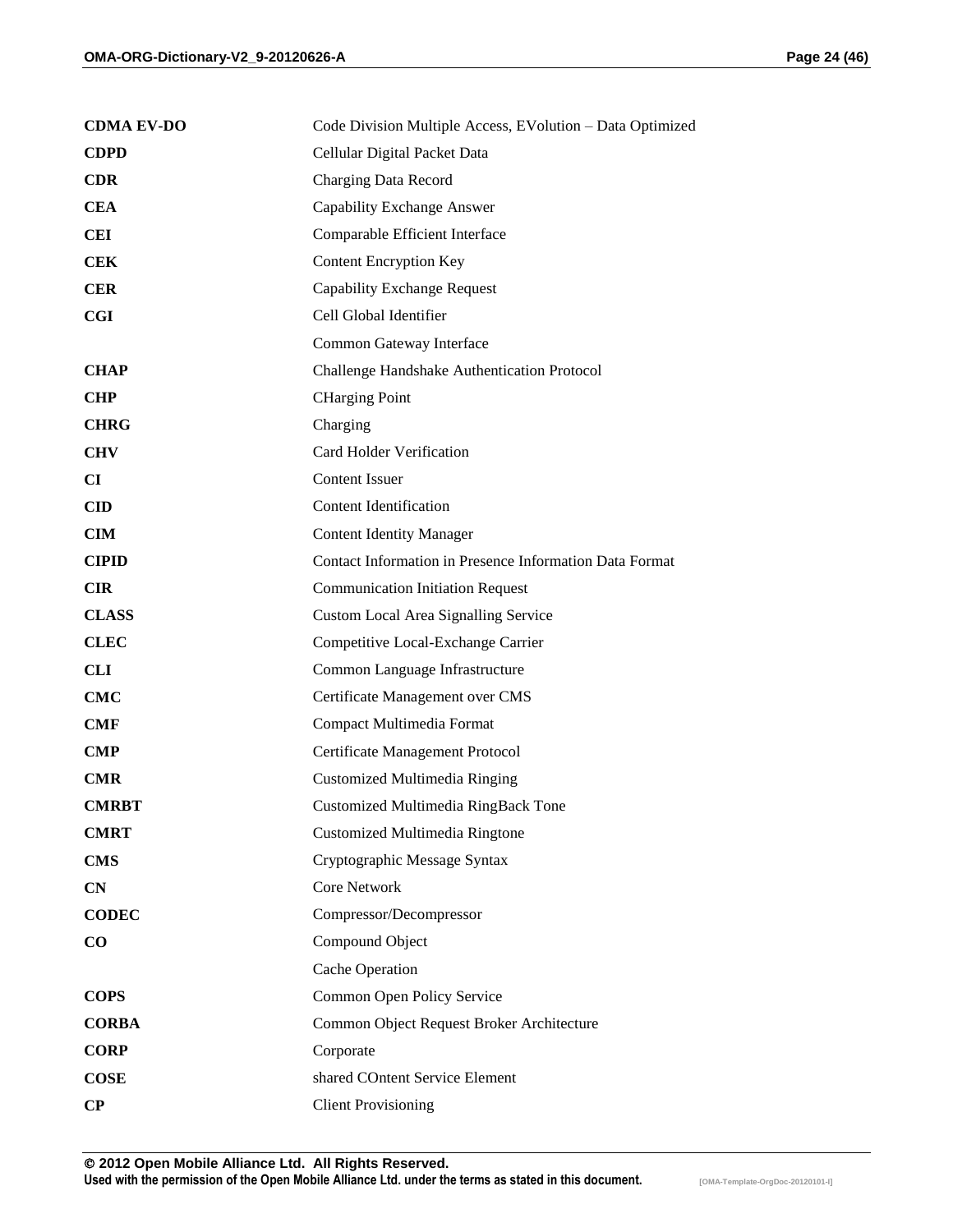|               | <b>Content Protection</b>               |
|---------------|-----------------------------------------|
| <b>CPE</b>    | <b>Customer Premises Equipment</b>      |
| <b>CPI</b>    | Capability and Preference Information   |
| <b>CPM</b>    | Converged IP Messaging                  |
| <b>CPS</b>    | <b>Certification Practice Statement</b> |
| <b>CPU</b>    | <b>Central Processing Unit</b>          |
| <b>CR</b>     | <b>Change Request</b>                   |
| <b>CRDO</b>   | Control Reference Data Object           |
| <b>CRL</b>    | <b>Certificate Revocation List</b>      |
| <b>CRM</b>    | <b>Customer Relationship Management</b> |
| <b>CRS</b>    | Coordinate Reference System             |
| <b>CRT</b>    | <b>Control Reference Template</b>       |
| $\mathbf{CS}$ | <b>Circuit Switched</b>                 |
| $CS-GW$       | Circuit Switched Gateway                |
| <b>CSCF</b>   | <b>Call Session Control Function</b>    |
| <b>CSCS</b>   | <b>Client Side Content Screening</b>    |
| <b>CSD</b>    | Circuit Switched Data                   |
| CSE           | Common Service Enabler                  |
| <b>CSIM</b>   | Cdma2000 Subscriber Identify Module     |
| CSP           | <b>Client-Server Protocol</b>           |
| <b>CSS</b>    | <b>Cascading Style Sheets</b>           |
| CT            | <b>Confidentiality Template</b>         |
| <b>CTI</b>    | <b>Computer Telephony Interface</b>     |
| <b>CTR</b>    | <b>Counter Mode</b>                     |
| CUG           | Closed User Group                       |
| 3.3.5<br>נ ו  |                                         |
| DA            | Download Agent                          |
| <b>DBMS</b>   | Data Base Management System             |
| <b>DBREK</b>  | Domain Bound Rights Encryption Key      |
| <b>DCAP</b>   | Device Capability                       |
| <b>DCCH</b>   | Dedicated (Digital) Control Channel     |
| <b>DCD</b>    | <b>Dynamic Content Delivery</b>         |
| <b>DCF</b>    | <b>DRM</b> Content Format               |
| <b>DCMO</b>   | Device Capability Management Objects    |
| <b>DCS</b>    | Data Coding Scheme                      |
| DD            | <b>Download Descriptor</b>              |
| <b>DDF</b>    | Device Description Framework            |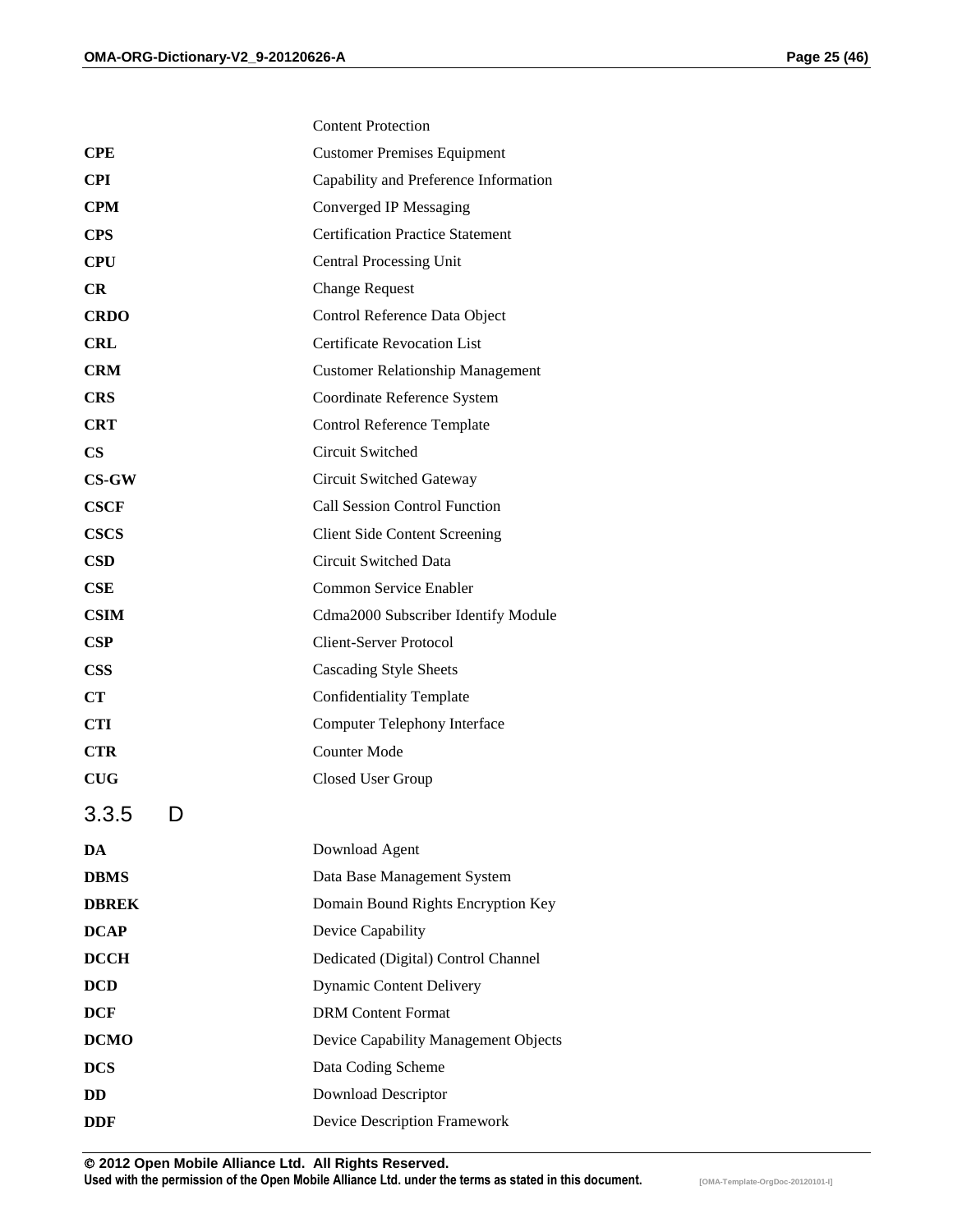| <b>DDS</b>       | Data Definition Specification                                                         |
|------------------|---------------------------------------------------------------------------------------|
| DE               | Data Element                                                                          |
| <b>DEA</b>       | Domain Enforcement Agent                                                              |
| <b>DECT</b>      | Digital Enhanced Cordless Telecommunications                                          |
| <b>DELI</b>      | DElivery context LIbrary                                                              |
| <b>DER</b>       | Distinguished Encoding Rules                                                          |
| DF               | Dedicated File                                                                        |
| <b>DLOTA</b>     | Download Over-The-Air                                                                 |
| <b>DFID</b>      | DiagMon Function Identifier                                                           |
| DH               | Diffie-Hellman                                                                        |
| <b>DHCP</b>      | <b>Dynamic Host Configuration Protocol</b>                                            |
| <b>DIAGMON</b>   | Diagnostics and Monitoring                                                            |
| <b>DIAGMONMO</b> | Diagnostics and Monitoring Management Object                                          |
| <b>DID</b>       | Direct Inward Dial                                                                    |
| <b>DIMS</b>      | Dynamic and Interactive Multimedia Scenes                                             |
| <b>DIR</b>       | Directory file                                                                        |
| <b>DISSPEL</b>   | DELI, Internationalization, Semantics, Syntax, Pluralization, Entity Type, & Location |
| DL               | Downlink (Forward Link)                                                               |
| <b>DLEC</b>      | Data CLEC                                                                             |
| DM               | Device Management                                                                     |
| <b>DMA</b>       | Device Management Authority                                                           |
| <b>DMBEK</b>     | DM Bootstrap Encryption Key                                                           |
| <b>DMBIK</b>     | DM Bootstrap Integrity Key                                                            |
| <b>DMEC</b>      | <b>OMA DM Enabler Client</b>                                                          |
| <b>DMES</b>      | <b>OMA DM Enabler Server</b>                                                          |
| <b>DMS</b>       | Device Management Server                                                              |
| <b>DMSC</b>      | <b>DM Smart Card Enabler</b>                                                          |
| <b>DMSEC</b>     | DM Scheduling Enabler Client                                                          |
| <b>DMSES</b>     | DM Scheduling Enabler Server                                                          |
| <b>DMSH</b>      | Degrees Minutes Seconds Hemisphere                                                    |
| <b>DMWSI</b>     | Device Management Web Services Interface                                              |
| DN               | Distinguished Name                                                                    |
| <b>DND</b>       | Do Not Disturb                                                                        |
| <b>DNS</b>       | Domain Name System                                                                    |
| <b>DNSSec</b>    | <b>DNS</b> Security                                                                   |
| <b>DO</b>        | Data Object                                                                           |
| <b>DODF</b>      | Data Object Directory File                                                            |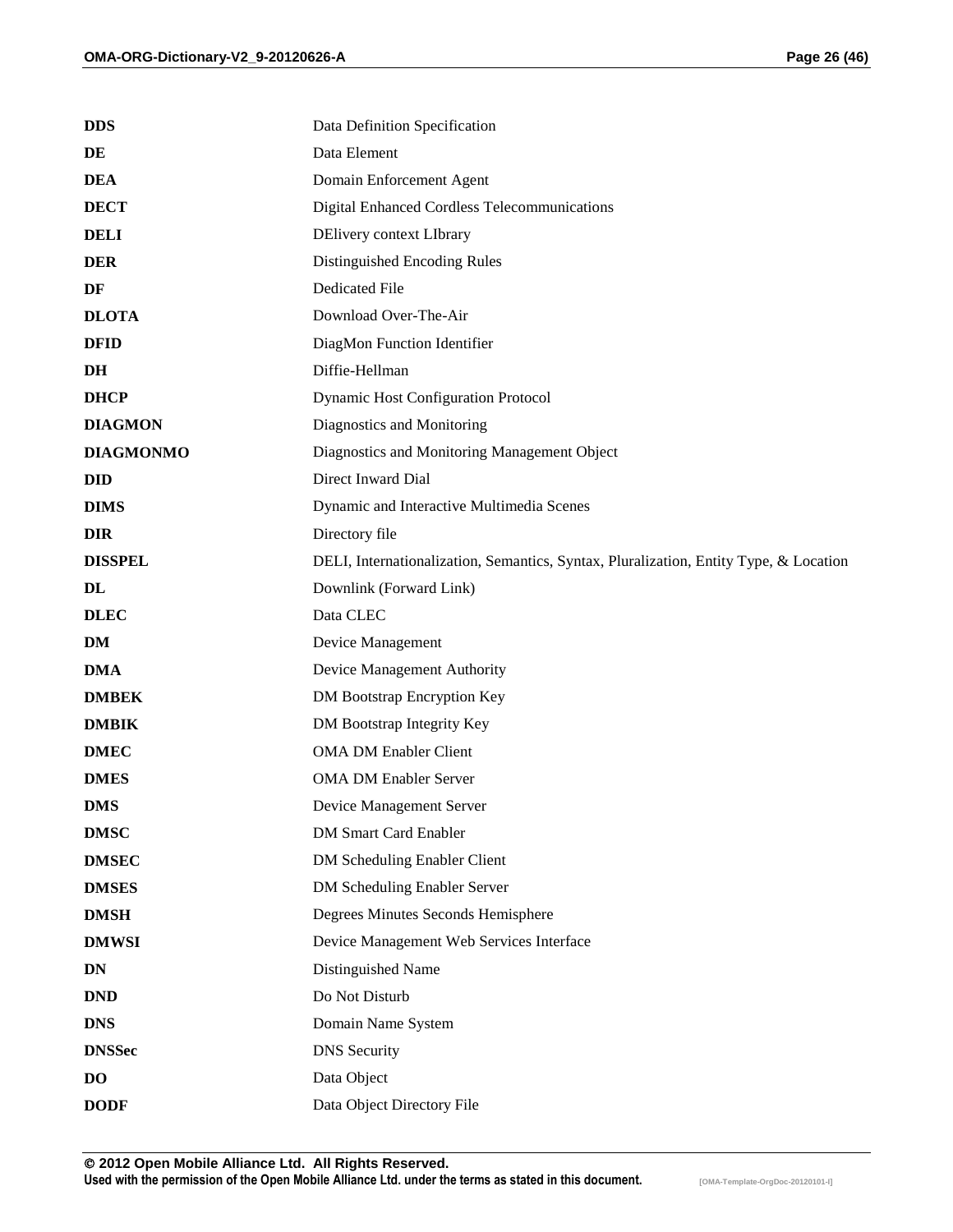| <b>DOM</b>       | Document Object Model                            |
|------------------|--------------------------------------------------|
| <b>DoS</b>       | Denial of Service                                |
| <b>DQPSK</b>     | Differential Quadrature Phase Shift Keying       |
| <b>DPA</b>       | <b>Disconnect Peer Answer</b>                    |
| <b>DPE</b>       | Device Profile Evolution enabler                 |
| <b>DPR</b>       | <b>Disconnect Peer Request</b>                   |
| <b>DRAP</b>      | Dynamic Random Access Point                      |
| <b>DRM</b>       | Digital Rights Management                        |
| <b>DRM RO</b>    | Digital Rights Management Rights Object          |
| <b>DS</b>        | Download Server                                  |
| <b>DS</b>        | Data Synchronization                             |
| DS               | Digital Signature                                |
| <b>DSDM</b>      | Data Synchronization Device Management           |
| <b>DSI</b>       | Digital Signature Input                          |
| <b>DSO</b>       | Document Support Officer                         |
| <b>DST</b>       | Digital Signature Template                       |
| DT               | Date Time                                        |
| <b>DTD</b>       | Document Type Definition                         |
| <b>DTMF</b>      | Dual Tone Multiple Frequency                     |
| <b>DVB</b>       | Digital Video Broadcasting                       |
| <b>DVB-H</b>     | Digital Video Broadcasting - Handheld            |
| <b>DVB-T</b>     | Digital Video Broadcasting - Terrestrial         |
| <b>DVR</b>       | Digital Video Recorder                           |
| <b>DWA</b>       | Device Watchdog Answer                           |
| <b>DWR</b>       | Device Watchdog Request                          |
| 3.3.6<br>⊏<br>⊏  |                                                  |
| E <sub>2</sub> E | End-to-End                                       |
| <b>EAN</b>       | European Article Number                          |
| <b>EAN/UPC</b>   | European Article Number / Universal Product Code |
| <b>EBCF</b>      | <b>Event Based Charging Function</b>             |
| <b>EBNF</b>      | <b>Extended Backus-Naur Form</b>                 |
| <b>EBSS</b>      | eBusiness Support System                         |
| EC               | <b>Elliptic Curve</b>                            |
| <b>ECC</b>       | <b>Elliptic Curve Cryptography</b>               |
| <b>ECDH</b>      | Elliptic Curve Diffie-Hellman                    |
| <b>ECDSA</b>     | Elliptic Curve Digital Signature Algorithm       |
| <b>ECF</b>       | <b>Event Charging Function</b>                   |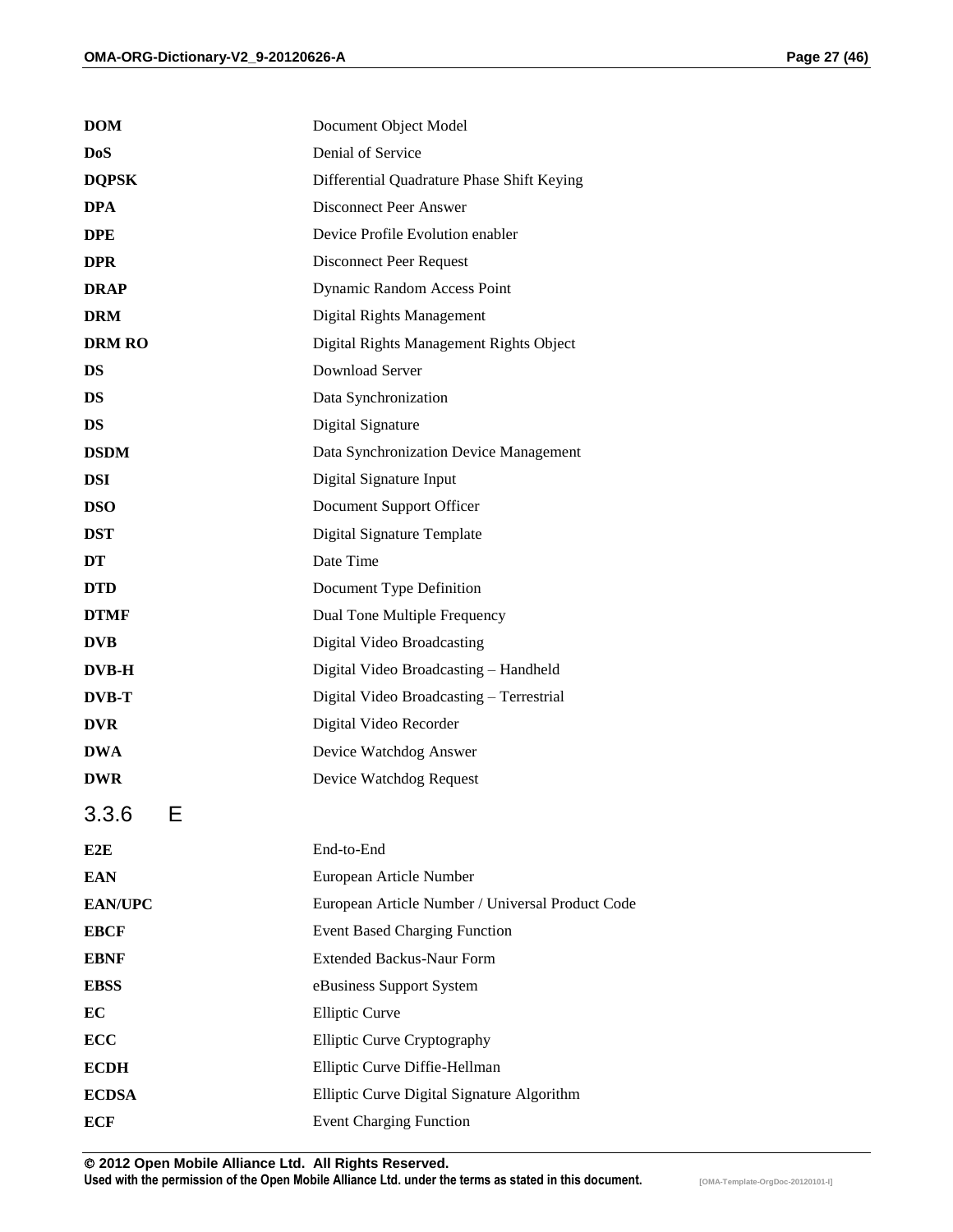| E-CI          | <b>Enhanced Cell ID</b>                                |
|---------------|--------------------------------------------------------|
| <b>ECID</b>   | <b>Enhanced Cell ID</b>                                |
| <b>ECMA</b>   | European Computer Manufacturers Association            |
| <b>ECOMEG</b> | <b>E-Commerce Expert Group</b>                         |
| <b>EDGE</b>   | Enhanced Data rates for GSM Evolution                  |
| EDI           | Electronic Data Interchange                            |
| ЕE            | <b>Execution Environment</b>                           |
| EF            | <b>Elementary File</b>                                 |
| EFI           | <b>External Functionality Interface</b>                |
| <b>EFLT</b>   | Enhanced Forward Link Triangulation positioning method |
| EI            | <b>Enabler Implementation</b>                          |
| <b>EICAR</b>  | European Institute for Computer Antivirus Research     |
| <b>EICS</b>   | <b>Enabler Implementation Conformance Statement</b>    |
| eJava         | Embedded Java                                          |
| <b>ELEC</b>   | Electronic CLEC                                        |
| <b>EMCS</b>   | <b>External Media Content Server</b>                   |
| <b>EMN</b>    | <b>Email Notification</b>                              |
| <b>EMN UA</b> | <b>EMN</b> User Agent                                  |
| <b>EMS</b>    | <b>Enhanced Messaging Service</b>                      |
| EN            | <b>Enabler Implementation</b>                          |
| <b>EOTD</b>   | <b>Enhanced Observed Time Difference</b>               |
| <b>EPA</b>    | <b>Event Publication Agent</b>                         |
| <b>EPSG</b>   | European Petroleum Survey Group                        |
| <b>ERDER</b>  | <b>Enabler Requirement Definition</b>                  |
| <b>ERELD</b>  | <b>Enabler Release Definition</b>                      |
| ERP           | <b>Enterprise Resource Planning</b>                    |
| <b>ESC</b>    | <b>Event State Compositor</b>                          |
| <b>E-SLP</b>  | <b>Emergency SLP</b>                                   |
| <b>ESI</b>    | <b>Enabler Server Implementation</b>                   |
| <b>ESMP</b>   | <b>ECMA Script Mobile Profile</b>                      |
| <b>ESMTP</b>  | Extended Simple Mail Transfer Protocol                 |
| <b>ESN</b>    | <b>Electronic Serial Number</b>                        |
| <b>ESRK</b>   | <b>Emergency Services Routing Key</b>                  |
| <b>ETI</b>    | <b>Enabler Terminal Implementation</b>                 |
| eTOM          | enhanced Telecom Operations Map                        |
| <b>ETR</b>    | <b>Enabler Test Requirements</b>                       |
| <b>ETS</b>    | <b>Enabler Test Specification</b>                      |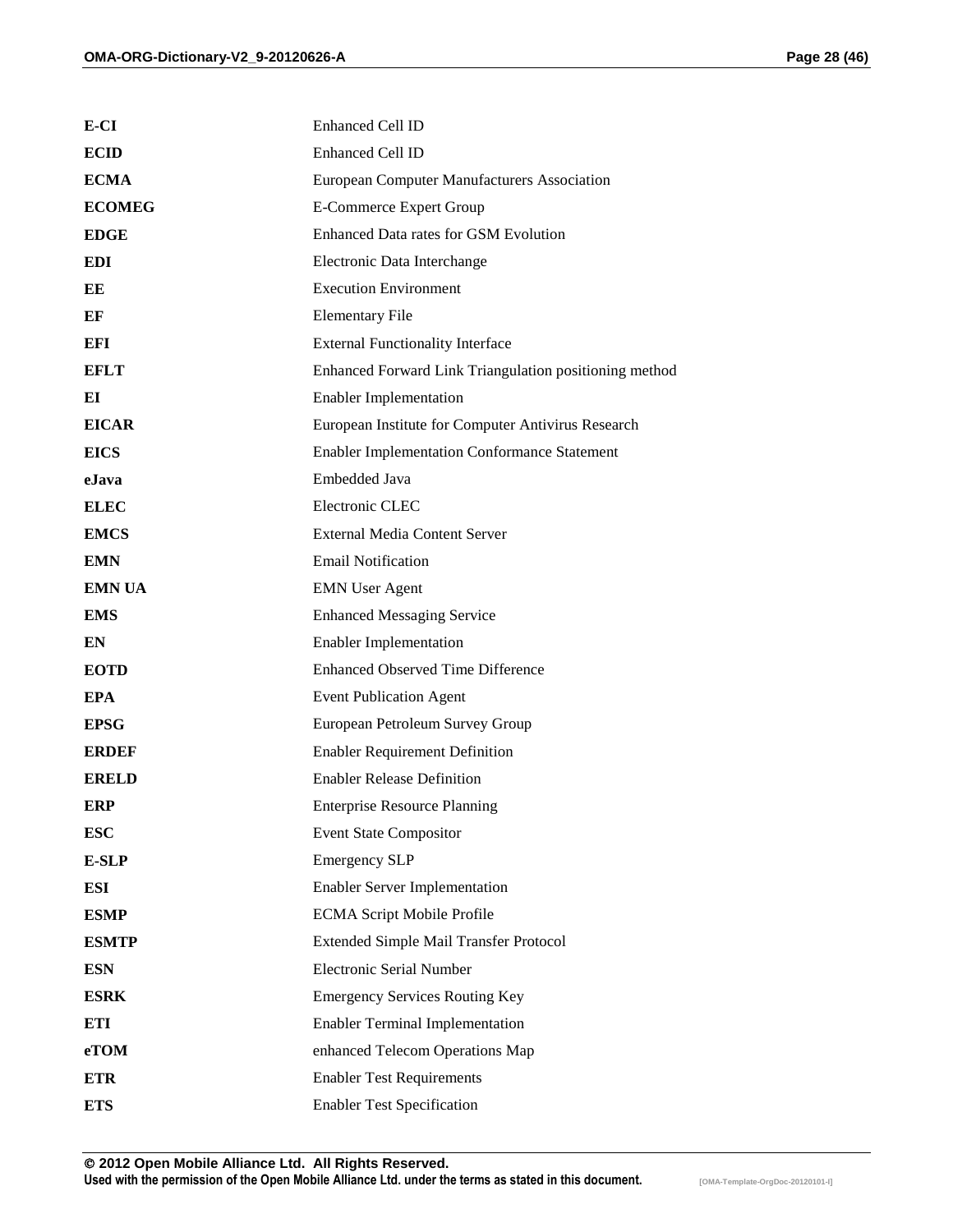| <b>ETSI</b>  | European Telecommunications Standards Institute     |
|--------------|-----------------------------------------------------|
| <b>EVP</b>   | <b>Enabler Validation Plan</b>                      |
| <b>EVRC</b>  | <b>Enhanced Variable Rate Codec</b>                 |
| 3.3.7<br>F   |                                                     |
| FA           | <b>File Application Component</b>                   |
| <b>FCP</b>   | <b>File Control Parameter</b>                       |
| <b>FD</b>    | File Delivery Component                             |
| $FD-C$       | File Delivery - Client Component                    |
| <b>FDD</b>   | <b>Frequency Division Duplex</b>                    |
| <b>FDMA</b>  | <b>Frequency Division Multiple Access</b>           |
| <b>FEC</b>   | Forward Error Correction                            |
| <b>FFS</b>   | For Further Study                                   |
| <b>FIFO</b>  | First In, First Out                                 |
| <b>FLUTE</b> | File Delivery over Unidirectional Transport         |
| FM           | <b>Fault Management</b>                             |
| <b>FPU</b>   | <b>Floating Point Unit</b>                          |
| <b>FQDN</b>  | Fully Qualified Domain Name                         |
| <b>FSM</b>   | <b>Finite State Machine</b>                         |
| <b>FTP</b>   | <b>File Transfer Protocol</b>                       |
| <b>FUMO</b>  | Firmware Update Management Object                   |
| 3.3.8<br>G   |                                                     |
| <b>GAA</b>   | Generic Authentication Architecture                 |
| <b>GAN</b>   | Generic Access Network                              |
| <b>GANSS</b> | Galileo and Additional Navigation Satellite Systems |
| <b>GBA</b>   | Generic Bootstrapping Architecture                  |
| GCF          | Global Certification Forum                          |
| <b>GEE</b>   | <b>Game Execution Environment</b>                   |
| <b>GEM</b>   | <b>General Error Message</b>                        |
| <b>GEOS</b>  | Geosynchronous Earth Orbit Satellite                |
| <b>GERAN</b> | <b>GSM/EDGE Radio Access Network</b>                |
| <b>GFSK</b>  | Gaussian Frequency Shift Keying                     |
| <b>GGSN</b>  | <b>Gateway GPRS Support Node</b>                    |
| <b>GHOST</b> | <b>GSM Hosted Teleservice</b>                       |
| <b>GIF</b>   | Graphics Interchange Format                         |
| GIF 87a/89a  | GIF with animations                                 |
| <b>GKA</b>   | Generate Key Assurance                              |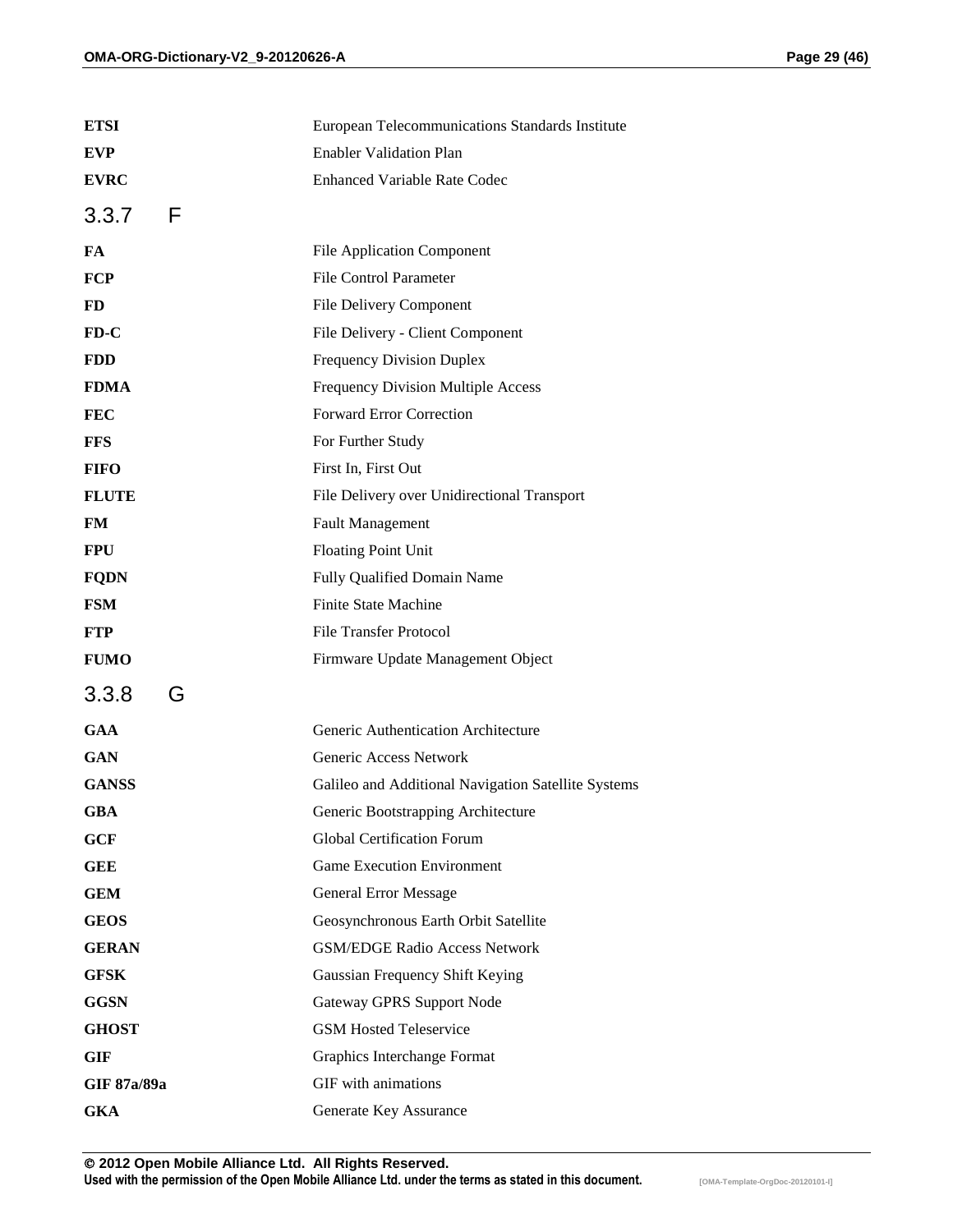| <b>GMCF</b>  | Global Mobile Commerce Forum                   |
|--------------|------------------------------------------------|
| GML          | Geography Markup Language                      |
| <b>GMLC</b>  | Gateway Mobile Location Center                 |
| <b>GMSK</b>  | Gaussian Minimum Shift Keying                  |
| <b>GMT</b>   | Greenwich Mean Time                            |
| <b>GNSS</b>  | Global Navigation Satellite System             |
| <b>GPRS</b>  | General Packet Radio Service                   |
| <b>GPS</b>   | Global Positioning System                      |
| <b>GPU</b>   | Graphic Processing Unit (2D/3D Hardware)       |
| <b>GRSE</b>  | Group Service Element                          |
| <b>GRUU</b>  | Globally Routable User Agent URI               |
| <b>GSM</b>   | Global System for Mobile communications        |
| <b>GSSM</b>  | <b>General Service Subscription Management</b> |
| <b>GSU</b>   | <b>Granted Service Unit</b>                    |
| <b>GUID</b>  | Globally Unique Identifier                     |
| <b>GUP</b>   | Generic User Profile                           |
| <b>GUTS</b>  | General UDP Transport Service                  |
|              | <b>GSM Unified Tele Services</b>               |
| <b>GW</b>    | Gateway                                        |
| <b>GWMO</b>  | Gateway Management Object                      |
| 3.3.9<br>H   |                                                |
| H.263        | ITU video coding standard                      |
| HA           | Home Agent                                     |
| <b>HDML</b>  | Handheld Device Markup Language                |
| <b>HDR</b>   | <b>High Data Rate</b>                          |
| <b>HDTP</b>  | <b>Handheld Device Transfer Protocol</b>       |
| <b>HLFR</b>  | <b>High Level Functional Requirement</b>       |
| <b>HLIA</b>  | Historical Location Immediate Request          |
| <b>HLIR</b>  | <b>Historical Location Immediate Answer</b>    |
| <b>HLR</b>   | Home Location Register                         |
| <b>HMAC</b>  | Hashed Message Authentication Code             |
| <b>HMO</b>   | Home Mobile Operator                           |
| <b>HPLMN</b> | Home Public Land Mobile Network (See [23.271]) |
| <b>HRPD</b>  | High Rate Packet Data                          |
| <b>H-SLC</b> | Home SLC (SUPL Location Center)                |
| <b>H-SLP</b> | Home SLP (SUPL Location Platform)              |
| H-SPC        | Home SPC (SUPL Positioning Center)             |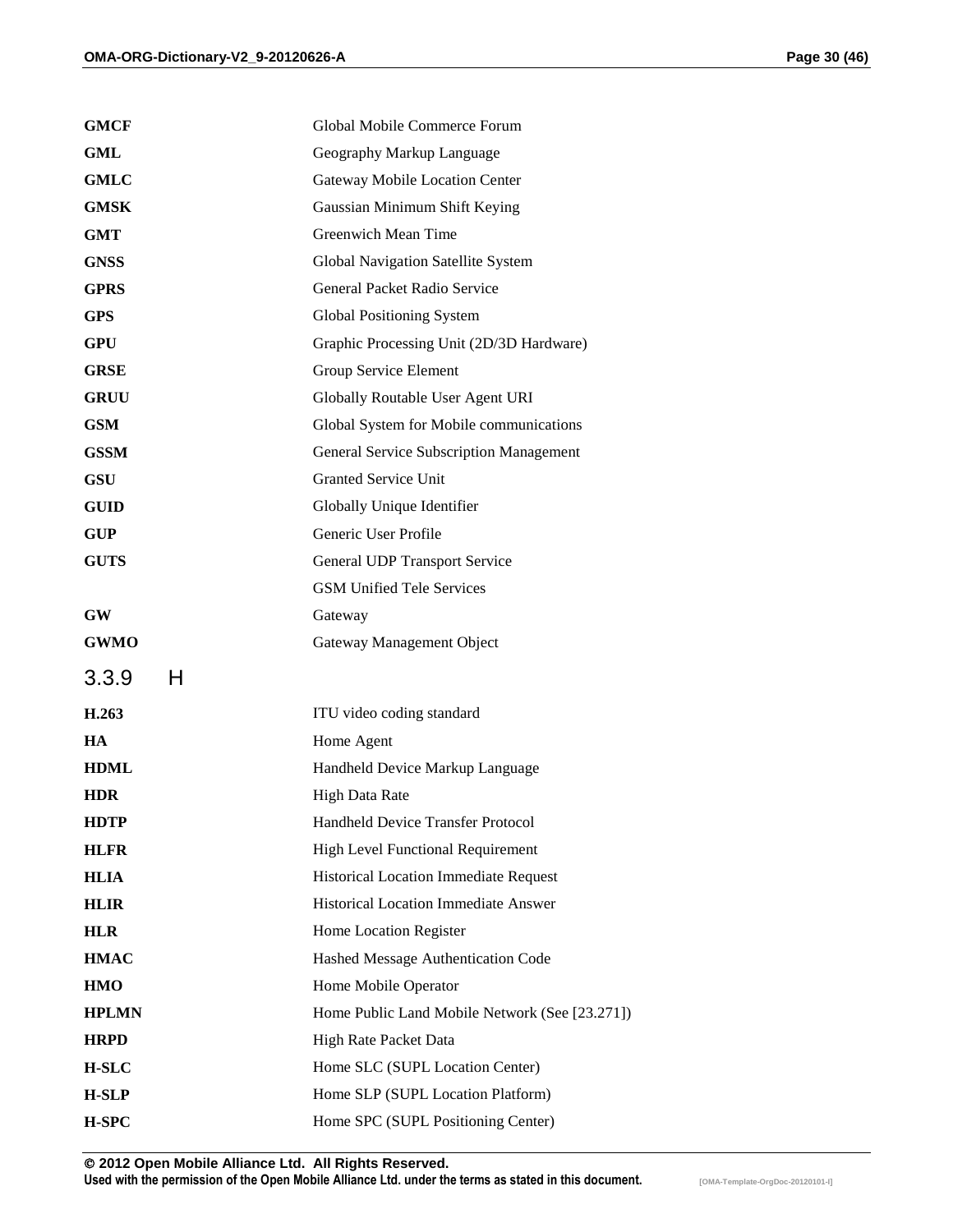| <b>HSA</b>   | High Speed Access (eg High Speed Downlink or Uplink Packet Access)              |
|--------------|---------------------------------------------------------------------------------|
| <b>HSCSD</b> | High Speed Circuit Switched Data                                                |
| <b>HSS</b>   | Home Subscriber Server                                                          |
| HT           | Hash Template                                                                   |
| <b>HTTP</b>  | Hyper Text Transfer Protocol                                                    |
| <b>HTTPS</b> | Hyper Text Transfer Protocol Secure (https is http/1.1 over SSL, i.e. port 443) |
| 3.3.10       |                                                                                 |
| I&E          | <b>Information and Entertainment</b>                                            |
| <b>IAB</b>   | Incoming Instant Personal Alert Barring                                         |
| <b>IANA</b>  | <b>Internet Assigned Numbers Authority</b>                                      |
| IC           | <b>Interaction Channel</b>                                                      |
| <b>ICANN</b> | Internet Corporation for Assigned Names and Numbers                             |
| ICC          | Integrated Circuit(s) Card                                                      |
| ICSB         | Incoming Condition Based PoC Session Barring                                    |
| ID           | Identifier                                                                      |
| IDL          | <b>Interface Definition Language</b>                                            |
| IdM          | <b>Identity Management</b>                                                      |
| <b>IDP</b>   | <b>IDentity Provider</b>                                                        |
| <b>IDO</b>   | Inter-industry Object                                                           |
| <b>IEC</b>   | <b>International Electrotechnical Commission</b>                                |
|              | <b>International Engineering Consortium</b>                                     |
| <b>IEEE</b>  | Institute of Electrical and Electronics Engineers                               |
| IEI          | <b>Information Element Identifier</b>                                           |
| <b>IETF</b>  | <b>Internet Engineering Task Force</b>                                          |
| IK           | Integrity key                                                                   |
| <b>ILEC</b>  | Incumbent Local-Exchange Carrier                                                |
| IM           | <b>Identity Model</b>                                                           |
|              | <b>Instant Message</b>                                                          |
| IM&P         | <b>Instant Messaging and Presence</b>                                           |
| <b>IMAP4</b> | <b>Internet Message Access Protocol 4</b>                                       |
| <b>IMAP</b>  | <b>Internet Message Access Protocol</b>                                         |
| <b>IMAPS</b> | Secure Internet Message Access Protocol                                         |
| <b>IMC</b>   | Internet Mail Consortium                                                        |
| <b>IMDN</b>  | <b>Instant Message Disposition Notification</b>                                 |
| <b>IMEI</b>  | International Mobile Equipment Identity                                         |
| <b>IMPS</b>  | <b>Instant Messaging and Presence Services</b>                                  |
| <b>IMS</b>   | IP Multimedia Subsystem                                                         |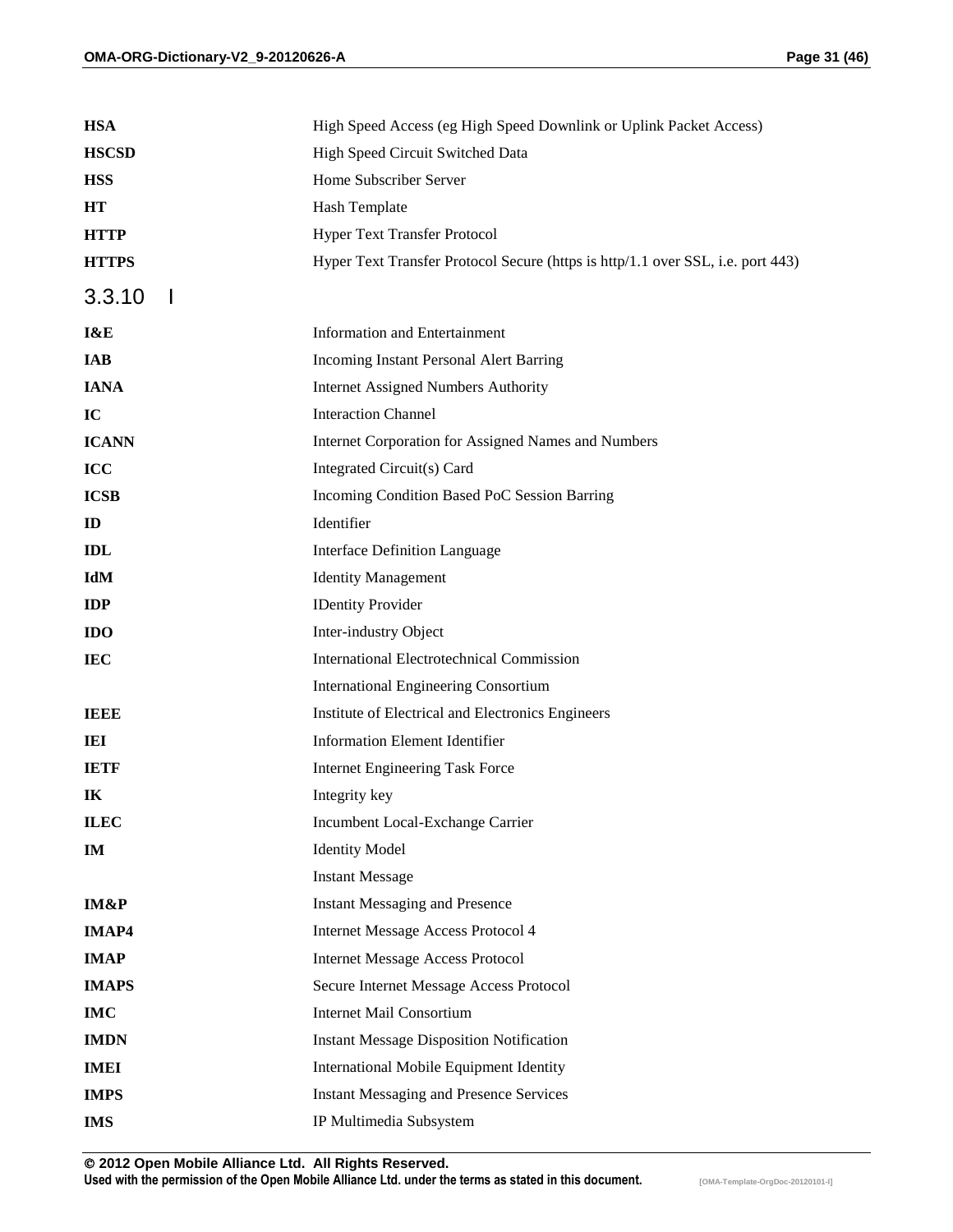| <b>IMSE</b>     | <b>Instant Messaging Service Element</b>                 |
|-----------------|----------------------------------------------------------|
| <b>IMSI</b>     | International Mobile Subscriber Identity                 |
| <b>IMT</b>      | International Mobile Telecommunications                  |
| <b>IMT-2000</b> | International Mobile Telecommunications 2000             |
| $\mathbf{I}$ N  | <b>Intelligent Network</b>                               |
|                 | <b>Interrogating Node</b>                                |
|                 | <b>Interaction Network</b>                               |
| <b>INS</b>      | <b>Instruction Byte</b>                                  |
| <b>IOP</b>      | Interoperability                                         |
| <b>IOProc</b>   | <b>Interoperability Procedure</b>                        |
| $_{\rm IP}$     | <b>Internet Protocol</b>                                 |
| <b>IP-CAN</b>   | IP-Connectivity Access Network                           |
| <b>IPIIM</b>    | Invited Party Identity Information Mode                  |
| <b>IPR</b>      | <b>Intellectual Property Rights</b>                      |
| <b>IPSec</b>    | IP Security                                              |
| <b>IP-SM-GW</b> | IP-Short-Message-Gateway                                 |
| IPv4            | <b>Internet Protocol Version 4</b>                       |
| IPv6            | Internet Protocol Version 6                              |
| IR.             | Infrared                                                 |
| <b>IrDA</b>     | <b>Infrared Data Association</b>                         |
| <b>IRI</b>      | <b>Internationalized Resource Identifier</b>             |
| <b>IrLAP</b>    | <b>Infrared Link Access Protocol</b>                     |
| <b>IrLMP</b>    | <b>Infrared Link Management Protocol</b>                 |
| <b>IS</b>       | Service Interaction                                      |
| <b>ISB</b>      | Incoming PoC Session Barring                             |
| <b>ISC</b>      | <b>IMS</b> Service Control Interface                     |
| <b>ISDB-T</b>   | Integrated Services Digital Broadcasting for Terrestrial |
| <b>ISDN</b>     | <b>Integrated Services Digital Network</b>               |
| <b>ISF</b>      | <b>Interworking Selection Function</b>                   |
| <b>ISIM</b>     | IP Multimedia Services Identity Module                   |
| <b>ISM</b>      | Industrial, Scientific, and Military                     |
| <b>ISMACryp</b> | ISMA Encryption and Authentication specification         |
| <b>ISO</b>      | International Organisation for Standardisation           |
| <b>ISP</b>      | <b>Internet Service Provider</b>                         |
| <b>ISUP</b>     | <b>ISDN</b> User Part                                    |
| <b>ITSI</b>     | Individual TETRA Subscriber Identity                     |
| <b>ITU</b>      | International Telecommunication Union                    |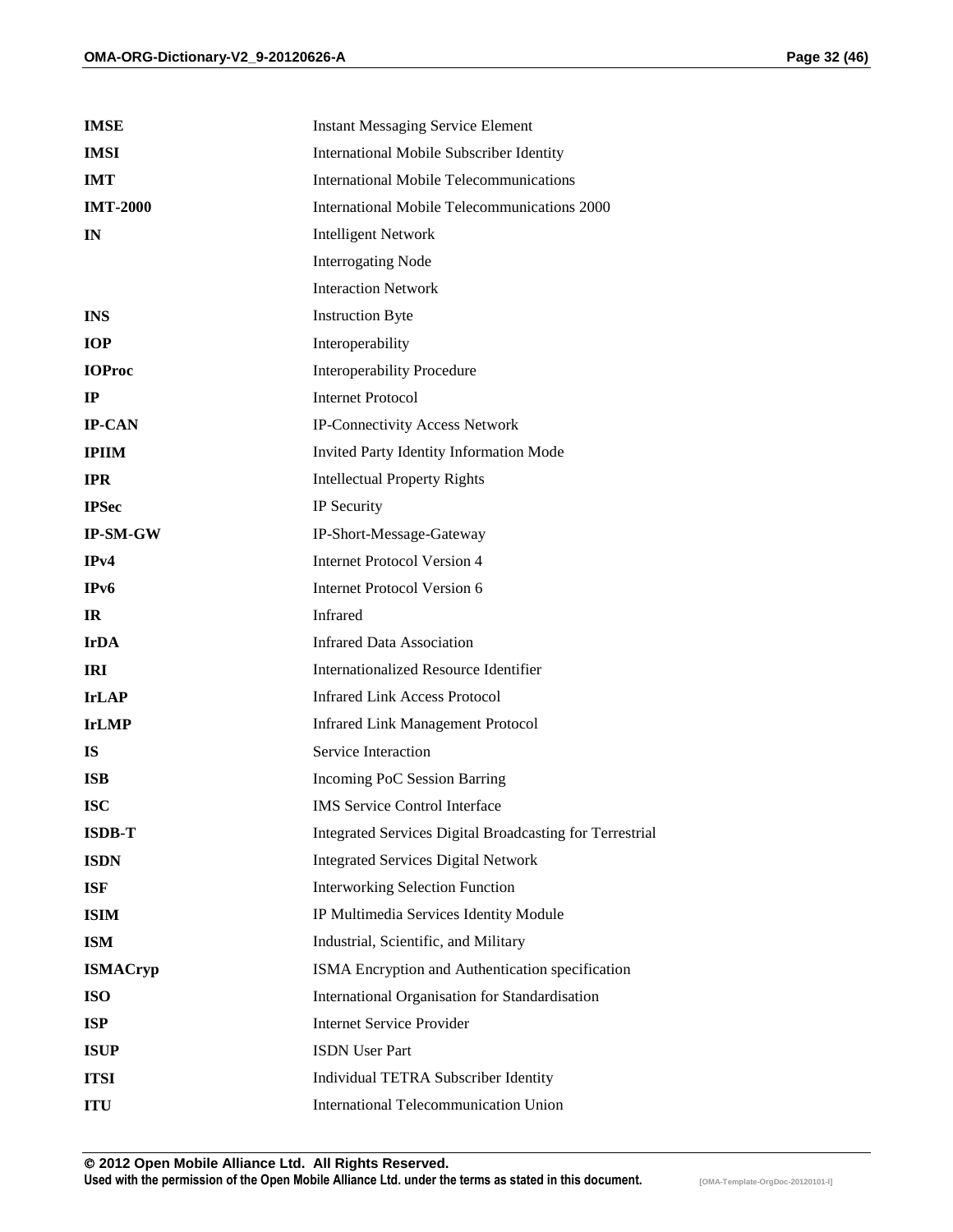| IV                     | <b>Initialisation Vector</b>                                                                                                                             |
|------------------------|----------------------------------------------------------------------------------------------------------------------------------------------------------|
| <b>IVIS</b>            | In-Vehicle Information System                                                                                                                            |
| <b>IVR</b>             | <b>Interactive Voice Response</b>                                                                                                                        |
| <b>IWF</b>             | <b>Inter Working Function</b>                                                                                                                            |
| <b>I-WLAN</b>          | <b>Interworking WLAN</b>                                                                                                                                 |
| <b>I-WiMAX</b>         | <b>Interworking WiMAX</b>                                                                                                                                |
| IXC                    | <b>Interexchange Carrier</b>                                                                                                                             |
| J<br>3.3.11            |                                                                                                                                                          |
| J2ME                   | $Java^{TM}$ 2 Micro Edition                                                                                                                              |
| JAD                    | $\ensuremath{\mathsf{Java}}\xspace^{\ensuremath{\mathsf{TM}}}\xspace_{\ensuremath{\mathsf{Application}}\xspace\ensuremath{\mathsf{Description}}}\xspace$ |
| <b>JAN</b>             | Japanese Article Number. A barcode of the EAN symbology, used in Japan.                                                                                  |
| <b>JAR</b> file        | Java Archive File                                                                                                                                        |
| JCP                    | <b>Java Community Process</b>                                                                                                                            |
| <b>JPEG</b>            | Joint Photographic Experts Group                                                                                                                         |
| <b>JPEG-P</b>          | Joint Photographic Experts Group - Progressive                                                                                                           |
| <b>JSP</b>             | JavaServer Page                                                                                                                                          |
| 3.3.12<br>K            |                                                                                                                                                          |
| kbps                   | kilo-bits per second                                                                                                                                     |
| Kc                     | Ciphering key                                                                                                                                            |
| <b>KDF</b>             | Key Derivation Function                                                                                                                                  |
| <b>KEYGEN</b>          | Key Generation                                                                                                                                           |
| Ki                     | Individual subscriber authentication key                                                                                                                 |
| <b>KMC</b>             | Key Management Center                                                                                                                                    |
| <b>KPI</b>             | Key Performance Indicator                                                                                                                                |
| 3.3.13<br>$\mathsf{L}$ |                                                                                                                                                          |
| L2CAP                  | Logical link control and adaptation protocol                                                                                                             |
| <b>LAID</b>            | List of Asset Identifier                                                                                                                                 |
| <b>LAN</b>             | Local Area Network                                                                                                                                       |
| <b>LASeR</b>           | <b>Lightweight Application Scene Representation</b>                                                                                                      |
| <b>LATA</b>            | Local Access and Transport Area                                                                                                                          |
| <b>LAWMO</b>           | Lock And Wipe Management Object                                                                                                                          |
| <b>LCM</b>             | Life cycle management                                                                                                                                    |
| <b>LCS</b>             | <b>Location Services</b>                                                                                                                                 |
| <b>LCSC</b>            | LCS Client                                                                                                                                               |
| <b>LCSS</b>            | LCS Server                                                                                                                                               |
| LD                     | Long Distance                                                                                                                                            |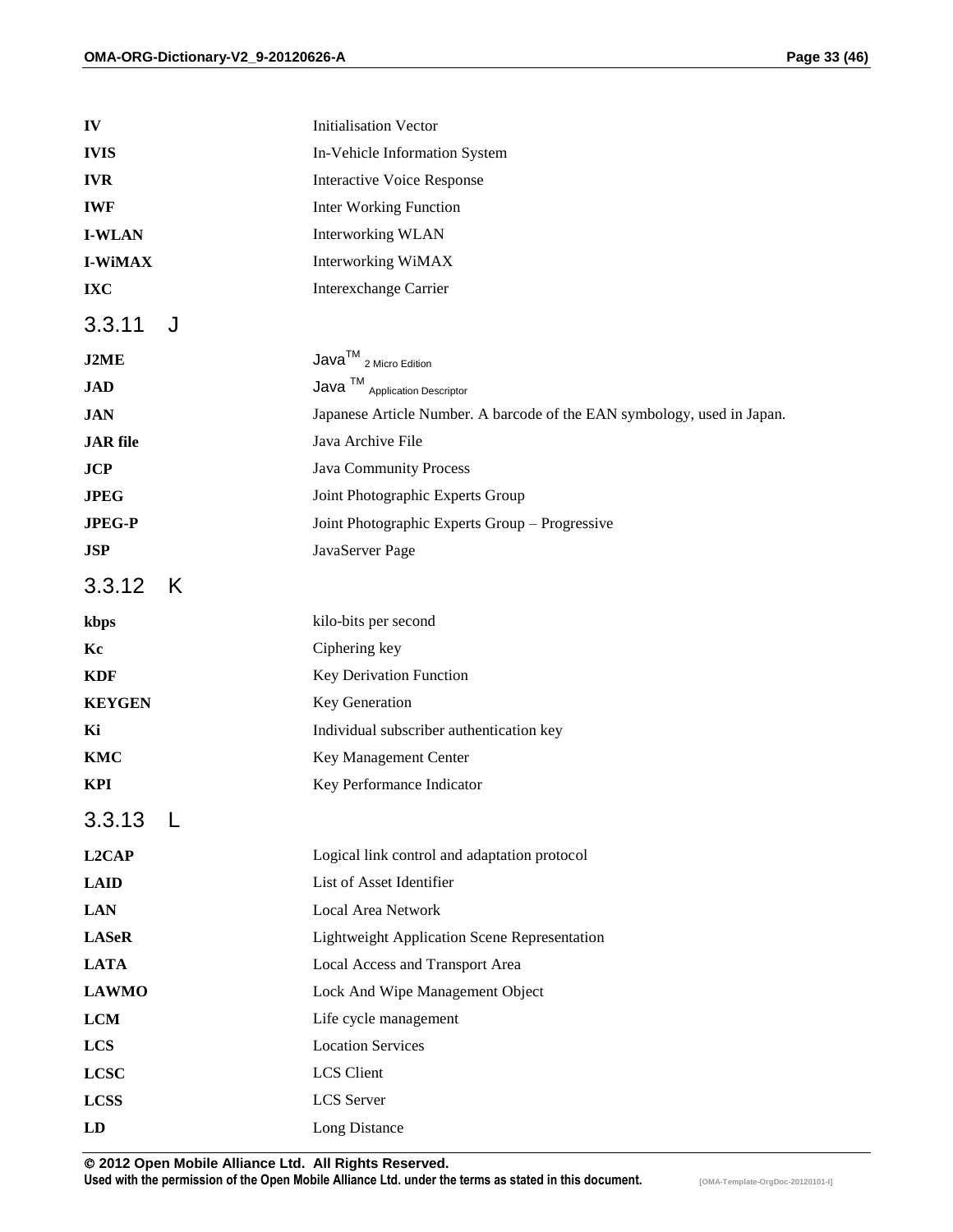| <b>LDAP</b>            | <b>Light Weight Directory Access Protocol</b>                  |
|------------------------|----------------------------------------------------------------|
| <b>LEC</b>             | Local Exchange Carrier                                         |
| <b>LEOS</b>            | Low Earth Orbit Satellite                                      |
| <b>LFC</b>             | Look and Feel Customization                                    |
| $\mathbf{L}\mathbf{I}$ | Lawful Interception                                            |
| <b>LIF</b>             | Location Interoperability Forum, an affiliate candidate of OMA |
| ListMO                 | List of Supported Management Object                            |
| <b>LMP</b>             | <b>Link Management Protocol</b>                                |
| <b>LMU</b>             | <b>Location Measurement Unit</b>                               |
| <b>LNP</b>             | <b>Local Number Portability</b>                                |
| <b>LOC</b>             | Location                                                       |
| <b>LRM</b>             | <b>Local Rights Manager</b>                                    |
| LS                     | <b>Liaison Statement</b>                                       |
| <b>lsb</b>             | Least significant bit.                                         |
| <b>LTE</b>             | Long Term Evolution                                            |
| <b>LTKM</b>            | Long Term Key Message                                          |
| <b>LUID</b>            | Local Unique Identifier                                        |
| 3.3.14<br>M            |                                                                |
| M                      | Mandatory                                                      |
|                        | <b>Medium Access Control</b>                                   |
| <b>MAC</b>             | Message Authentication Code                                    |
| <b>MAE</b>             | Mobile Applications Environment                                |
| <b>MAKE</b>            | Mutual Authentication and Key Exchange                         |
|                        | Metropolitan Area Network                                      |
| <b>MAN</b>             | Mobitex Subscription Number                                    |
| <b>MAO</b>             | <b>Manual Answer Override</b>                                  |
| <b>MBCP</b>            | Media Burst Control Protocol                                   |
| <b>MBCS</b>            | Multi Byte Character Set                                       |
| <b>MBMS</b>            | Multimedia Broadcast/Multicast Service                         |
| <b>MCC</b>             | Mobile Country Code (3GPP)                                     |
| <b>MCEG</b>            | Marketing and Communications Expert Group                      |
| <b>MCF</b>             | <b>Mandatory Client Features</b>                               |
| <b>MCN</b>             | Mobile Core Network                                            |
| MD                     | Mediation device                                               |
| MD <sub>5</sub>        | Message Digest algorithm version 5                             |
| <b>MDCF</b>            | MPEG-2 Transport Stream DRM Content Format                     |
| <b>MDN</b>             | Mobile Directory Number                                        |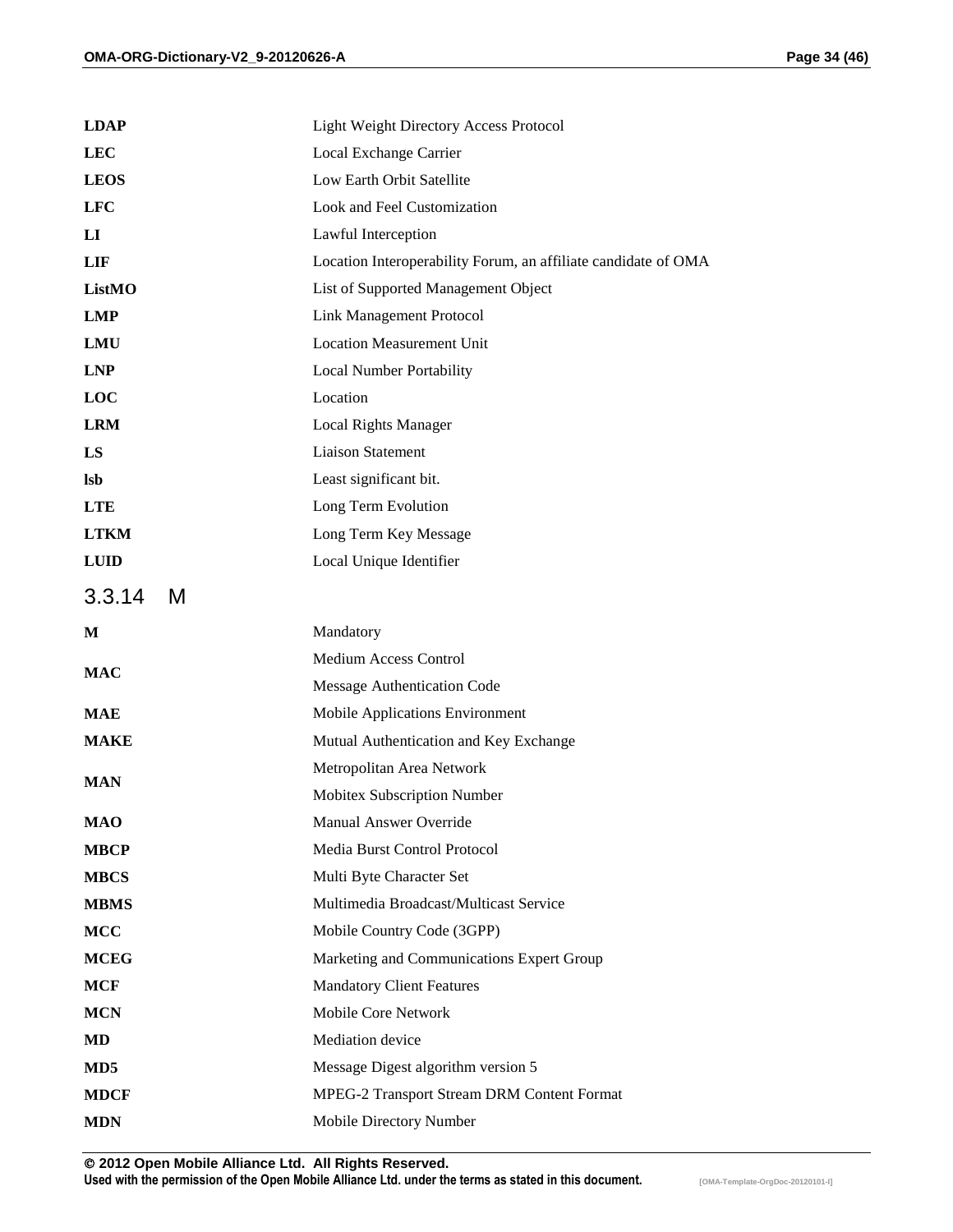| MЕ            | Mobile Equipment                                          |
|---------------|-----------------------------------------------------------|
| <b>MEM</b>    | Mobile Email                                              |
| <b>MEOS</b>   | Medium Earth Orbit Satellite                              |
| <b>MFJ</b>    | Modified Final Judgement                                  |
| MG            | Media Gateway                                             |
| <b>MGCF</b>   | Media Gateway Control Function                            |
| <b>MHz</b>    | Mega Hertz (millions of hertz)                            |
| <b>MIB</b>    | <b>Management Information Base</b>                        |
| <b>MIDI</b>   | Musical Instrument Digital Interface                      |
| <b>MIDP</b>   | Mobile Information Device Profile                         |
| <b>MIN</b>    | Mobile Identification Number                              |
| <b>MIME</b>   | Multipurpose Internet Mail Extension                      |
| <b>MITI</b>   | Ministry of International Trade and Industry              |
| <b>MK</b>     | MAC Key                                                   |
| <b>MKI</b>    | Master Key Identifier                                     |
| <b>MLC</b>    | <b>Mobile Location Center</b>                             |
| <b>MLP</b>    | <b>Mobile Location Protocol</b>                           |
| <b>MLS</b>    | <b>Mobile Location Services</b>                           |
| <b>MM</b>     | Man Machine                                               |
|               | <b>Mobility Management</b>                                |
|               | Multimedia Message                                        |
| <b>MMCC</b>   | Multimedia Message Content Class                          |
| <b>MMD</b>    | 3GPP2 Multimedia Domain                                   |
| <b>MMEG</b>   | Multimedia Expert Group                                   |
| <b>MMI</b>    | Man Machine Interface                                     |
| <b>MMO</b>    | Multi-network Mobile Operator                             |
| <b>MMOG</b>   | Massive Multiplayer Online Game                           |
| <b>MMS</b>    | Multimedia Messaging Service                              |
|               | Multimedia Messaging Specification                        |
| <b>MMSC</b>   | Multimedia Messaging Service Center                       |
| <b>MMSIOP</b> | MMS Interoperability between MMS handsets and MMS Servers |
| <b>MNC</b>    | Mobile Network Code (3GPP)                                |
| <b>MNC</b>    | Multi National Corporation                                |
| <b>MNO</b>    | Mobile Network Operator                                   |
| MO            | Management Object                                         |
|               | Mobile Originated                                         |
| <b>MODEM</b>  | Modulator / DEModulator                                   |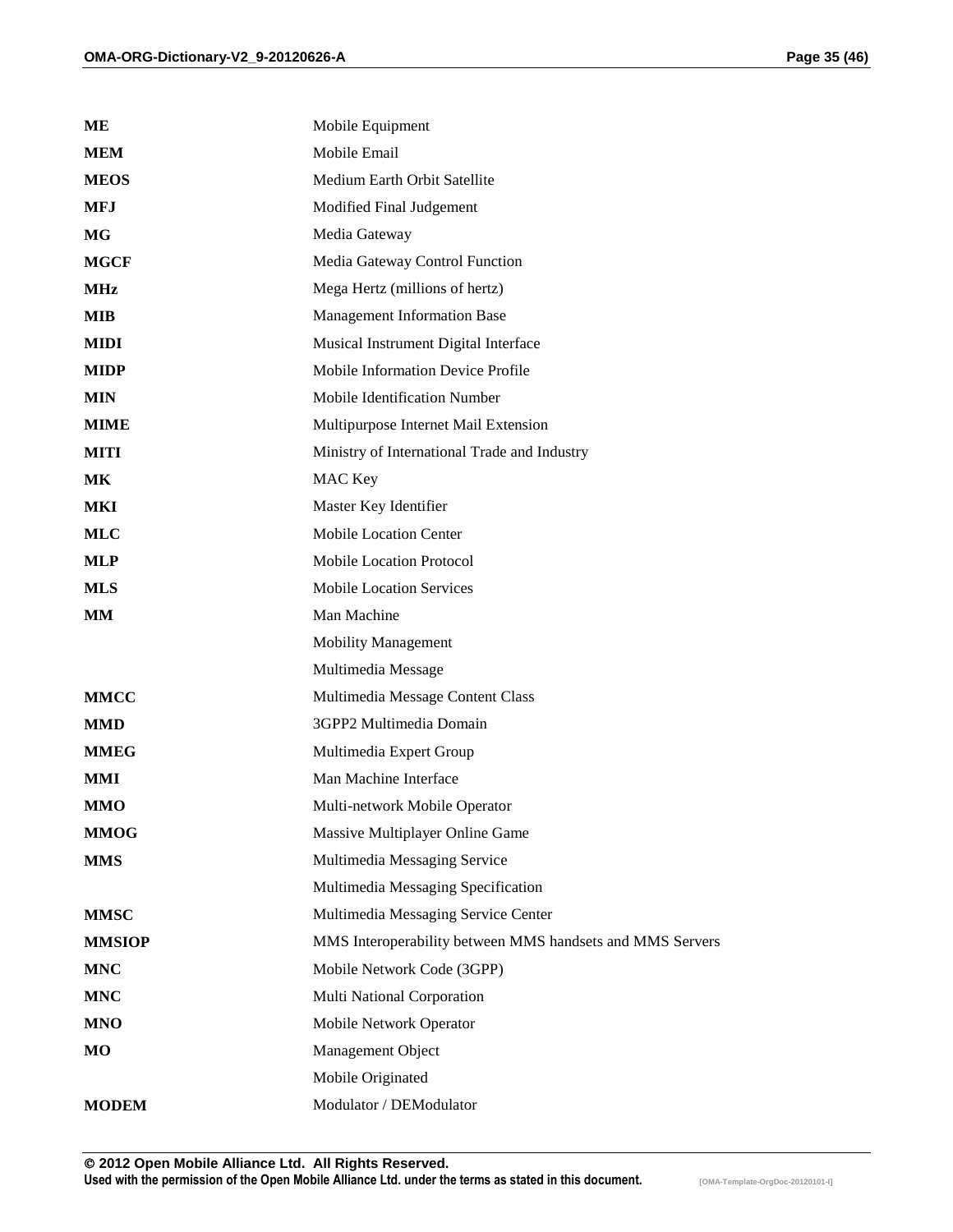| <b>MOID</b>      | Management Objet Identifier                                |
|------------------|------------------------------------------------------------|
| <b>MOM</b>       | Maximum Outstanding Method Requests                        |
| <b>MOP</b>       | <b>Maximum Outstanding Push Requests</b>                   |
| <b>MOU</b>       | Memorandum of Understanding                                |
| <b>MPEG</b>      | Moving Pictures Experts Group                              |
| <b>MPEG2-TS</b>  | Motion Pictures Expert Group 2 – Transport Stream          |
| MPEG-4           | Motion Pictures Expert Group 4                             |
| MP3              | MPEG-1 Audio Layer 3                                       |
| <b>MRU</b>       | Maximum Receive Unit                                       |
| MS               | <b>Mobile Station</b>                                      |
| msb              | Most significant bit.                                      |
| <b>MSC</b>       | Mobile Switching Centre                                    |
|                  | Message Sequence Chart                                     |
| <b>MSE</b>       | Manage Security Environment command                        |
| <b>MSF</b>       | <b>Mandatory Server Features</b>                           |
| <b>MSID</b>      | Mobile Station Identifier                                  |
| <b>MSISDN</b>    | Mobile Subscriber ISDN Number                              |
| <b>MSK</b>       | <b>MBMS</b> Service Key                                    |
| <b>MSRP</b>      | <b>Message Session Relay Protocol</b>                      |
| МT               | Mobile Terminated                                          |
|                  | <b>Mobile Termination</b>                                  |
| <b>MTA</b>       | Mail Transfer Agent                                        |
| <b>MTK</b>       | <b>MBMS</b> Traffic Key                                    |
| <b>MTSP</b>      | Movie Ticket Service Provider                              |
| <b>MUA</b>       | Mail User Agent                                            |
| MUK              | <b>MBMS</b> User Key                                       |
| <b>MWG</b>       | <b>Messaging Working Group</b>                             |
| <b>MWIF</b>      | Mobile Wireless Internet Forum                             |
| <b>MWS</b>       | Mobile Web services                                        |
| <b>MWS NI RD</b> | Mobile Web Services Network Identity Requirements Document |
| 3.3.15<br>N      |                                                            |
| <b>NACL</b>      | <b>Network Access Control List</b>                         |
| <b>NAI</b>       | Network Access Identifier                                  |
| <b>NAM</b>       | Number Assignment Module                                   |
| <b>NAP</b>       | Network Access Point                                       |
| <b>NAT</b>       | <b>Network Address Translation</b>                         |
| <b>NBS</b>       | Narrowband Sockets                                         |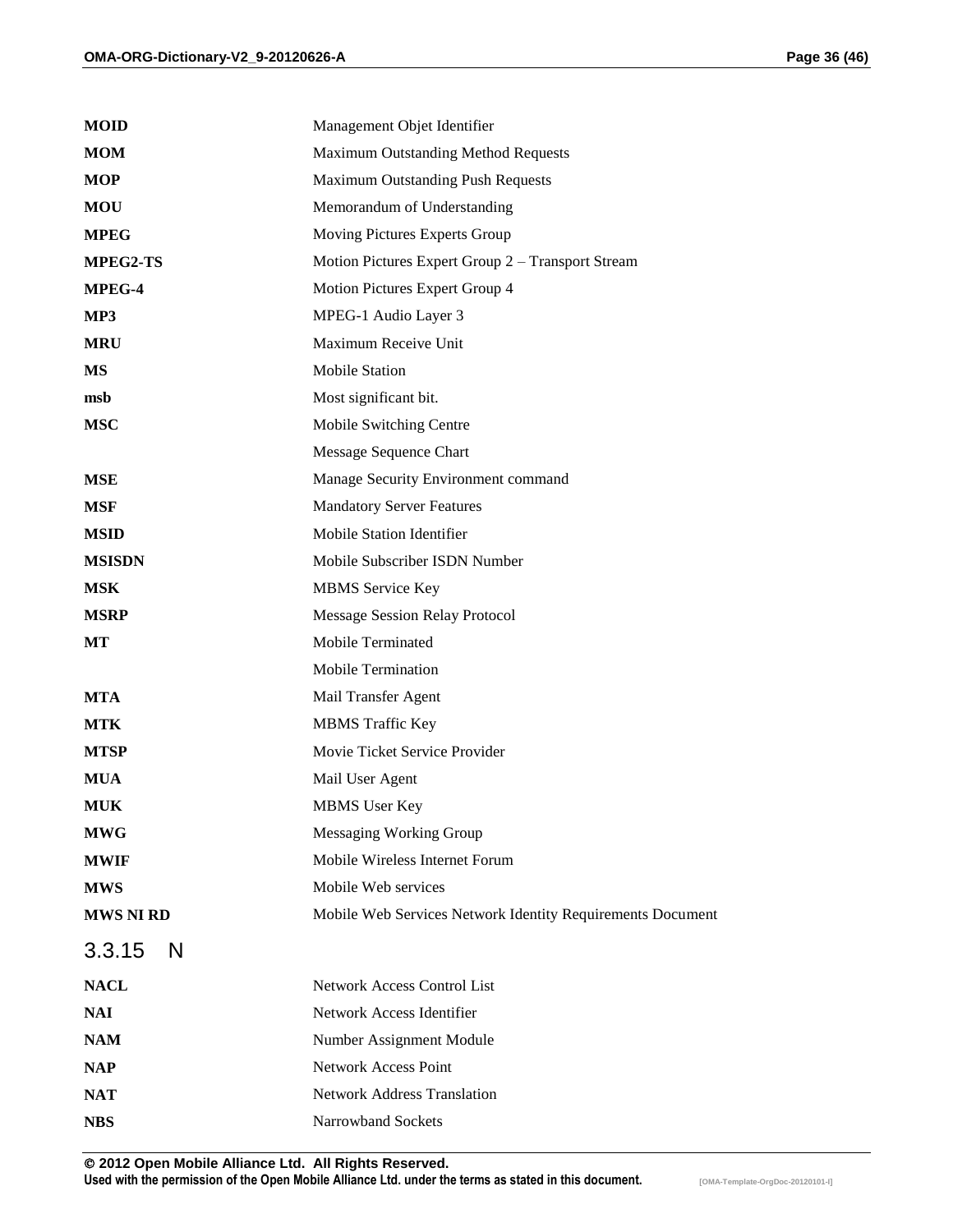| <b>NDA</b>       | Non-Disclosure Agreement             |
|------------------|--------------------------------------|
| <b>NDEF</b>      | NFC Data Exchange Format             |
| <b>NE</b>        | <b>Network Element</b>               |
| <b>NFC</b>       | <b>Near Field Communications</b>     |
| <b>NGN</b>       | <b>Next Generation Network</b>       |
| <b>NID</b>       | Network ID (C.S0022-A V1.0)          |
| <b>NMR</b>       | Network Measurement Report           |
| <b>NMT</b>       | Nordic Mobile Telephone              |
| <b>NPA</b>       | Numbering Plan Area                  |
| <b>NRT</b>       | Non-Real Time                        |
| <b>NT</b>        | <b>Notification Function</b>         |
| <b>NTC</b>       | Notification Client Component        |
| <b>NTDA</b>      | Notification Distribution/Adaptation |
| <b>NTE</b>       | Notification Event Component         |
| <b>NTG</b>       | Notification Generation Component    |
| <b>NW</b>        | Network                              |
| 3.3.16           |                                      |
| O                | Optional                             |
| 0&M              | Operations & Maintenance             |
| <b>OBEX</b>      | <b>Object Exchange Protocol</b>      |
| <b>OID</b>       | Object Identifier                    |
| <b>OMA</b>       | Open Mobile Alliance                 |
| <b>OMNA</b>      | Open Mobile Naming Authority         |
| <b>OSE</b>       | <b>OMA Service Environment</b>       |
| <b>OSI</b>       | Open System Interconnection          |
| <b>OSIRM</b>     | <b>OSI Reference Model</b>           |
| <b>OTA</b>       | Over The Air                         |
| 3.3.17 P         |                                      |
| P2M              | Point-to-Multipoint                  |
| P2P              | Point-to-Point                       |
| P <sub>2</sub> T | Push To Talk                         |
| <b>P-CSCF</b>    | Proxy-CSCF                           |
| <b>PAG</b>       | Presence and Availability Group      |
| <b>PAP</b>       | Password Authentication Protocol     |
|                  | <b>Push Access Protocol</b>          |
| <b>PBX</b>       | Private Branch eXchange              |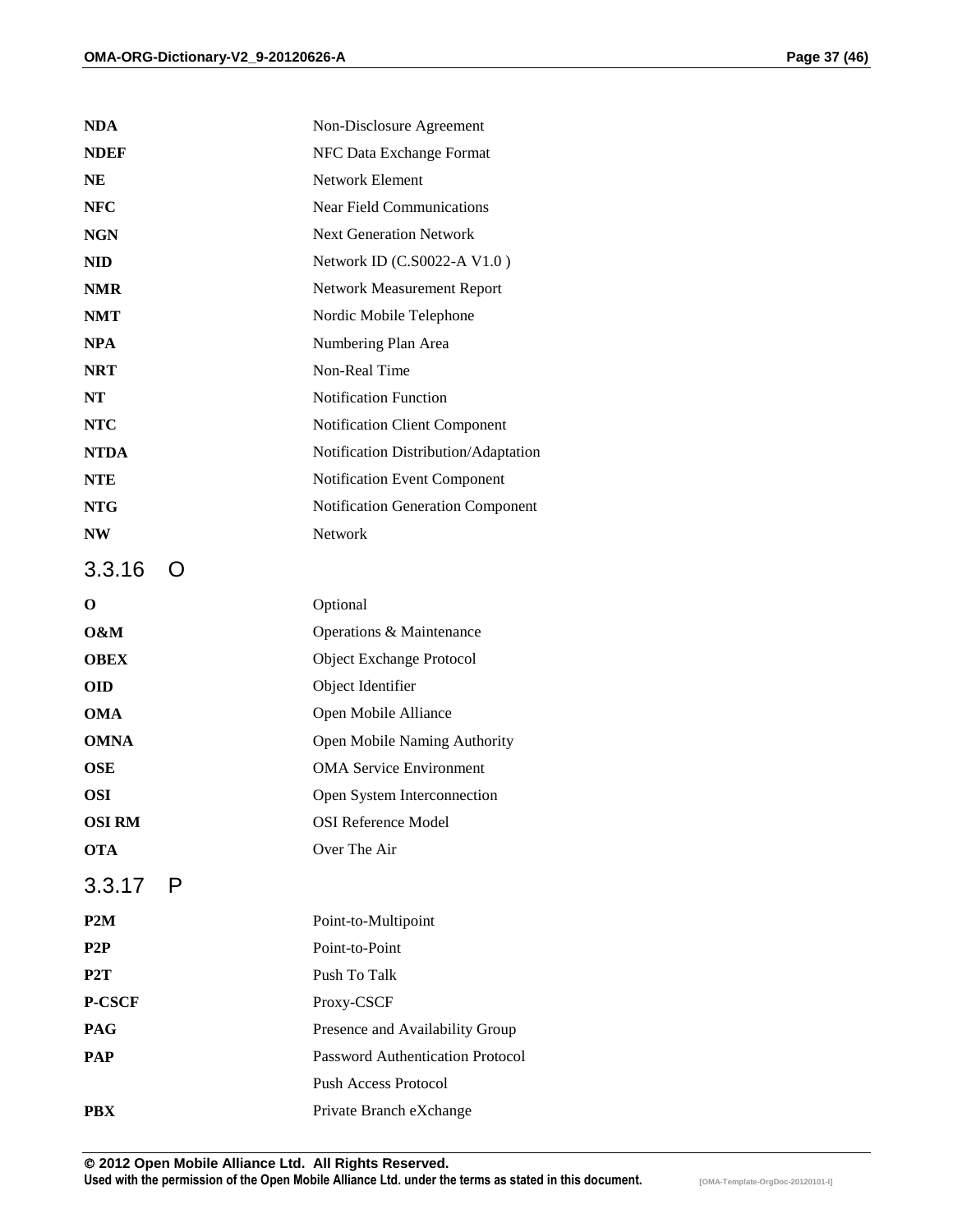| <b>PC</b>     | Power Control                                           |
|---------------|---------------------------------------------------------|
|               | Personal Computer                                       |
| <b>PCE</b>    | <b>Location Privacy Checking Entity</b>                 |
| <b>PCMCIA</b> | Personal Computer Memory Card International Association |
| <b>PCN</b>    | <b>Personal Communications Network</b>                  |
| <b>PCP</b>    | <b>Location Privacy Checking Protocol</b>               |
| <b>PCS</b>    | <b>Personal Communication Services</b>                  |
| <b>PDA</b>    | Personal Digital Assistant                              |
| <b>PDC</b>    | Personal Digital Cellular                               |
|               | Pacific Digital Cellular                                |
| <b>PDCF</b>   | Packetised DRM Content Format                           |
| <b>PDE</b>    | <b>Position Determination Entity</b>                    |
| <b>PDF</b>    | <b>Portable Document Format</b>                         |
| <b>PDN</b>    | Packet Data Network                                     |
| <b>PDP</b>    | Packet Data Protocol                                    |
| <b>PDU</b>    | Protocol Data Unit                                      |
| <b>PEA</b>    | Presence External Agent                                 |
| <b>PEAK</b>   | Programme Encryption/Authentication Key                 |
| <b>PEEM</b>   | Policy Evaluation, Enforcement and Management           |
| PEF           | PEEM/Policy Evaluation and Enforcement                  |
| <b>PEK</b>    | Programme Encryption Key                                |
| <b>PEP</b>    | Performance Enhancing Proxy                             |
|               | Policy Enforcement Point, [RFC 3198]                    |
| PF            | PEEM/Policy Enforcement                                 |
| <b>PHS</b>    | Personal Handy Phone System                             |
| PI            | Push Initiator                                          |
| <b>PIDF</b>   | Presence Information Data Format                        |
| PIDF-LO       | Presence Information Data Format, Location Object       |
| PIM           | Personal Information Manager                            |
| <b>PIN</b>    | Personal Indentification Number                         |
| <b>PIX</b>    | Proprietary Application Identifier Extension            |
| pJava         | Personal Java                                           |
| PKI           | Public Key Infrastructure                               |
| <b>PKIX</b>   | The IETF's Public Key Infrastructure Working Group.     |
| PKC-ID        | PKC Identifier: the hash of the Public Key Certificate  |
| <b>PKCS</b>   | Public Key Cryptography Standards                       |
| <b>PLMN</b>   | Public Land Mobile Network                              |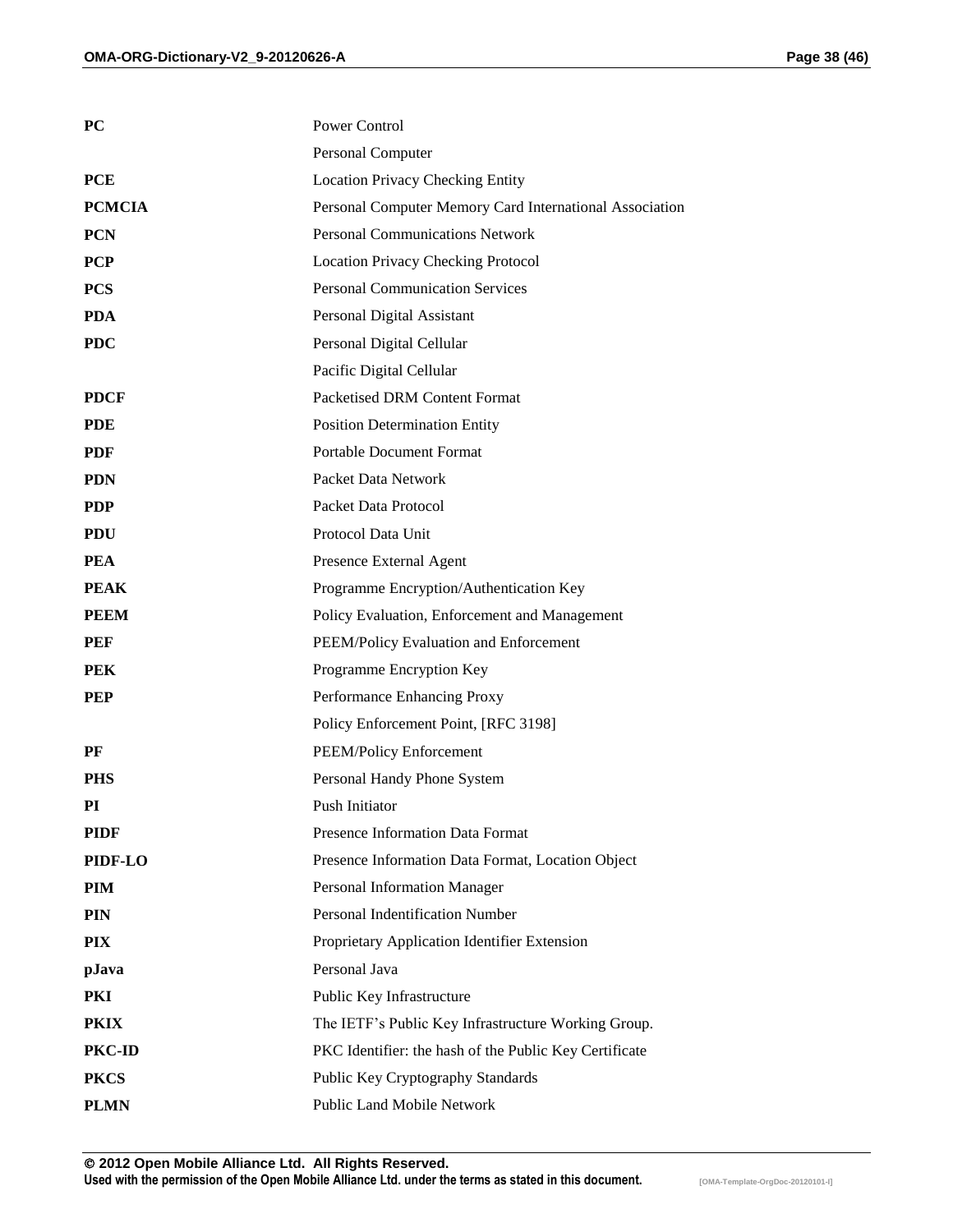| <b>PM</b>      | <b>PEEM/Policy Management</b>                                          |
|----------------|------------------------------------------------------------------------|
| <b>PNA</b>     | Presence Network Agent                                                 |
| <b>PNG</b>     | Portable Network Graphics                                              |
| <b>PO-TCP</b>  | PPG Originated TCP connection establishment method                     |
| PoC            | Push-to-Talk over Cellular                                             |
| <b>POP</b>     | Post Office Protocol                                                   |
|                | Point Of Presence                                                      |
|                | Proof of Possession                                                    |
| <b>POTAP</b>   | WAP Push Over The Air Protocol                                         |
| POP3           | Post Office Protocol 3                                                 |
| <b>POTS</b>    | Plain Old Telephony Service                                            |
| PP             | Point-to-Point                                                         |
| <b>PPG</b>     | Push Proxy Gateway                                                     |
| <b>PPP</b>     | Point-to-Point Protocol                                                |
| <b>PPS</b>     | Protocol Parameter Selection                                           |
| <b>PR</b>      | Problem Report                                                         |
| <b>PRF</b>     | <b>Pseudo-Random Function</b>                                          |
| <b>PrKDF</b>   | Private Key Directory File                                             |
| <b>PROV</b>    | Provisioning                                                           |
| <b>PRS</b>     | Presence SIMPLE                                                        |
| <b>PS</b>      | Packet Switched                                                        |
| <b>PSK-TLS</b> | Pre-Shared Key Ciphersuites for Transport Layer Security               |
| <b>PSO</b>     | Perform Security Operation command                                     |
| <b>PSS</b>     | Packet switched Streaming Service                                      |
| <b>PSTN</b>    | Public Switched Telephony Network                                      |
| <b>PSTOR</b>   | Persistent Storage                                                     |
| <b>PTN</b>     | Personal Telephone Number                                              |
| <b>PTP</b>     | Physical Technical Plenary                                             |
| <b>PTS</b>     | Plain Text Syntax                                                      |
| <b>PUA</b>     | Presence User Agent                                                    |
| <b>PUC</b>     | Public Utility Commission                                              |
| <b>PuKDF</b>   | Public Key Directory File                                              |
| PV             | PEEM/Policy Evaluation                                                 |
| <b>PVN</b>     | Private Virtual Network                                                |
| PX             | Proxy                                                                  |
| 3.3.18<br>Q    |                                                                        |
| Q13            | or 13k or QCELP: QualComm Code Excited Linear Predictive Coding at 13k |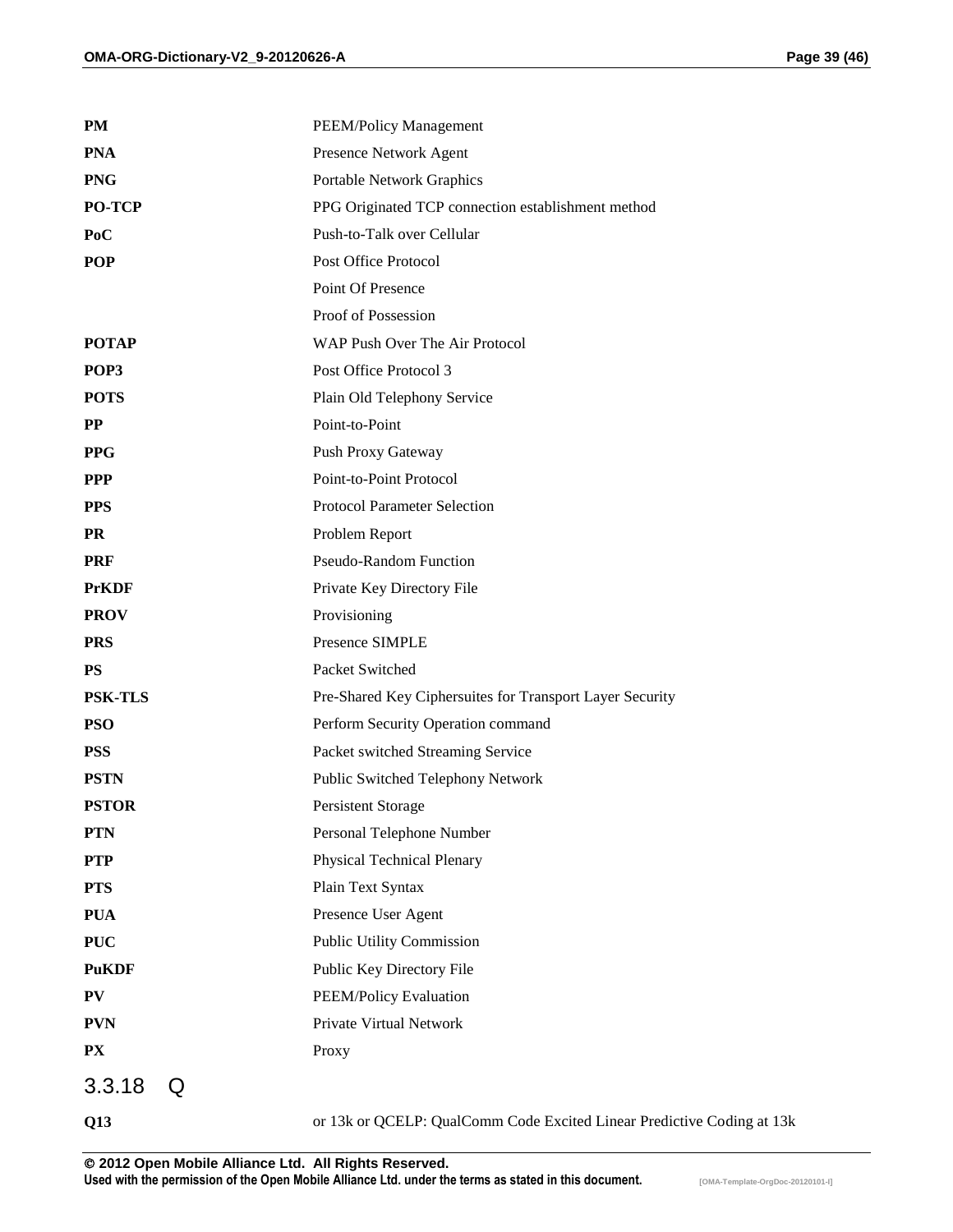| <b>QCELP</b>  | or 13k or Q13: QualComm Code Excited Linear Predictive Coding at 13k |
|---------------|----------------------------------------------------------------------|
| <b>QCIF</b>   | Quarter CIF (Common Intermediate Format)                             |
| QoE           | Quality of Experience                                                |
| <b>QoP</b>    | Quality of Position                                                  |
| QoS           | Quality of Service                                                   |
| <b>QR</b>     | Quick Response, a type of barcode symbology                          |
| <b>QVGA</b>   | Quarter VGA (Video Graphics Array)                                   |
| 3.3.19<br>R.  |                                                                      |
| <b>R-UIM</b>  | CDMA Removable User Identity Module                                  |
| <b>RADIUS</b> | Remote Authentication Dial In User Service                           |
| <b>RD</b>     | <b>Requirement Document</b>                                          |
| <b>RFC</b>    | <b>Request For Comments</b>                                          |
| <b>RFCOMM</b> | Radio Frequency Communication                                        |
| RP            | Reference Point                                                      |
| <b>RRELD</b>  | Reference Release Definition                                         |
| RT            | Real Time                                                            |
| <b>RTP</b>    | Real Time Protocol                                                   |
| 3.3.20<br>S   |                                                                      |
| <b>SACMO</b>  | Software and Application Control Management Object                   |
| <b>SC</b>     | Service Centre (used for SMS)                                        |
|               | Service Code                                                         |
|               | Smart Card                                                           |
| <b>SCOMO</b>  | Software Component Management Object                                 |
| <b>SCR</b>    | <b>Static Conformance Requirement</b>                                |
| <b>SCWS</b>   | Smart Card Web Server                                                |
| <b>SDO</b>    | <b>Standard Developing Organization</b>                              |
| <b>SDP</b>    | <b>Session Description Protocol</b>                                  |
| SЕ            | Service Enabler                                                      |
| <b>SIM</b>    | Subscriber Identity Module                                           |
| <b>SIP</b>    | <b>Session Initiation Protocol</b>                                   |
| <b>SIMPLE</b> | SIP for Instant Messaging and Presence Leveraging Extensions         |
| <b>SLP</b>    | <b>SUPL Location Platform</b>                                        |
| <b>SMIL</b>   | Synchronized Multimedia Integration Language                         |
| <b>SMS</b>    | Short Message Service                                                |
| <b>SMS-CB</b> | <b>SMS Cell Broadcast</b>                                            |
| <b>SMS-SC</b> | Short Message Service - Service Centre                               |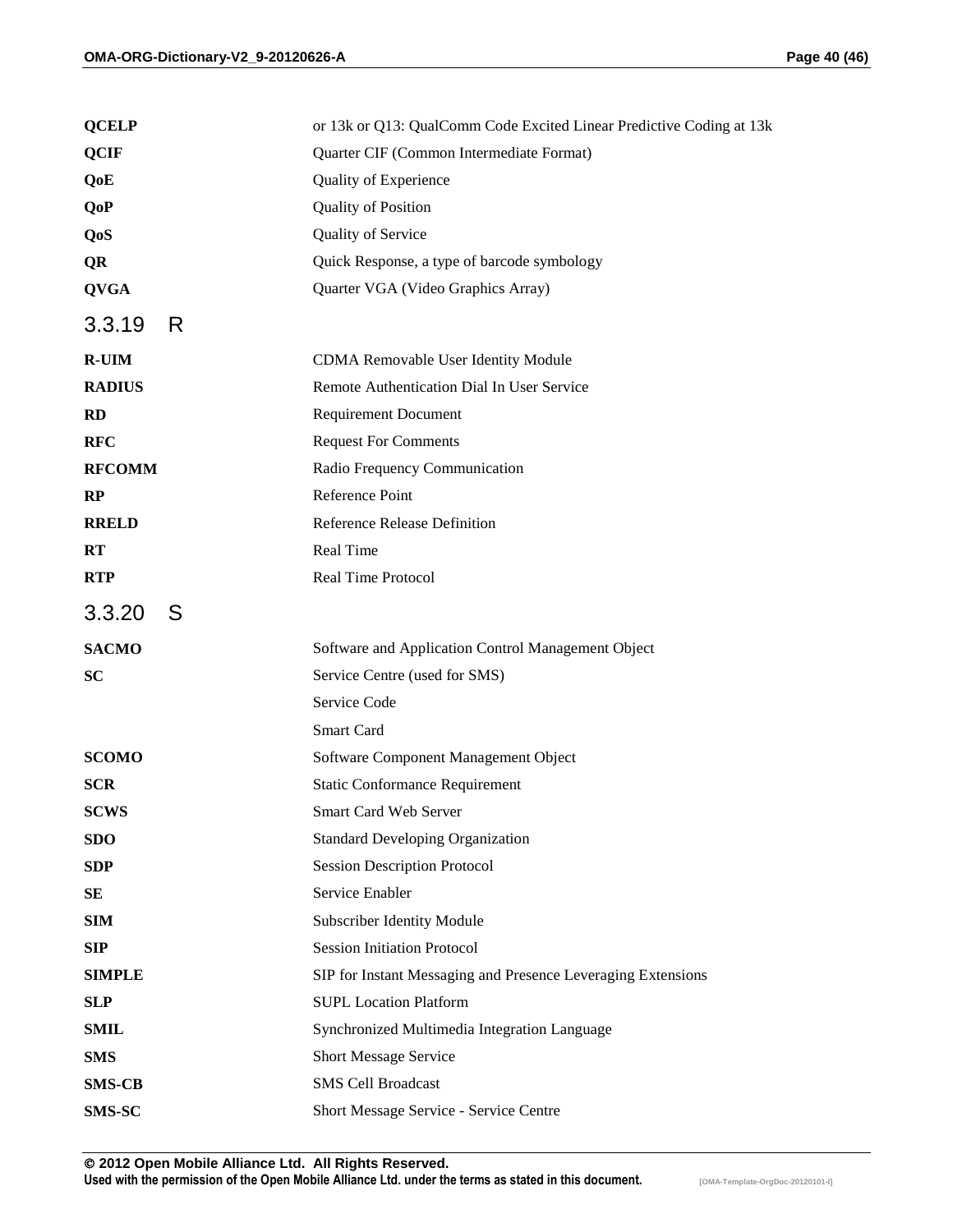| <b>SMS/PP</b>    | Short Message Service/Point-to-Point                      |
|------------------|-----------------------------------------------------------|
| <b>SMTP</b>      | Simple Mail Transfer Protocol                             |
| <b>SMV</b>       | Selectable Mode Vocoders                                  |
| <b>SN</b>        | <b>Serving Network</b>                                    |
|                  | <b>Subscriber Number</b>                                  |
| <b>SNTP</b>      | Simple Network Time Protocol                              |
| <b>SOAP</b>      | Simple Object Access Protocol                             |
| SP               | <b>Switching Point</b>                                    |
|                  | Service Provider                                          |
| <b>SP-MIDI</b>   | Scalable Polyphony - Musical Instrument Digital Interface |
| SS7              | Signalling System No. 7                                   |
| <b>SSE</b>       | Specific Service Enabler                                  |
| <b>SSL</b>       | Secure Socket Layer                                       |
| <b>SSO</b>       | Single Sign-On                                            |
| STI              | <b>Standard Transcoding Interface</b>                     |
| <b>SUP</b>       | <b>Support Document</b>                                   |
| <b>SUPL</b>      | Secure User Plane Location                                |
| <b>SVG</b>       | Scalable Vector Graphics                                  |
| SW               | Software                                                  |
| <b>SyncML</b>    | Sync Markup Language                                      |
| 3.3.21<br>$\top$ |                                                           |
| T&C              | Terms and conditions                                      |
| <b>TBCP</b>      | <b>Talk Burst Control Protocol</b>                        |
| TCE              | <b>Threshold Crossing Event</b>                           |
| <b>TCP</b>       | <b>Transmission Control Protocol</b>                      |
| <b>TCP/IP</b>    | Transmission Control Protocol over Internet Protocol      |
| <b>TDD</b>       | <b>Time Division Duplex</b>                               |
| TDMA             | Time Division Multiple Access.                            |
| <b>T-DMB</b>     | Terrestrial Digital Multimedia Broadcasting               |
| <b>TD-SCDMA</b>  | Time Division-Synchronous Code Division Multiple Access   |
| TEG              | <b>Telematics Expert Group</b>                            |
| <b>TETRA</b>     | <b>Terrestrial Trunked Radio</b>                          |
| TF               | TestFest                                                  |
| <b>TIA</b>       | Telecommunications Industry Association                   |
| TID              | <b>Transaction Identifier</b>                             |
| <b>TLS</b>       | <b>Transport Layer Security</b>                           |
| TLV              | Tag-Length-Value                                          |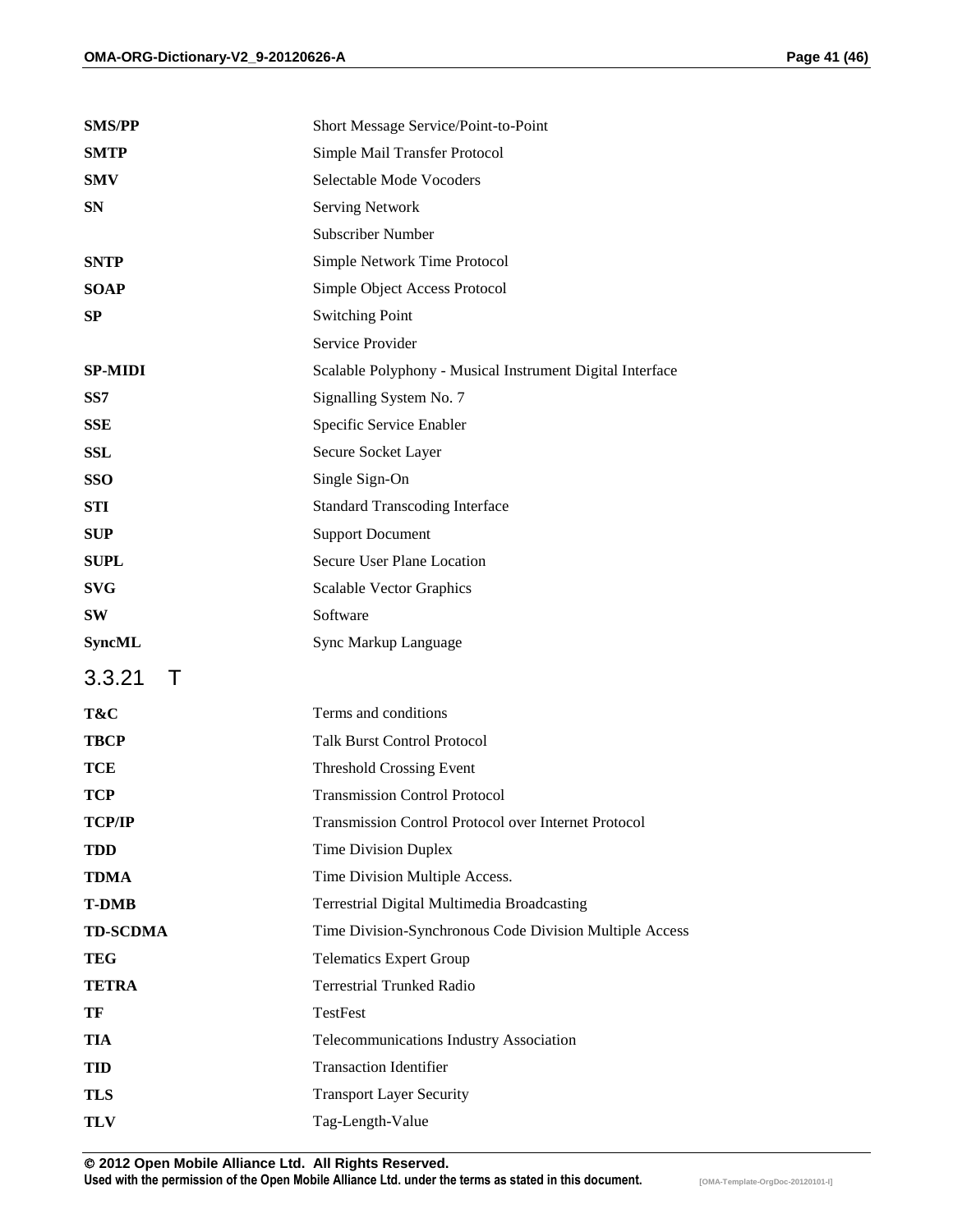| TMF           | <b>TeleManagement Forum</b>                             |
|---------------|---------------------------------------------------------|
| <b>TMN</b>    | <b>Telecommunications Management Network</b>            |
| <b>TMSI</b>   | Temporary Mobile Subscriber Identity                    |
| <b>TO-TCP</b> | Terminal Originated TCP connection establishment method |
| TP            | <b>OMA Technical Plenary</b>                            |
| TP-C          | <b>Terminal Provisioning Client component</b>           |
| TP-M          | Terminal Provisioning Management component              |
| <b>TPDU</b>   | <b>Transmission Protocol Data Unit</b>                  |
| <b>TPS</b>    | <b>Trusted Provisioning Server</b>                      |
| TS            | <b>Technical Specification</b>                          |
| <b>T-SAP</b>  | <b>Transport Service Access Point</b>                   |
| <b>TR-SAP</b> | <b>Transaction Service Access Point</b>                 |
| <b>TSIG</b>   | <b>Transaction Signature</b>                            |
| TTL           | Time-to-Live                                            |
| <b>T/TCP</b>  | <b>Transactional Transmission Control Protocol</b>      |
| <b>TTS</b>    | Text To Speech                                          |
| TV            | Television                                              |
| <b>TWG</b>    | <b>Technical Working Group</b>                          |
| $3.3.22$ U    |                                                         |
| <b>UAProf</b> | User Agent Profile                                      |
| <b>UDP</b>    | <b>User Datagram Protocol</b>                           |
| UI            | <b>User Interface</b>                                   |
|               | Unnumbered Information (Frame)                          |
| <b>UICC</b>   | Universal Integrated Circuit Card                       |
| <b>UMTS</b>   | Universal Mobile Telecommunications System              |
| <b>URI</b>    | <b>Uniform Resource Identifier</b>                      |
| URL           | <b>Uniform Resource Locator</b>                         |
| <b>URN</b>    | <b>Uniform Resource Name</b>                            |
| <b>USB</b>    | <b>Universal Serial Bus</b>                             |
| <b>USIM</b>   | Universal Subscriber Identity Module                    |
| <b>USSD</b>   | <b>Unstructured Supplementary Service Data</b>          |
| <b>UTC</b>    | <b>Universal Time Coordinated</b>                       |
| <b>UTF</b>    | <b>Unicode Translation Format</b>                       |
| <b>UTRA</b>   | <b>Universal Terrestrial Radio Access</b>               |
| <b>UTRAN</b>  | Universal Terrestrial Radio Access Network              |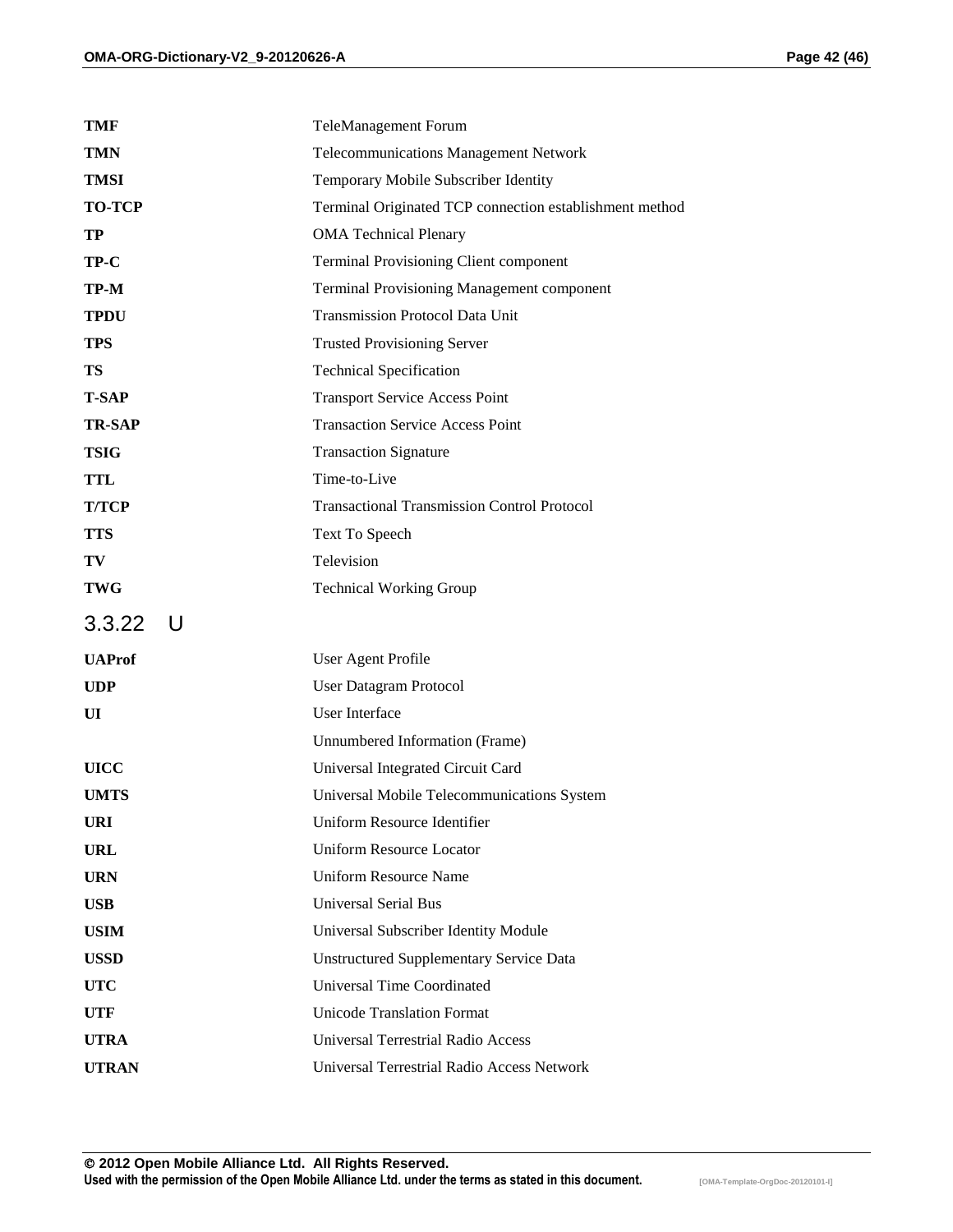#### 3.3.23 V

| <b>V-SLP</b>           | Visited SLP                                    |
|------------------------|------------------------------------------------|
| V-SPC                  | Visited SPC                                    |
| VA                     | Voice Activity factor                          |
| <b>VAD</b>             | Voice Activity Detection                       |
| <b>VAR</b>             | Value Added Reseller                           |
| <b>VAS</b>             | Value Added Service                            |
| <b>VASP</b>            | Value Added Service Provider                   |
| <b>VAULT</b>           | VAlidated Uaprof LisT                          |
| <b>VHE</b>             | Virtual Home Environment                       |
| <b>VIP</b>             | Very Important Person                          |
| <b>VLR</b>             | Visitor Location Register                      |
| <b>VMO</b>             | Visited Mobile Operator                        |
| <b>VMS</b>             | Voicemail Service                              |
| <b>VoIP</b>            | Voice over IP                                  |
| <b>VPN</b>             | Virtual Private Network                        |
| 3.3.24<br>W            |                                                |
| <b>W-DNS</b>           | <b>Wireless Profiled DNS</b>                   |
| W-HTTP                 | Wireless Hypertext Transfer Protocol [W-HTTP]  |
| W-TCP                  | Wireless Profiled TCP [W-TCP]                  |
| W3C                    | World Wide Web Consortium                      |
| <b>WAE</b>             | <b>Wireless Application Environment</b>        |
| <b>WAG</b>             | <b>Wireless Applications Group</b>             |
| <b>WAG-BDC</b>         | <b>WAG Billing Drafting Committee</b>          |
| <b>WAG-EFI</b>         | <b>WAG External Functionality Interface</b>    |
| <b>WAG Location DC</b> | <b>WAG Location Drafting Committee</b>         |
| <b>WAG-Push</b>        | <b>WAG Push Drafting Committee</b>             |
| <b>WAG-WAPSTK</b>      | WAG WAP Interaction w/ SIM Application Toolkit |
| <b>WAN</b>             | Wide Area Network                              |
| <b>WAP NG</b>          | Wireless Application Protocol Next Generation  |
| <b>WAP</b>             | <b>Wireless Application Protocol</b>           |
| WAP1                   | WAP version 1                                  |
| WAP2                   | WAP version 2                                  |
| WAP-W3C                | WAP Forum-W3C Coordination Committee           |
| WBF                    | <b>WAP Billing Framework</b>                   |
| <b>WBMP</b>            | Wireless Bit Map                               |
| <b>WBXML</b>           | <b>WAP Binary XML</b>                          |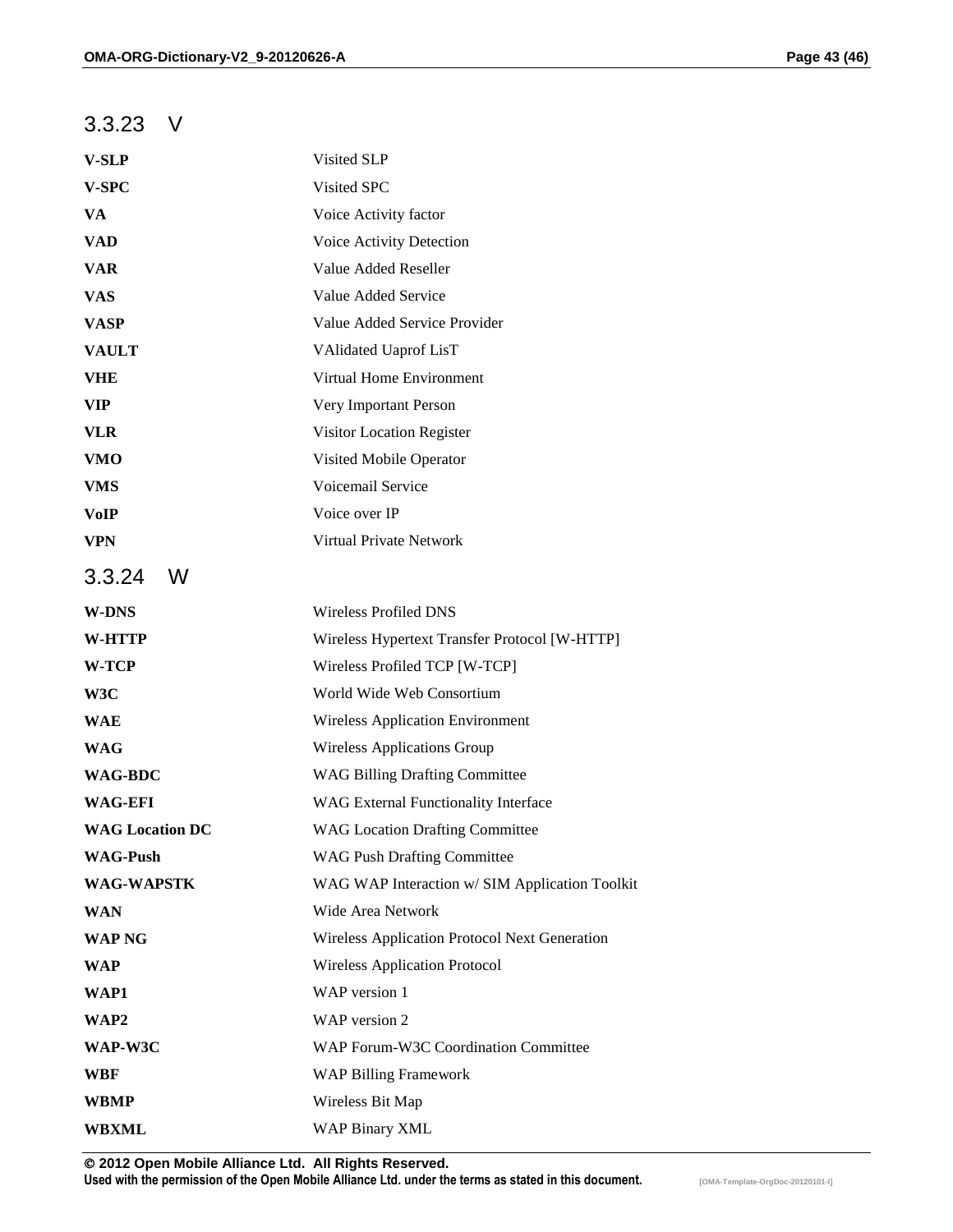| <b>WCDMA</b>                   | Wideband Code Division Multiple Access                       |
|--------------------------------|--------------------------------------------------------------|
| <b>WCSS</b>                    | Wireless Cascading Style Sheet                               |
| <b>WDEG</b>                    | Developer Expert Group                                       |
| <b>WDP</b>                     | <b>Wireless Datagram Protocol</b>                            |
| <b>WG</b>                      | <b>Working Group</b>                                         |
| <b>WGS</b>                     | World Geodetic System                                        |
| <b>W-HTTP</b>                  | Wireless Profiled HTTP                                       |
| WI                             | Work Item                                                    |
| WiFi                           | also Wi-fi, Wifi, or wifi from Wireless Fidelity             |
| <b>WIG</b>                     | <b>Interoperability Group</b>                                |
| <b>WIM</b>                     | <b>WAP Identity Module</b>                                   |
| <b>WiMAX</b>                   | Worldwide Interoperability for Microwave Access              |
| <b>WIN</b>                     | Wireless Intelligent Network                                 |
| <b>WINA</b>                    | WAP Interim Naming Authority                                 |
| <b>WLAN</b>                    | Wireless Local Area Network                                  |
| <b>WML</b>                     | Wireless Markup Language                                     |
| <b>WML1</b>                    | Wireless Markup Language Version 1.3                         |
| WML2                           | Wireless Markup Language Version 2                           |
| WP-TCP                         | <b>Wireless Profiled TCP</b>                                 |
| <b>WPG</b>                     | Wireless Protocols Group                                     |
| <b>WPG End-to-End Security</b> | Wireless Protocols Group Transport Layer End-to-End Security |
| WPG NG                         | Wireless Protocols Group Large Data Transfer over WAP        |
| <b>WPG-Provisioning</b>        | Wireless Protocols Group How to Provision WAP Clients        |
| <b>WPG-USSD</b>                | Wireless Protocols Group WAP Over GSM USSD                   |
| WPG-WDP                        | Wireless Protocols Group Datagram Layer Protocols            |
| WPG-WSP                        | Wireless Protocols Group Wireless Session Protocol           |
| WPG-WTP                        | Wireless Protocols Group Wireless Transaction Protocol       |
| <b>WPP</b>                     | <b>Wireless Port Proxy</b>                                   |
| WS-I                           | Web Services Interoperability organization                   |
| WS-S                           | Web Services Security organization                           |
| <b>WSDL</b>                    | Web Services Description Language                            |
| <b>WSG</b>                     | Security Working Group                                       |
| <b>WSP</b>                     | <b>Wireless Session Protocol</b>                             |
| <b>WTA</b>                     | <b>Wireless Telephony Applications</b>                       |
|                                | Wireless Telephony Applications Working Group                |
| <b>WTAI</b>                    | Wireless Telephony Applications Interface                    |
| <b>WTDR</b>                    | <b>WAP Transaction Data Record</b>                           |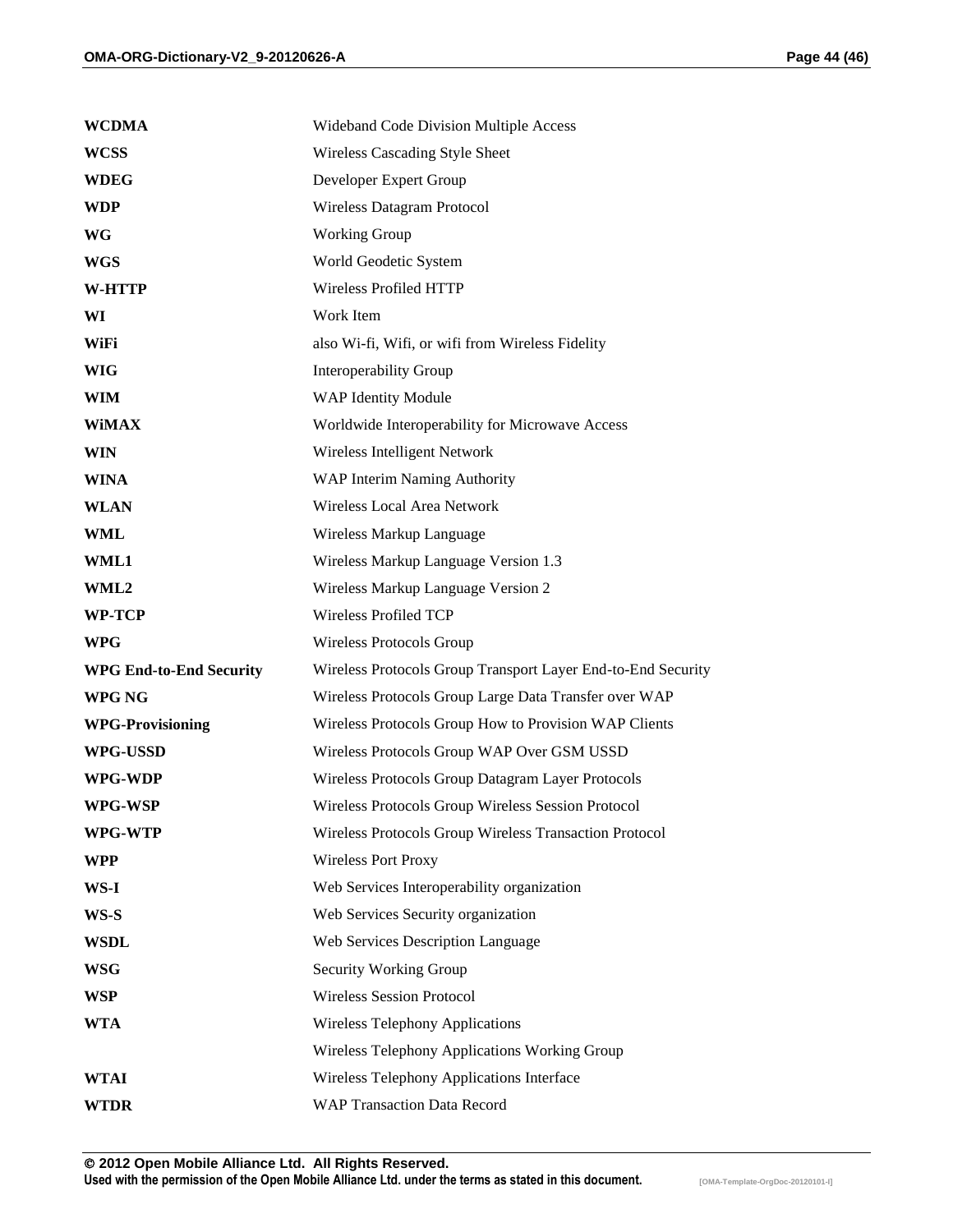| <b>WTLS</b>      | Wireless Transport Layer Security        |
|------------------|------------------------------------------|
| <b>WTP</b>       | <b>Wireless Transaction Protocol</b>     |
| <b>WV</b>        | Wireless Village                         |
| WWW              | World Wide Web                           |
| $3.3.25 \quad X$ |                                          |
| <b>XCAP</b>      | <b>XML Configuration Access Protocol</b> |
| <b>XDM</b>       | <b>XML Document Management</b>           |
| <b>XDMC</b>      | <b>XML Document Management Client</b>    |
| <b>XDMS</b>      | <b>XML Document Management Server</b>    |
| <b>XHTML</b>     | Extensible Hypertext Markup Language     |
| <b>XHTMLMP</b>   | <b>XHTML Mobile Profile</b>              |
| <b>XML</b>       | Extensible Markup Language               |
| <b>XPATH</b>     | <b>XML</b> Path Language                 |
| <b>XSL</b>       | eXtensible Style Sheet Language          |
| XUI              | <b>XCAP User Identifier</b>              |
| $3.3.26$ Y       |                                          |
| $<$ void $>$     |                                          |
| $3.3.27 \quad Z$ |                                          |

<void>